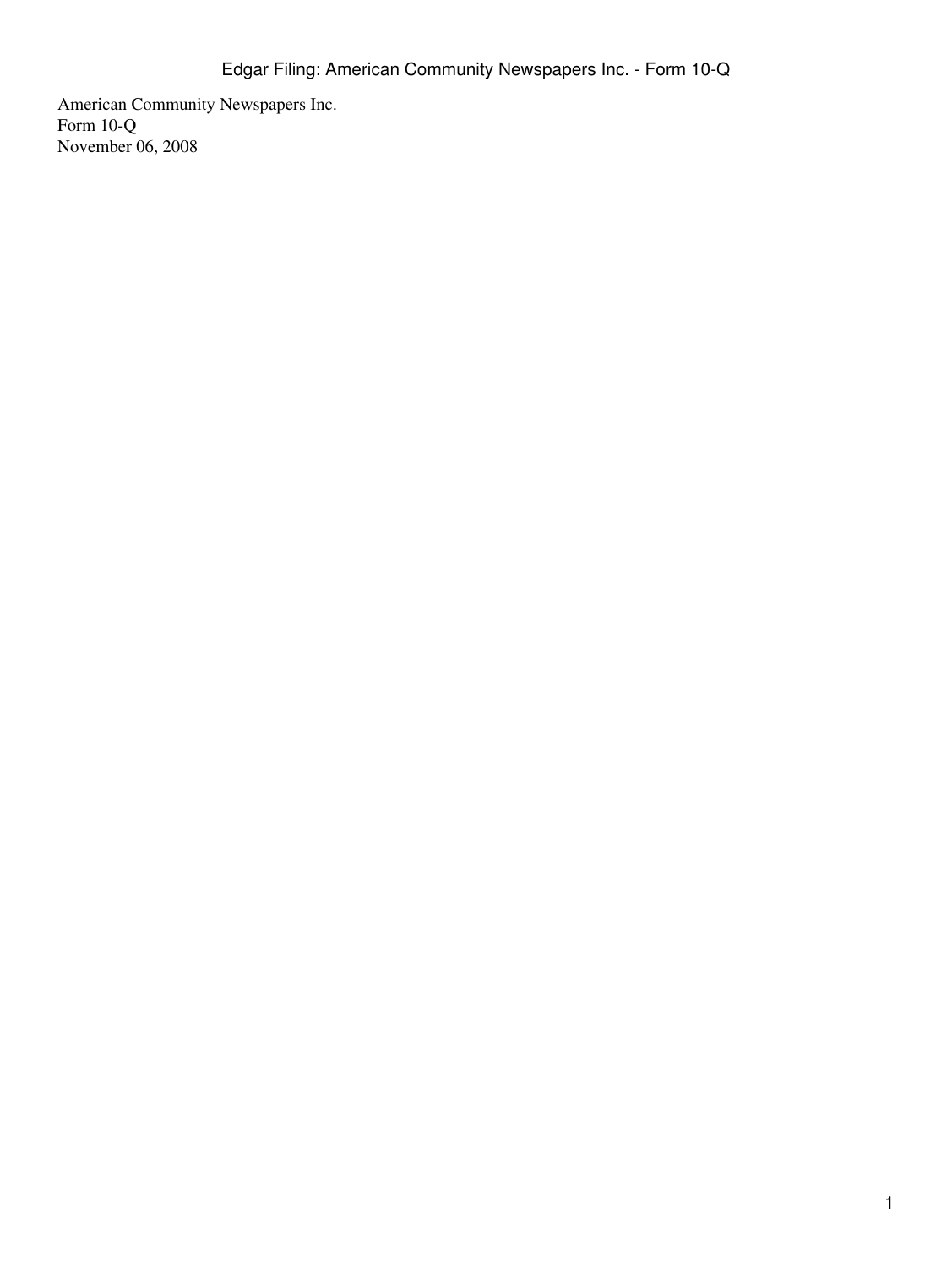# **UNITED STATES SECURITIES AND EXCHANGE COMMISSION Washington, D.C. 20549 FORM 10-Q**

(Mark One)

# þ **QUARTERLY REPORT PURSUANT TO SECTION 13 OR 15(d) OF THE SECURITIES EXCHANGE ACT OF 1934**

#### **For the quarterly period ended June 29, 2008**

**OR**

# o **TRANSITION REPORT PURSUANT TO SECTION 13 OR 15(d) OF THE SECURITIES EXCHANGE ACT OF 1934**

# **Commission File Number 001-32549 American Community Newspapers Inc. (Exact name of registrant as specified in its charter)**

**Delaware 20-2521288 (State or other jurisdiction of incorporation or organization) (I.R.S. Employer Identification No.) 14875 Landmark Boulevard, Suite 110, Addison, Texas 75254 (Address of principal executive offices)**

**Telephone: (972) 628-4080**

#### (Registrant s telephone number, including area code)

 Indicate by check mark whether the registrant: (1) has filed all reports required to be filed by Section 13 or 15(d) of the Securities Exchange Act of 1934 during the preceding 12 months (or for such shorter period that the registrant was required to file such reports), and (2) has been subject to such filing requirements for the past 90 days. Yes þ No o

 Indicate by check mark whether the registrant is a large accelerated filer, an accelerated filer, a non-accelerated filer or a smaller reporting company. See the definitions of large accelerated filer, accelerated filer and smaller reporting company in Rule 12b-2 of the Exchange Act. (Check one):

| Large accelerated | Accelerated filer o | Non-accelerated filer o               | Smaller reporting |
|-------------------|---------------------|---------------------------------------|-------------------|
| filer o           |                     | (Do not check if a smaller reporting) | company b         |
|                   |                     | company)                              |                   |

 Indicate by check mark whether the registrant is a shell company (as defined in Rule 12b-2 of the Exchange Act). Yes o No þ

As of November 6, 2008, 14,623,445 shares of the registrant s common stock, par value \$.0001 per share, were issued and outstanding.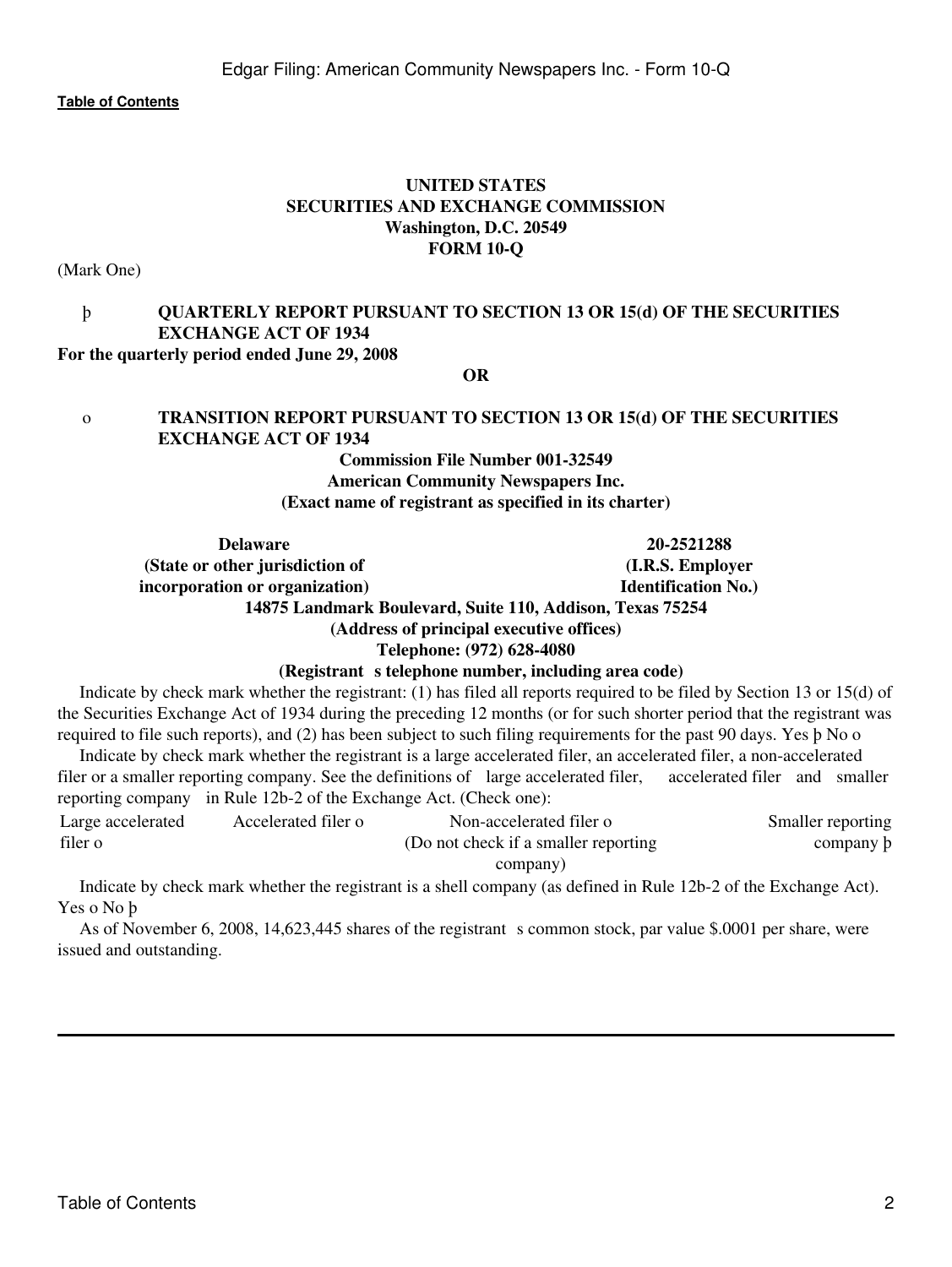<span id="page-2-0"></span>

|                   |                                                                                           | Page           |
|-------------------|-------------------------------------------------------------------------------------------|----------------|
| Part I.           | <b>Financial Information</b>                                                              |                |
|                   | Item 1. Financial Statements (Unaudited):                                                 |                |
|                   | <b>Consolidated Balance Sheets</b>                                                        | 3              |
|                   | <b>Consolidated Statements of Operations</b>                                              | $\overline{4}$ |
|                   | <b>Consolidated Statement of Stockholders Equity</b>                                      | 5              |
|                   | <b>Consolidated Statements of Cash Flows</b>                                              | 6              |
|                   | <b>Notes to Consolidated Financial Statements</b>                                         | 7              |
|                   | <u>Item 2. Management s Discussion and Analysis of Financial Condition and Results of</u> |                |
|                   | Operations                                                                                | 25             |
|                   | Item 3. Quantitative and Qualitative Disclosures about Market Risk                        | 45             |
|                   | Item 4. Controls and Procedures                                                           | 45             |
|                   | Item 4T. Controls and Procedures                                                          | 45             |
| Part II.          | Other Information                                                                         |                |
|                   | Item 1. Legal Proceedings                                                                 | 46             |
|                   | Item 1A. Risk Factors                                                                     | 46             |
|                   | <u>Item 2. Unregistered Sales of Equity Securities and Use of Proceeds</u>                | 49             |
|                   | Item 3. Defaults Upon Senior Securities                                                   | 49             |
|                   | <u>Item 4. Submission of Matters to a Vote of Security Holders</u>                        | 49             |
|                   | Item 5. Other Information                                                                 | 50             |
|                   | Item 6. Exhibits                                                                          | 50             |
| <u>Signatures</u> |                                                                                           | 51             |
|                   | <b>EX-31.1: CERTIFICATION</b>                                                             |                |
|                   | <b>EX-31.2: CERTIFICATION</b>                                                             |                |
|                   | <b>EX-32.1: CERTIFICATION</b>                                                             |                |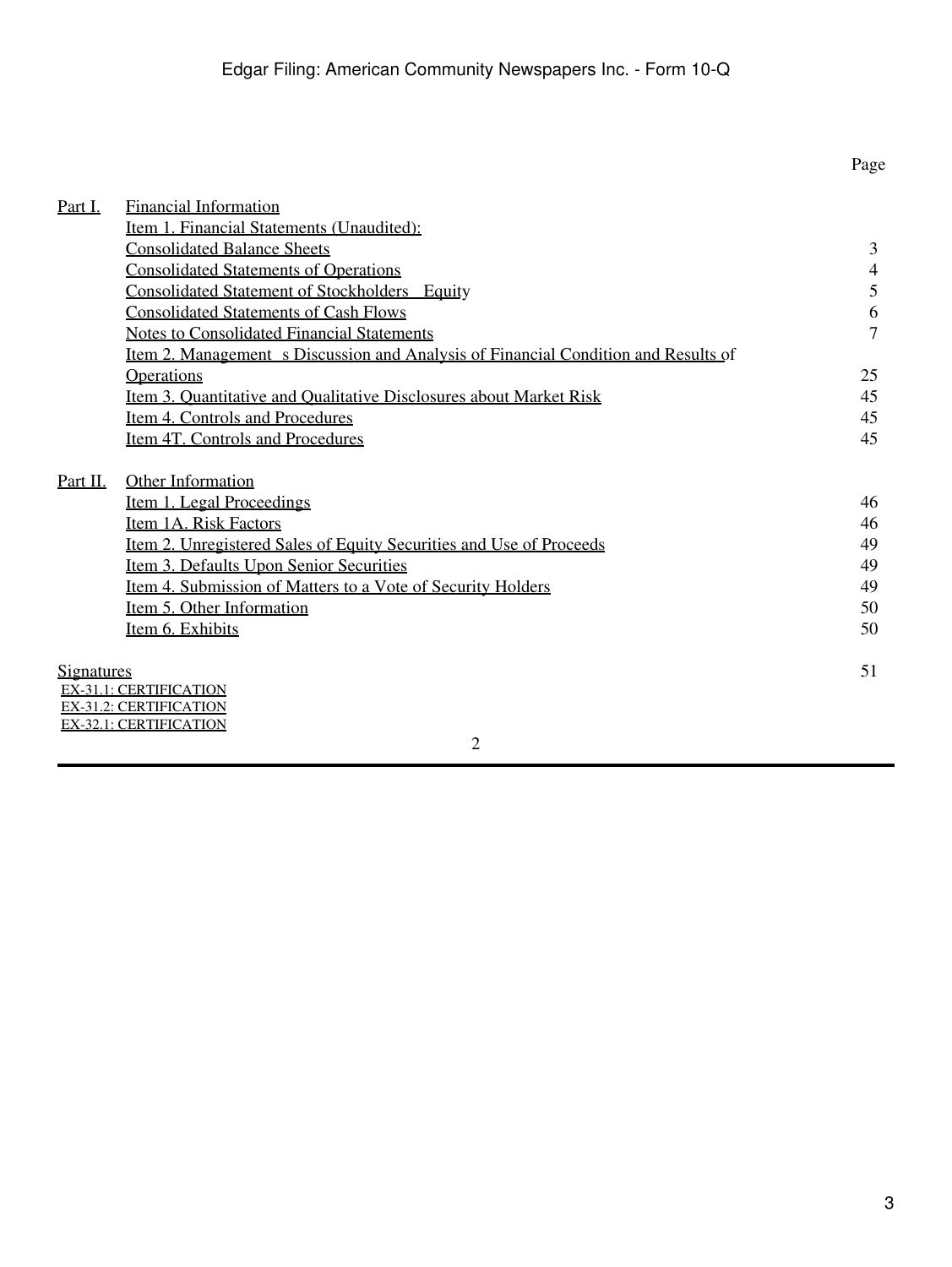# **Part I. Financial Information**

# <span id="page-3-2"></span><span id="page-3-1"></span><span id="page-3-0"></span>**Item 1. Financial Statements**

# **American Community Newspapers Inc. Consolidated Balance Sheets (In thousands, except share and per share data)**

|                                                                                | (unaudited) |                         |    |                                |
|--------------------------------------------------------------------------------|-------------|-------------------------|----|--------------------------------|
|                                                                                |             | <b>June 29,</b><br>2008 |    | <b>December</b><br>30,<br>2007 |
| <b>Assets</b>                                                                  |             |                         |    |                                |
| Current assets:                                                                |             |                         |    |                                |
| Cash and cash equivalents                                                      | \$          | 2,552                   | \$ | 1,521                          |
| Accounts receivable, net of allowance for doubtful accounts of \$115 and \$88  |             |                         |    |                                |
| at June 29, 2008 and December 30, 2007, respectively                           |             | 7,287                   |    | 7,010                          |
| Inventories                                                                    |             | 752                     |    | 618                            |
| Other current assets                                                           |             | 826                     |    | 754                            |
| <b>Total current assets</b>                                                    |             | 11,417                  |    | 9,903                          |
| Property, plant, and equipment, net of accumulated depreciation of \$1,809 and |             |                         |    |                                |
| \$897 at June 29, 2008 and December 30, 2007, respectively                     |             | 8,555                   |    | 9,324                          |
| Goodwill                                                                       |             | 34,029                  |    | 90,110                         |
| Intangible assets, net of accumulated amortization of \$757 and \$5,184 at     |             |                         |    |                                |
| June 29, 2008 and December 30, 2007, respectively                              |             | 43,184                  |    | 101,341                        |
| Deferred financing costs, net                                                  |             | 3,487                   |    | 3,770                          |
| Other assets                                                                   |             | 130                     |    | 100                            |
| <b>Total assets</b>                                                            | \$          | 100,802                 | \$ | 214,548                        |
| Liabilities and Stockholders Equity                                            |             |                         |    |                                |
| Current liabilities:                                                           |             |                         |    |                                |
| Accounts payable                                                               | \$          | 1,595                   | \$ | 1,401                          |
| Accrued expenses                                                               |             | 2,010                   |    | 2,232                          |
| Accrued interest and interest rate swap liability                              |             | 1,187                   |    | 2,018                          |
| Deferred revenue                                                               |             | 1,303                   |    | 1,314                          |
| Current portion of long-term liabilities                                       |             | 143,317                 |    | 2,100                          |
| <b>Total current liabilities</b>                                               |             | 149,412                 |    | 9,065                          |
| Long-term liabilities:                                                         |             |                         |    |                                |
| Long-term debt                                                                 |             |                         |    | 137,866                        |
| Deferred income taxes                                                          |             |                         |    | 1,862                          |
| Redeemable preferred stock, \$.0001 par value, Authorized 1,000,000 shares;    |             |                         |    |                                |
| 42,193 issued and outstanding shares at June 29, 2008 and December 30, 2007    |             | 4,953                   |    | 4,556                          |
| <b>Total liabilities</b>                                                       |             | 154,365                 |    | 153,349                        |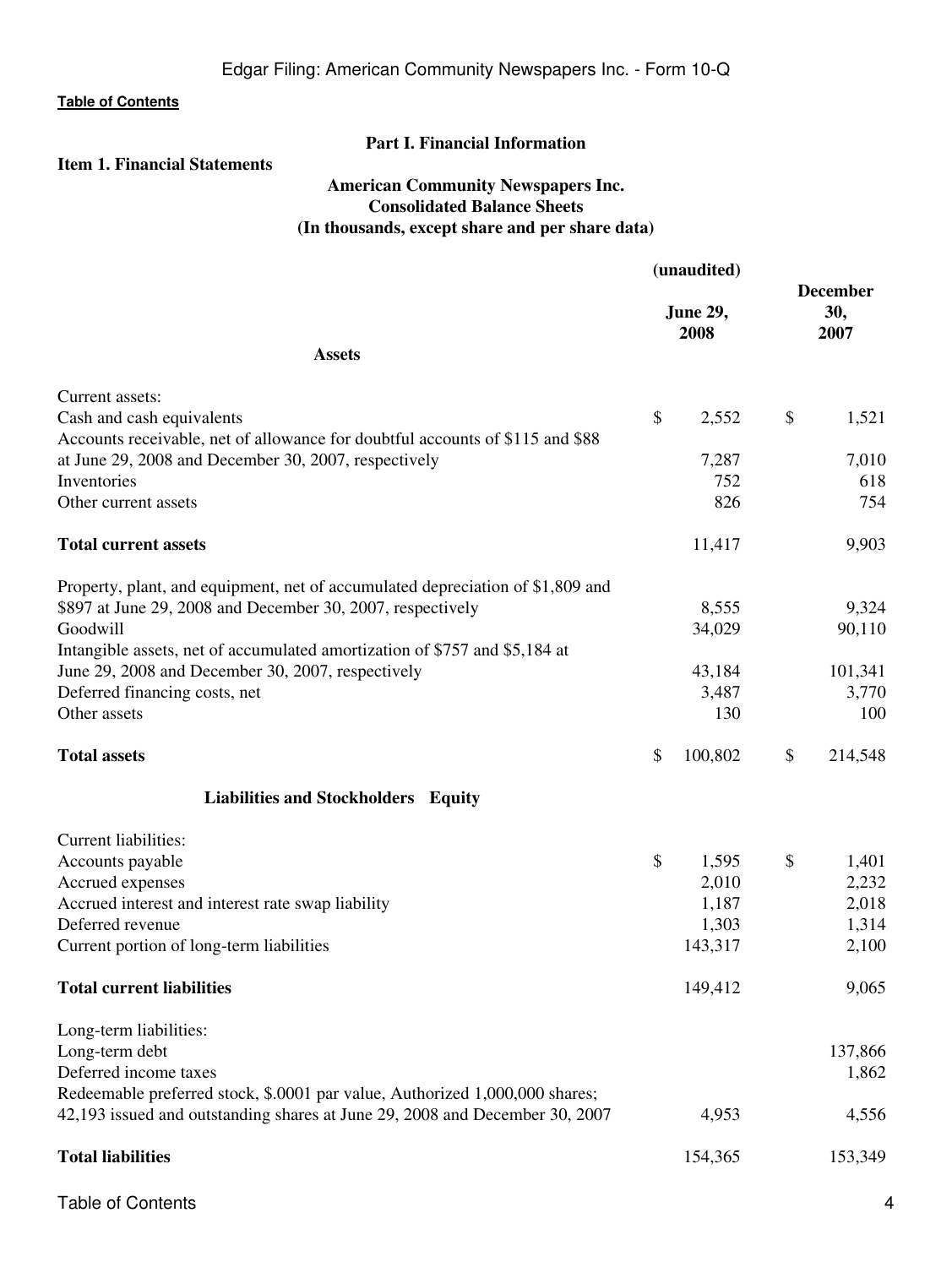Commitments and contingencies

| Stockholders equity (deficit)                                            |     |            |               |
|--------------------------------------------------------------------------|-----|------------|---------------|
| Common stock, \$.0001 par value, Authorized 50,000,000 shares Issued and |     |            |               |
| outstanding 14,623,445 shares                                            |     |            |               |
| Additional paid-in capital                                               |     | 64,559     | 64,329        |
| Accumulated deficit                                                      |     | (118, 123) | (3,131)       |
| Total stockholders equity (deficit)                                      |     | (53, 563)  | 61,199        |
| Total liabilities and stockholders equity (deficit)                      | \$. | 100,802    | \$<br>214,548 |

*The accompanying notes should be read in conjunction with these unaudited consolidated financial statements.*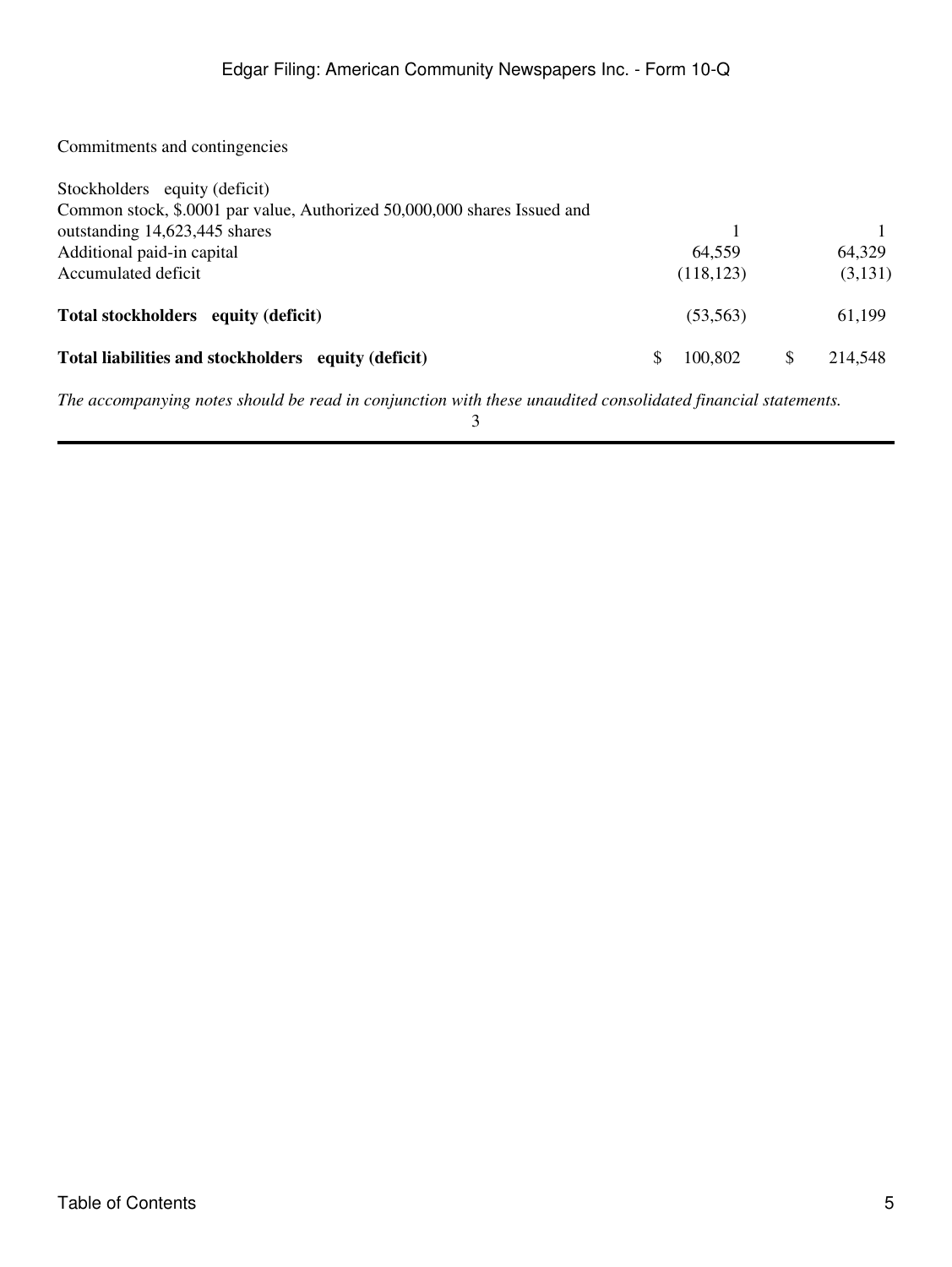# **AMERICAN COMMUNITY NEWSPAPERS INC. Consolidated Statements of Operations (In thousands, except share and per share data) (Unaudited)**

<span id="page-5-0"></span>

|                                                                                                              | <b>Three Months Ended</b> |            |                         | <b>Six Months Ended</b> |                         |            |                         |            |
|--------------------------------------------------------------------------------------------------------------|---------------------------|------------|-------------------------|-------------------------|-------------------------|------------|-------------------------|------------|
|                                                                                                              | June 29,<br>2008          |            | <b>June 30,</b><br>2007 |                         | <b>June 29,</b><br>2008 |            | <b>June 30,</b><br>2007 |            |
| Revenues:                                                                                                    |                           |            |                         |                         |                         |            |                         |            |
| Advertising                                                                                                  | \$                        | 15,773     | \$                      |                         | \$                      | 30,247     | $\$$                    |            |
| Circulation                                                                                                  |                           | 676        |                         |                         |                         | 1,352      |                         |            |
| Commercial printing and other                                                                                |                           | 762        |                         |                         |                         | 1,539      |                         |            |
| <b>Total revenues</b>                                                                                        |                           | 17,211     |                         |                         |                         | 33,138     |                         |            |
| Operating costs and expenses:                                                                                |                           |            |                         |                         |                         |            |                         |            |
| Operating                                                                                                    |                           | 7,706      |                         |                         |                         | 15,172     |                         |            |
| Selling, general and administrative                                                                          |                           | 5,886      |                         | 211                     |                         | 11,690     |                         | 293        |
| Depreciation and amortization<br>Impairment of goodwill and other intangible                                 |                           | 2,230      |                         |                         |                         | 5,125      |                         |            |
| assets                                                                                                       |                           | 110,026    |                         |                         |                         | 110,026    |                         |            |
|                                                                                                              |                           | 125,848    |                         | 211                     |                         | 142,013    |                         | 293        |
| <b>Operating loss</b>                                                                                        |                           | (108, 637) |                         | (211)                   |                         | (108, 875) |                         | (293)      |
| Interest expense                                                                                             |                           | (3,363)    |                         |                         |                         | (7, 132)   |                         |            |
| Other (expense) income                                                                                       |                           | 532        |                         | 502                     |                         | (668)      |                         | 1,023      |
| (Loss) income from operations before income                                                                  |                           |            |                         |                         |                         |            |                         |            |
| taxes                                                                                                        |                           | (111, 468) |                         | 291                     |                         | (116, 675) |                         | 730        |
| Income tax (expense) benefit                                                                                 |                           | 2,319      |                         | (105)                   |                         | 1,683      |                         | (214)      |
| Net (loss) income                                                                                            | \$                        | (109, 149) | \$                      | 186                     | \$                      | (114,992)  | \$                      | 516        |
| (Loss) earnings per share:                                                                                   |                           |            |                         |                         |                         |            |                         |            |
| Basic and diluted:                                                                                           | \$                        | (7.46)     | \$                      | 0.01                    | \$                      | (7.86)     | \$                      | 0.03       |
| Weighted average shares outstanding                                                                          |                           | 14,623,445 |                         | 16,800,000              |                         | 14,623,445 |                         | 16,800,000 |
| The accompanying notes should be read in conjunction with these unaudited consolidated financial statements. |                           |            |                         |                         |                         |            |                         |            |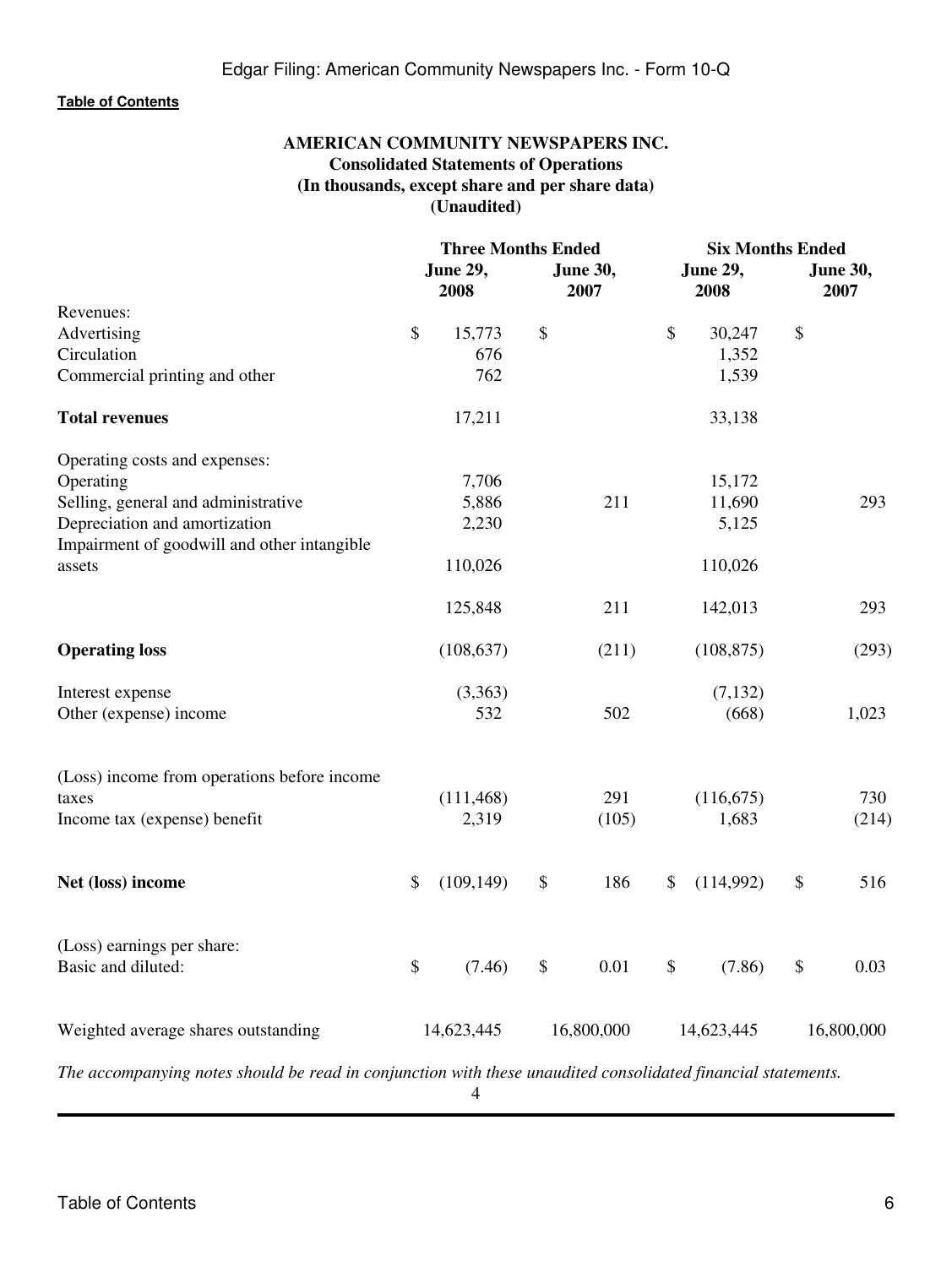# **AMERICAN COMMUNITY NEWSPAPERS INC. Consolidated Statement of Stockholders Equity (Deficit) (In thousands, except share data) (Unaudited)**

<span id="page-6-0"></span>

|                                   |               |        |    | Additional |    |             |    |           |
|-----------------------------------|---------------|--------|----|------------|----|-------------|----|-----------|
|                                   | Common Stock  |        |    | Paid-In    |    | Accumulated |    |           |
|                                   | <b>Shares</b> | Amount |    | Capital    |    | Deficit     |    | Total     |
| Balance, December 30, 2007        | 14,623,445    | \$     | S. | 64,329     | \$ | (3,131)     | S. | 61,199    |
| Stock based compensation          |               |        |    | 230        |    |             |    | 230       |
| Net loss for the six months ended |               |        |    |            |    |             |    |           |
| June 29, 2008                     |               |        |    |            |    | (114,992)   |    | (114,992) |
| Balance, June 29, 2008            | 14,623,445    | S      | S  | 64.559     | S  | (118, 123)  |    | (53, 563) |

*The accompanying notes should be read in conjunction with these unaudited consolidated financial statements.*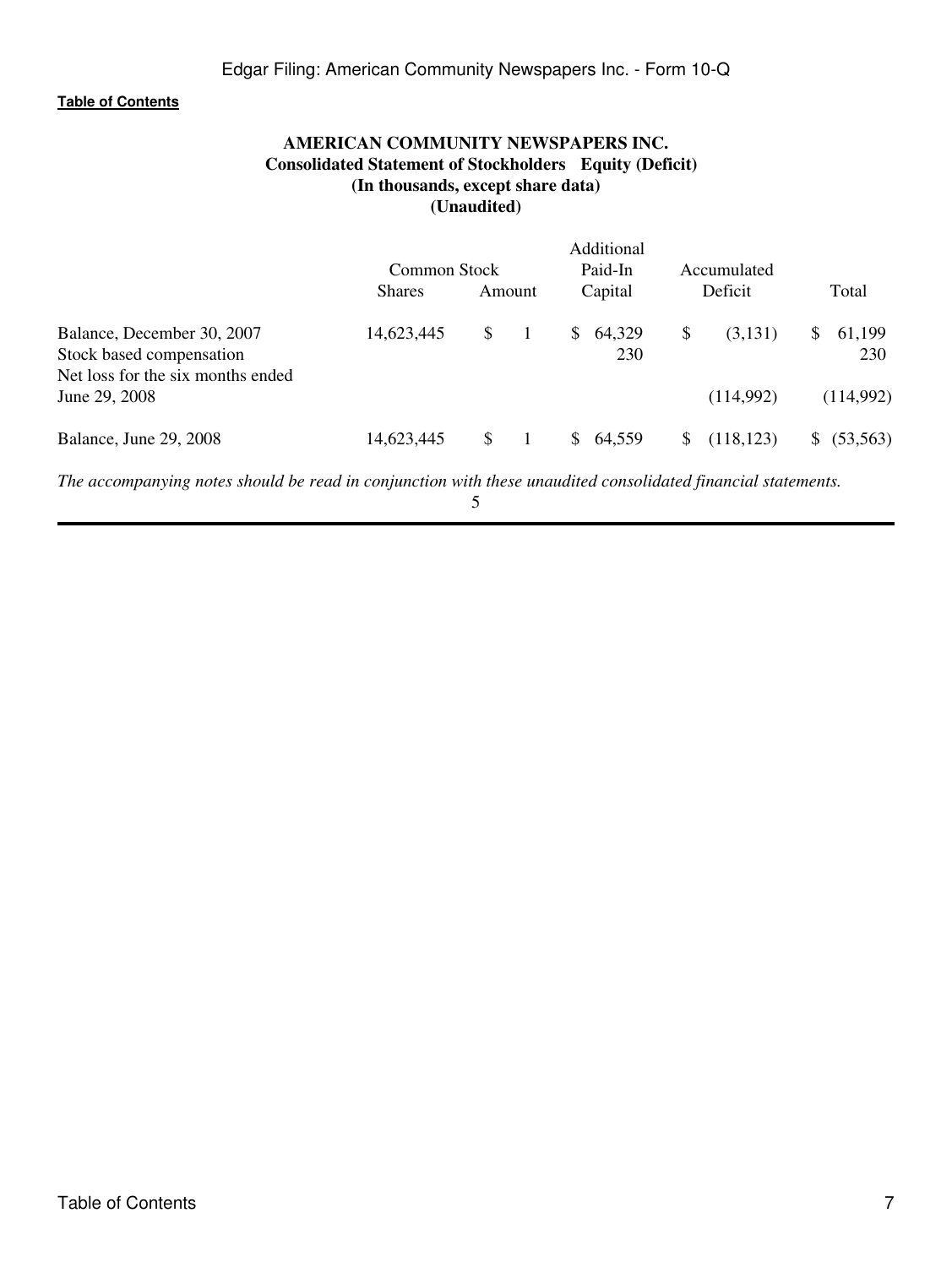# **AMERICAN COMMUNITY NEWSPAPERS INC. Consolidated Statements of Cash Flows (In thousands) (Unaudited)**

<span id="page-7-0"></span>

|                                                                              | <b>Six Months Ended</b> |    |                         |
|------------------------------------------------------------------------------|-------------------------|----|-------------------------|
|                                                                              | <b>June 29,</b><br>2008 |    | <b>June 30,</b><br>2007 |
| Cash flows from operating activities:                                        |                         |    |                         |
| Net (loss) income                                                            | \$(114,992)             | \$ | 516                     |
| Adjustments to reconcile net (loss) income to net cash provided by (used in) |                         |    |                         |
| operating activities:                                                        |                         |    |                         |
| Depreciation and amortization                                                | 5,125                   |    |                         |
| Impairment of goodwill and other intangible assets                           | 110,026                 |    |                         |
| Provision for doubtful accounts                                              | 440                     |    |                         |
| Non-cash interest expense                                                    | 2,856                   |    |                         |
| Stock based compensation                                                     | 230                     |    |                         |
| Deferred income taxes                                                        | (1,862)                 |    |                         |
| Change in fair value of interest rate swap                                   | 668                     |    |                         |
| Changes in assets and liabilities, net of effect of acquisition:             |                         |    |                         |
| Cash held in Trust Fund                                                      |                         |    | (1,274)                 |
| Accounts receivable                                                          | (717)                   |    |                         |
| Inventories                                                                  | (134)                   |    |                         |
| Other current assets                                                         | (72)                    |    | 25                      |
| Long-term assets                                                             | (30)                    |    |                         |
| Accounts payable                                                             | 194                     |    | (65)                    |
| Accrued expenses                                                             | (144)                   |    |                         |
| Accrued interest                                                             | (1, 499)                |    |                         |
| Deferred revenue                                                             | (11)                    |    |                         |
| Taxes payable                                                                | (78)                    |    | (143)                   |
| Deferred dividends                                                           | 397                     |    | 255                     |
| Net cash provided by (used in) operating activities                          | 397                     |    | (686)                   |
| Cash flows from investing activities:                                        |                         |    |                         |
| Payment of deferred acquisition costs and deposit                            |                         |    | (882)                   |
| Purchases of property, plant and equipment                                   | (144)                   |    |                         |
| Net cash used in investing activities                                        | (144)                   |    | (882)                   |
| Cash flows from financing activities:                                        |                         |    |                         |
| Payment of debt issuance costs                                               | (22)                    |    |                         |
| Borrowings under Credit Facility                                             | 3,300                   |    |                         |
| Repayments of Credit Facility                                                | (2,500)                 |    |                         |
| Borrowings from related parties                                              |                         |    | 376                     |
| Net cash provided by financing activities                                    | 778                     |    | 376                     |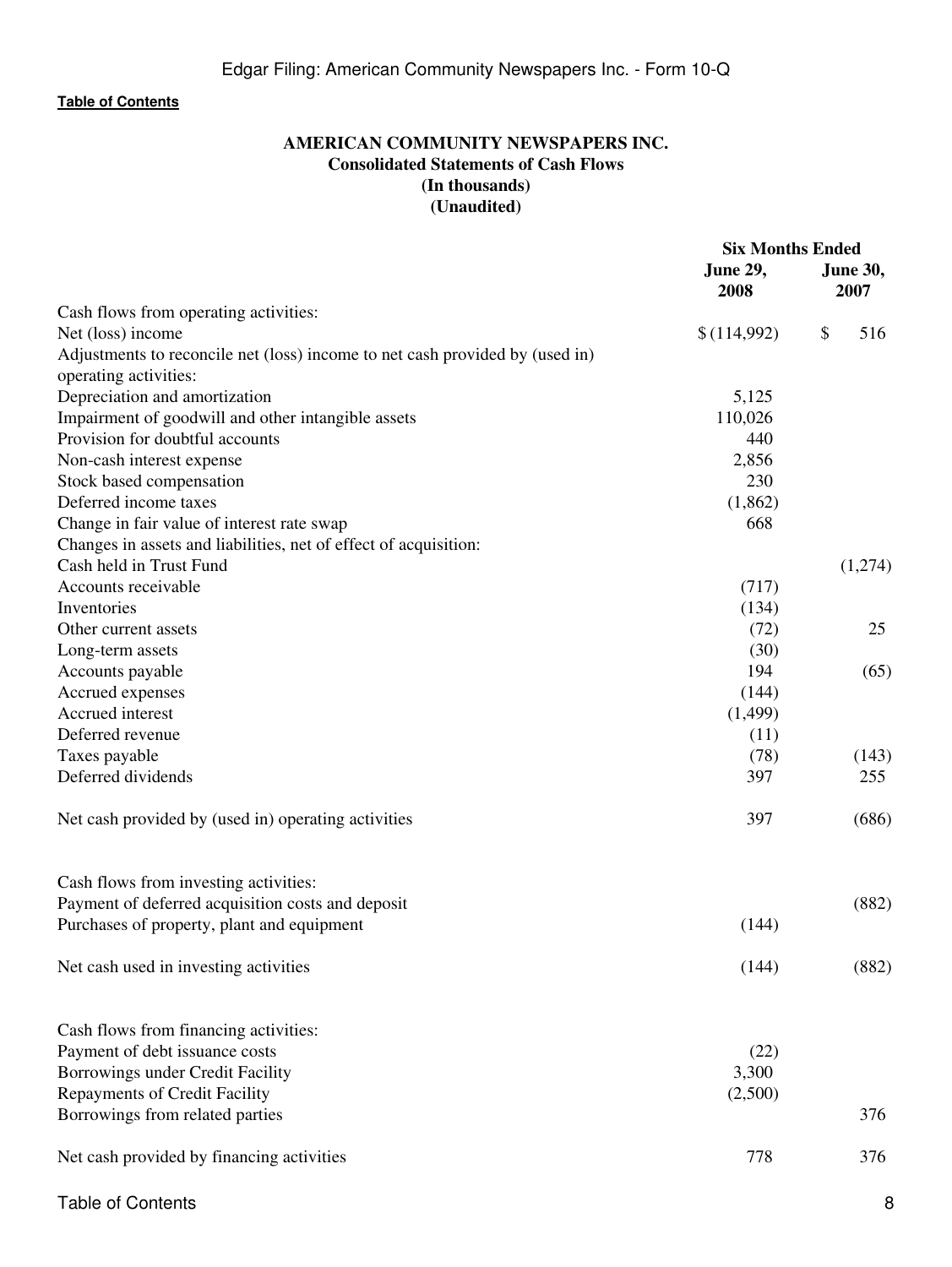| Net Increase (decrease) in cash and cash equivalents                                                         |    | 1,031 |    | (1,192) |
|--------------------------------------------------------------------------------------------------------------|----|-------|----|---------|
| Cash and cash equivalents at beginning of period                                                             |    | 1,521 |    | 1,193   |
| Cash and cash equivalents at end of period                                                                   | \$ | 2,552 | S  |         |
| Supplemental disclosures:                                                                                    |    |       |    |         |
| Interest paid                                                                                                |    | 3,880 | \$ | 3,243   |
| Income taxes paid                                                                                            |    |       | \$ | 340     |
| Non-cash investing and financing activities:                                                                 |    |       |    |         |
| Accrual of acquisition costs                                                                                 | S  |       | S  | 1,078   |
| The accompanying notes should be read in conjunction with these unaudited consolidated financial statements. |    |       |    |         |
| 6                                                                                                            |    |       |    |         |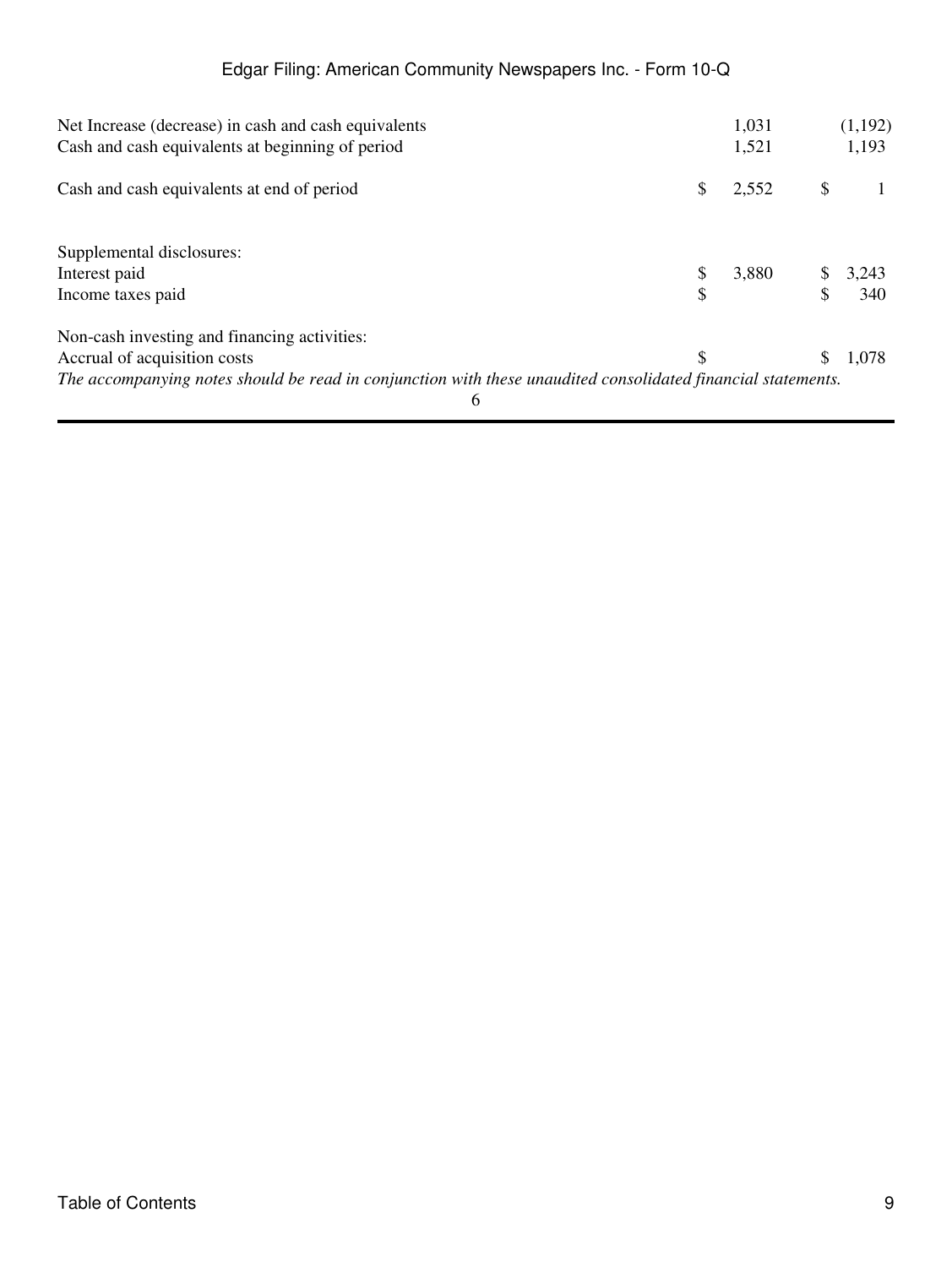# <span id="page-9-0"></span>**Notes to Consolidated Financial Statement in thousands (\$000s) unless noted otherwise**

#### *1. Organization and Basis of Presentation*

Courtside Acquisition Corp. (Courtside) was incorporated in Delaware on March 18, 2005, as a blank check company whose objective was to acquire an operating business. During the year ended December 31, 2006, Courtside was a corporation in the development stage. On June 20, 2007, Courtside formed a wholly-owned subsidiary, ACN OPCO LLC (the Operating Company). On July 2, 2007, in connection with the acquisition of an operating business described in Note 3, Courtside changed its name to American Community Newspapers Inc. (the Parent), and the Operating Company changed its name from ACN OPCO LLC to American Community Newspapers LLC. The Parent is now a holding company operating its business through the Operating Company and the Operating Company s wholly-owned subsidiary, Amendment I, Inc. (collectively, the Company).

The accompanying unaudited consolidated financial statements of the Company have been prepared in accordance with generally accepted accounting principles in the United States of America (GAAP) for interim financial information and the instructions to Form 10-Q and Rule 10-01 of Regulation S-X. Certain information and note disclosures normally included in comprehensive annual financial statements presented in accordance with GAAP have generally been condensed or omitted pursuant to Securities and Exchange Commission (SEC) rules and regulations. The Company operates on a 52/53 week fiscal year generally ending on the Sunday closest to the end of the calendar year. Each quarter is 13/14 weeks, also generally ending on the Sunday closest to the end of the calendar quarter. The periods presented for both 2008 and 2007 encompass 13 week periods. The periods presented are hereinafter referred to as either the thirteen weeks, quarter ended or three months ended.

Management believes that the accompanying consolidated financial statements contain all adjustments (which include normal recurring adjustments) that, in the opinion of management, are necessary to present fairly the Company s consolidated financial condition, results of operations and cash flows for the periods presented. The results of operations for interim periods are not necessarily indicative of the results that may be expected for the full year. These consolidated financial statements should be read in conjunction with the audited consolidated financial statements and accompanying notes for the year ended December 30, 2007, included in the Companys Annual Report on Form 10-K. The December 30, 2007 accompanying balance sheet has been derived from the audited financial statements. The preparation of financial statements in conformity with GAAP requires management to make estimates and assumptions that affect the reported amounts of assets and liabilities and disclosure of contingent assets and liabilities at the date of the financial statements and the reported amounts of revenues and expenses during the reporting period.

Actual results could differ from those estimates.

The accompanying consolidated financial statements of American Community Newspapers Inc. (the Company) have been prepared assuming that the Company will continue as a going concern. They have been prepared in accordance with accounting principles generally accepted in the United States of America as more fully described in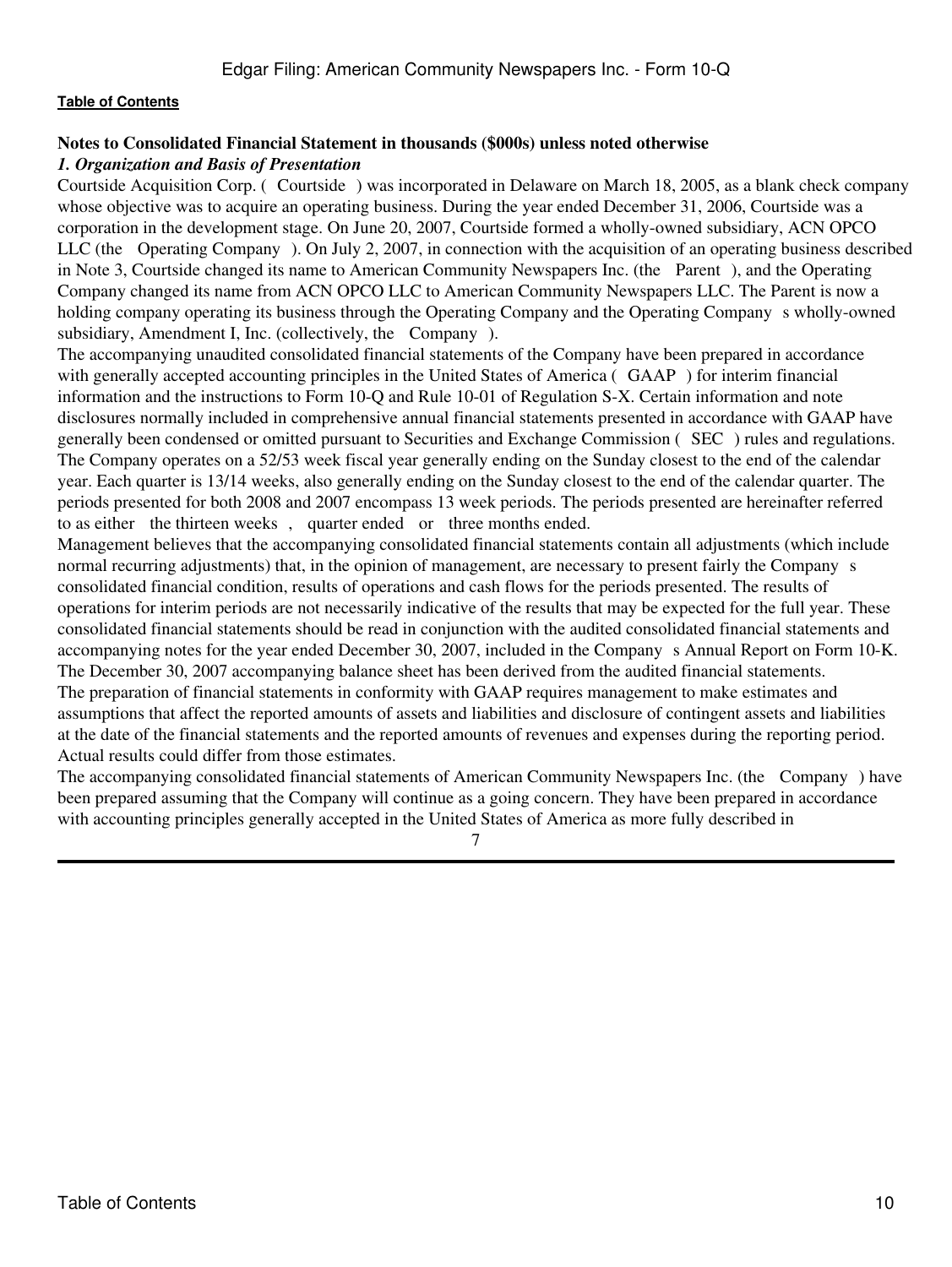Note 2, which are consistent with the accounting principles used to prepare the Company s December 30, 2007 financial statements filed with its Annual Report on Form 10-K. During the period ended June 29, 2008, the Company experienced the following adverse developments which could adversely affect the recoverability of assets or the amounts of liabilities.

As described more fully in Note 4, the Company and its independent valuation advisors performed a valuation of the Company in conformity with the requirements of GAAP in order to evaluate the carrying values and any impairment of goodwill and other intangible assets. On August 13, 2008, the Company filed a Form 8-K reflecting a preliminary impairment charge related to goodwill and other intangibles of at least \$69 million. Upon completing the impairment analysis in September 2008, we concluded that the carrying value of \$202,926 for our net assets exceeded the \$92,900 fair value of net assets by \$110,026. The Company recorded a \$110.0 million non-cash charge against operating income to reflect the diminution in value of the carrying amounts of these assets. The net loss of \$115.0 million for the six months ended June 29, 2008, reduced stockholders equity to a deficit of \$53.6 million at June 29, 2008. If future events, including those described in the following paragraph, and related impairment tests evidence any further diminution in the carrying values of goodwill and other intangible assets, the cumulative impairment charge will increase and cause further increase in stockholders deficit.

As more fully described in Note 5, the Company is in default under certain of the covenants in its debt agreements as of August 13, 2008 and is currently in negotiations with its lenders to restructure its long-term debt. The Company has retained financial advisors to provide advice on the restructuring. Since there is no assurance that these negotiations and/or restructuring efforts will be successful, the entire \$143.3 million aggregate balance of all loans outstanding at June 29, 2008 has been reflected as a current liability in the accompanying balance sheet. This has resulted in a liquidity deficiency of \$138.0 million, the amount by which current liabilities of \$149.4 million exceed current assets of \$11.4 million at June 29, 2008. Any restructuring that reduces our outstanding debt is likely to have a substantial impact on our capital structure, including our common equity.

### *2. Summary of Significant Accounting Policies and Effect of New Accounting Pronouncements*

For the period ended June 29, 2008, the Company has used the same significant accounting policies and estimates which are discussed in the Company s Annual Report on Form 10-K for the year ended December 30, 2007. The following accounting policies had significance on the period ending June 29, 2008. Going Concern

# Management has prepared the financial statements and disclosures for the quarter ended June 29, 2008 under the assumption and belief the Company will continue as a going-concern.

As of August 13, 2008, the Company is in violation of a financial covenant under each of the Credit Facility (defined in Note 5) and Subordinated Credit Facility (defined in Note 5) that requires us to remain below a certain maximum consolidated total debt leverage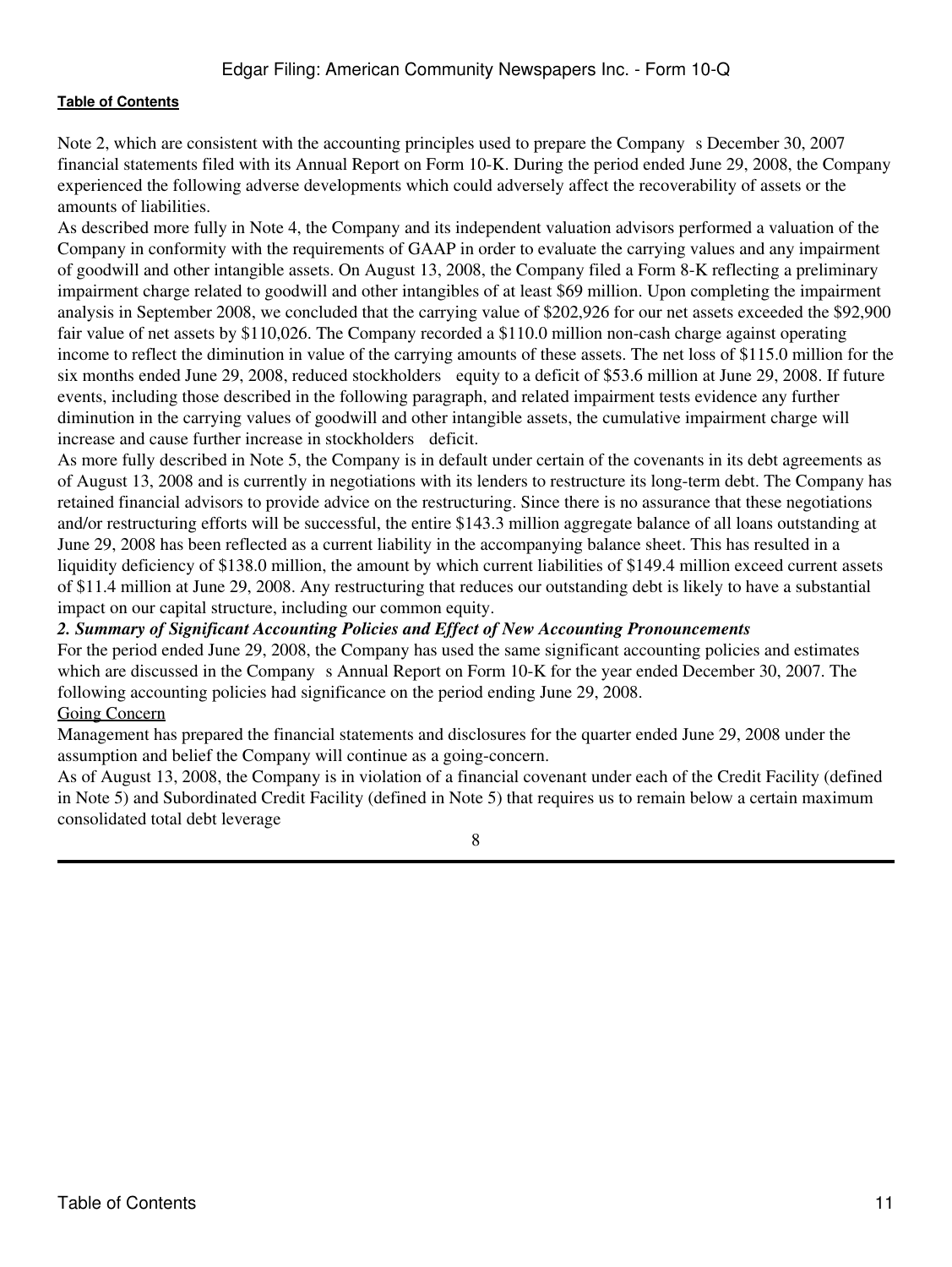ratio (as defined in each facility). The Credit Facility s covenant requires that the ratio of consolidated debt to EBITDA for the trailing four quarters (each as calculated pursuant to the Credit Facility) not exceed 6.50 to 1.00 at June 29, 2008. As of June 29, 2008, our consolidated total debt leverage ratio was 7.33 to 1.00, based on consolidated total debt for purposes of the Credit Facility of \$108,500 and trailing four quarter EBITDA of \$14,802. The Subordinated Credit Facility s covenant requires that the ratio of consolidated debt to EBITDA for the trailing four quarters (each as calculated pursuant to the Subordinated Credit Facility) not exceed 8.35 to 1.00 at June 29, 2008. As of June 29, 2008, our consolidated total debt leverage ratio was 9.68 to 1.00, based on consolidated total debt for purposes of the Subordinated Credit Facility of \$143,317 and trailing four quarter EBITDA of \$14,802. Violation of these financial covenants constitutes an event of default under the Credit Facility and the Subordinated Credit Facility (Financial Covenant Defaults). In addition, due to cross-default provisions under the Credit Facility, the Financial Covenant Default under the Subordinated Credit Facility constitutes an additional default under the Credit Facility (Cross Default). Additionally, on September 30, 2008, we failed to pay principal in the amount of \$1,050 with respect to the Term A and the Term B Loans as required by the Credit Facility. Such failure to pay constitutes an additional event of default under the Credit Facility.

As a consequence of these events of default, any interest due and payable under the Credit Facility shall be at a rate that is 2% in excess of the interest otherwise payable with respect to the applicable Loans (Default Interest Rate) and the Senior Lenders (defined in Note 5) have restricted our access to additional borrowings under the Revolving Credit Facility (defined in Note 5). Furthermore, under a cross default provision contained in the certificate of designations for the Company s Series A Preferred Stock, the imposition of Default Interest Rate under the Subordinated Credit Facility has caused the dividend rate on Series A Preferred Stock to increase by 2%.

Since our lenders have the right to accelerate the debt at any time and there is no assurance that negotiations with our lenders and/or restructuring efforts will be successful, the entire \$143.3 million aggregate balance of all loans outstanding at June 29, 2008 has been reflected as a current liability in the accompanying balance sheet. (See Note 5 for further discussion.)

While we do not expect our lenders to immediately terminate either facility and/or demand immediate repayment of outstanding debt, they have the right to do so as a result of the aforementioned events of default. In such event, the Senior Lenders could seek to foreclose on their security interests in our assets and those of our subsidiaries. Alternatively, our lenders could exercise the other rights and remedies available to them under the Credit Facility and the Subordinated Credit Facility. Such actions would materially and negatively impact our liquidity, results of operations and financial condition.

The Company is presently generating adequate cash flow to fund its operations. The Company and its advisors are in negotiation with its lenders to effect a balance sheet restructuring intended to, among other things, reduce our level of debt and required debt service to a level that can be sustained based upon current cash flow projections. Any restructuring that reduces our outstanding debt is likely to have a substantial impact on our capital structure, including our common equity.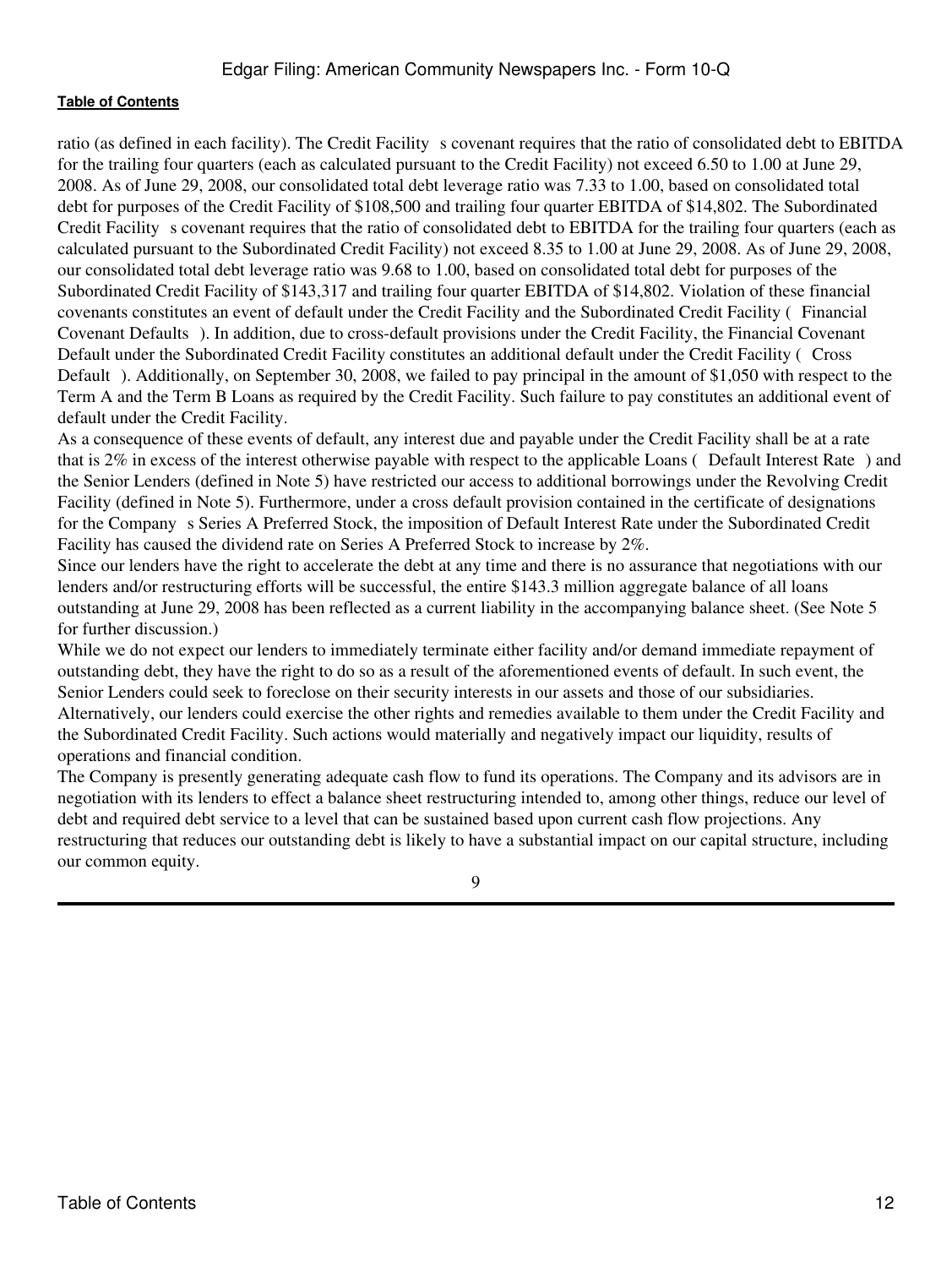# Use of Estimates

The preparation of financial statements in conformity with GAAP requires management to make estimates and assumptions that affect the reported amounts of assets and liabilities and disclosures of contingent assets and liabilities at the date of the financial statements and the reported amounts of revenues and expenses during the reporting period. Actual results could differ from those amounts.

# Intangible Assets

At the date of acquisition, intangible assets consisting of advertiser, subscriber and customer relationships and mastheads were recorded at their estimated fair values. Advertiser relationships, subscriber relationships and customer relationships are being amortized using the straight-line method over the weighted average remaining expected lives. Mastheads are the newspaper titles in each individual market and are the trademarks, trade names and registered assumed and fictitious names, as commonly referred to in other businesses. It has been determined that mastheads have an indefinite useful life and therefore are not being amortized. As a result of its impairment test of other intangible assets, the Company established a new fair value for definite lived intangible assets and recorded an impairment loss of \$42,311 for the three and six months ended June 29, 2008 related to advertiser relationships, subscriber relationships and customer relationships. Mastheads were impaired by \$11,634 in the three and six months ended June 29, 2008.

Under the provisions of Statement of Financial Accounting Standards (SFAS) No. 142, *Goodwill and Other Intangible Assets*, if an impairment loss is recognized, the adjusted carrying amount the intangible asset shall be its new cost basis and shall be amortized over the remaining useful life of that asset. See Note 4 for further discussion. **Goodwill** 

Under the provisions of SFAS 141, *Business Combinations,* the purchase method of accounting is used for all business combinations. The purchase method of accounting requires that the excess of purchase price paid over the estimated fair value of identifiable tangible and intangible net assets of acquired businesses is recorded as goodwill. Under the provisions of SFAS 142, goodwill is not amortized but is reviewed for impairment on at least an annual basis, or when events or changes in circumstances indicate that the carrying value of such assets may not be recoverable. Impairment losses, if any, are reflected in operating income or loss in the statement of operations for the period in which such loss is recognized. As a result of completing its annual impairment analysis under SFAS 141, the Company recorded a goodwill impairment loss of \$56,081 for the three and six months ended June 29, 2008. See Note 4 for further discussion.

# Deferred Financing Costs

Deferred financing costs are being amortized over the life of the debt using the straight-line method which approximates the effective interest method.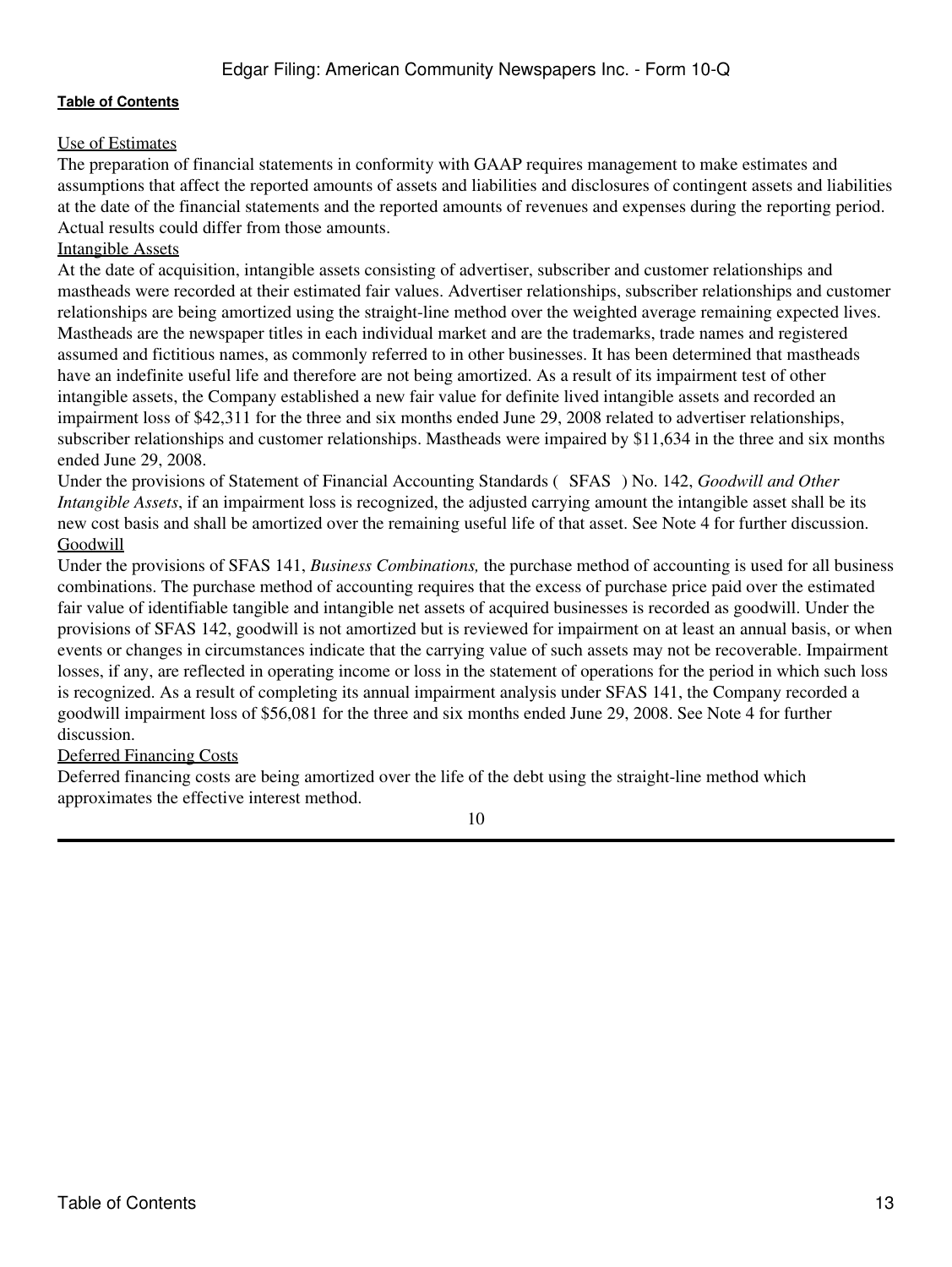# Share-Based Compensation

The Company has one stock-based compensation plan. The Company accounts for grants under this plan under the fair value expense recognition provisions of SFAS 123, *Accounting for Stock-Based Compensation*, as amended by SFAS 123R, *Share-Based Payment*.

The Company recognizes expense for its share-based compensation based on the fair value of the awards that are granted. The fair value of stock options is estimated on the date of grant using the Black-Scholes option pricing model. Option valuation methods require the input of highly subjective assumptions, including the expected stock price volatility. Measured compensation expense related to such option grants is recognized ratably over the vesting period of the related grants. The Company recognized share-based compensation costs of \$93 and \$230 during the three and six months ended June 29, 2008, respectively (See Note 6).

# Income Taxes

The Company and its subsidiaries file a consolidated tax return. Income taxes are accounted for under the asset and liability method. Deferred tax assets and liabilities are recognized for the future tax consequences attributable to differences between the financial statement carrying amounts of existing assets and liabilities and their respective tax bases and operating loss and tax credit carry forwards. Deferred tax assets and liabilities are measured using enacted tax rates expected to apply to taxable income in the years in which those temporary differences are expected to be recovered or settled. The effect on deferred tax assets and liabilities of a change in tax rates is recognized in income in the period that includes the enactment date.

The Company adopted the provisions of FASB Interpretation No. 48, *Accounting for Uncertainty in Income Taxes*, *an interpretation of SFAS 109* (FIN 48), effective January 1, 2007. There was no impact as a result of the implementation of FIN 48. The Company does not anticipate significant increases or decreases in uncertain tax positions within the next twelve months. The Company recognizes penalties and interest relating to uncertain tax positions in the provision for income taxes. The Company had no uncertain tax positions at December 30, 2007 or June 29, 2008, and all years remain open to examination.

The Company follows SFAS No. 109, *Accounting for Income Taxes*. At June 29, 2008, the Company recorded a valuation allowance on the net deferred tax asset because the Company had determined that it is not likely that the deferred tax asset will be utilized. During the quarter ended June 29, 2008, the Company recorded an impairment charge related to intangible assets that gave rise to the deferred tax liability at December 30, 2007 being reduced and a deferred tax asset created. (See Note 8).

# Earnings (loss) per share

Basic earnings (loss) per share is computed as net income (loss) available to common stockholders divided by the weighted average number of common shares outstanding for the period. Diluted earnings per share reflect the potential dilution that could occur from common shares issued through common stock equivalents. Options related to 1,260,500 shares and warrants related to 27,600,000 shares were anti-dilutive for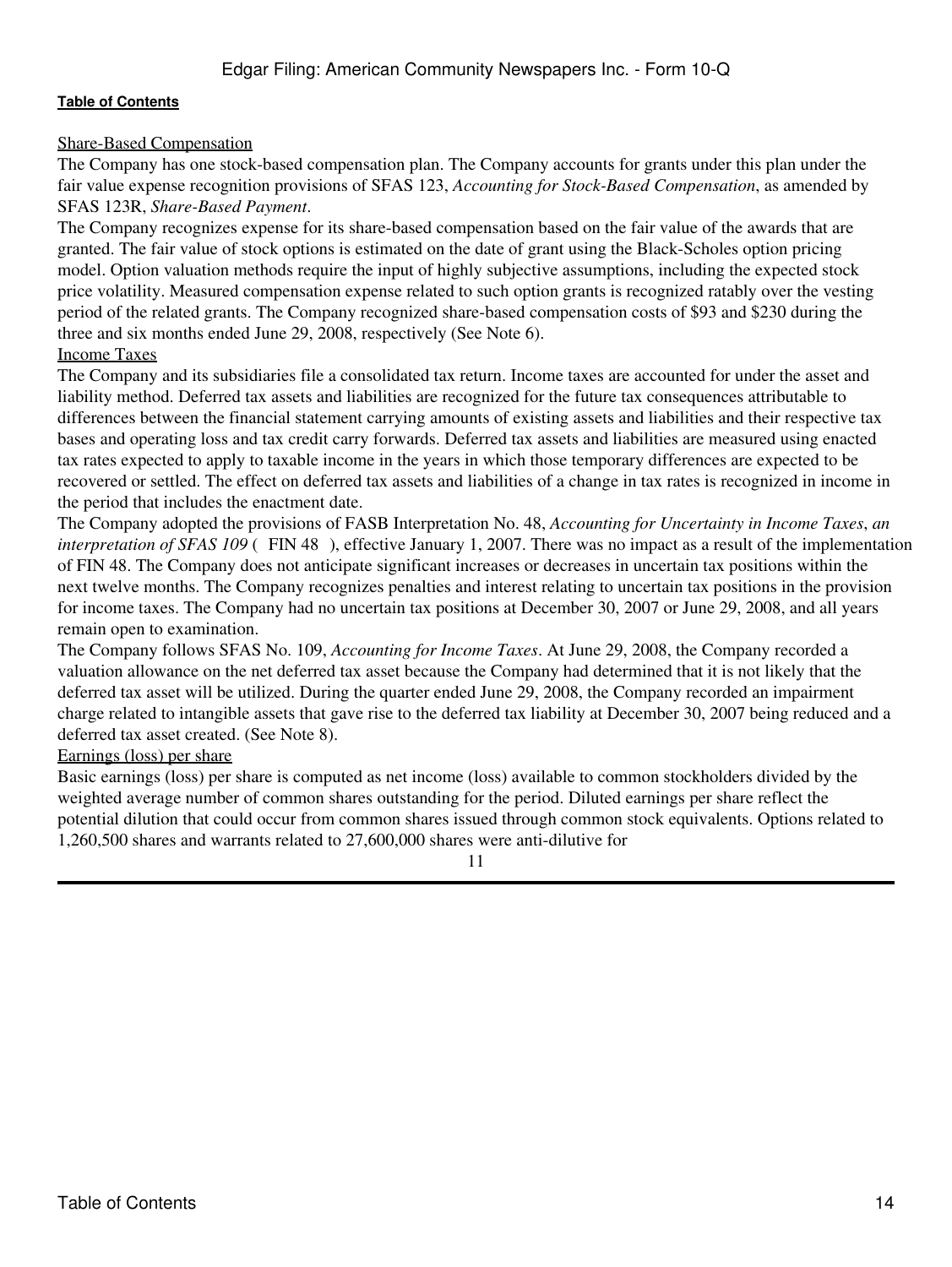periods ended June 29, 2008 and December 30, 3007, respectively, and were not included in the weighted average shares outstanding.

#### **Effect of Recently Issued Accounting Pronouncements**

*Fair Value Measurements*

On January 1, 2008, the Company adopted Statement of Financial Accounting Standards (SFAS) No. 157, *Fair Value Measurements*, (SFAS 157) as it relates to financial assets and financial liabilities. In February 2008, the Financial Accounting Standards Board (FASB) issued FASB Staff Position (FSP) No. FAS 157-2, Effective Date of FASB Statement No. 157, (FSP FAS 157-2) which delayed the effective date of SFAS 157 for all non-financial assets and non-financial liabilities, except those that are recognized or disclosed at fair value in the financial statements on at least an annual basis, until January 1, 2009 for calendar year-end entities. The delay pertains to items including, but not limited to, non-financial assets and non-financial liabilities initially measured at fair value in a business combination, reporting units measured at fair value in evaluating goodwill for impairment under SFAS 142, indefinite-lived intangible assets measured at fair value for impairment assessment under SFAS 142, and long-lived assets measured at fair value for impairment assessment under SFAS 144. SFAS 157 and FSP FAS 157-2 are effective for financial statements issued for fiscal years beginning after November 15, 2007.

SFAS 157 defines fair value, establishes a framework for measuring fair value in accounting principles generally accepted in the United States of America (GAAP), and expands disclosures about fair value measurements. The provisions of this standard apply to other accounting pronouncements that require or permit fair value measurements and are to be applied prospectively with limited exceptions.

The adoption of SFAS 157 in 2008 has had no effect on the measurement of the Company s financial assets and liabilities. As permitted, management has deferred the adoption of SFAS 157 as it relates to non-financial assets and non-financial liabilities and is currently evaluating the impact of deferral on the Companys financial statements. The fair value of the Company s interest rate swap liability at March 30, 2008 and June 29, 2008 totaled \$1,200 and \$668, respectively. The Company recorded a \$532 gain as other income for the three months ending June 29, 2008 related to the change in fair value of the interest rate swaps since March 30, 2008. During the six months ended June 29, 2008, the Company recorded a \$668 net loss as other expense related to the change in fair value on the interest rate swaps since December 30, 2007.

The Company determines the fair value of its interest rate swaps based on level 2 of the fair value hierarchy under SFAS 157, which is based on market prices of similar assets or liabilities. The Company does not have any other financial assets or liabilities recorded on its financial statements that are required to be measured at fair value under SFAS 157 as of June, 29, 2008.

*Fair Value Option for Financial Assets and Financial Liabilities*

In February 2007, the FASB issued SFAS No. 159, *The Fair Value Option for Financial Assets and Financial Liabilities*, including an amendment of FASB Statement No. 155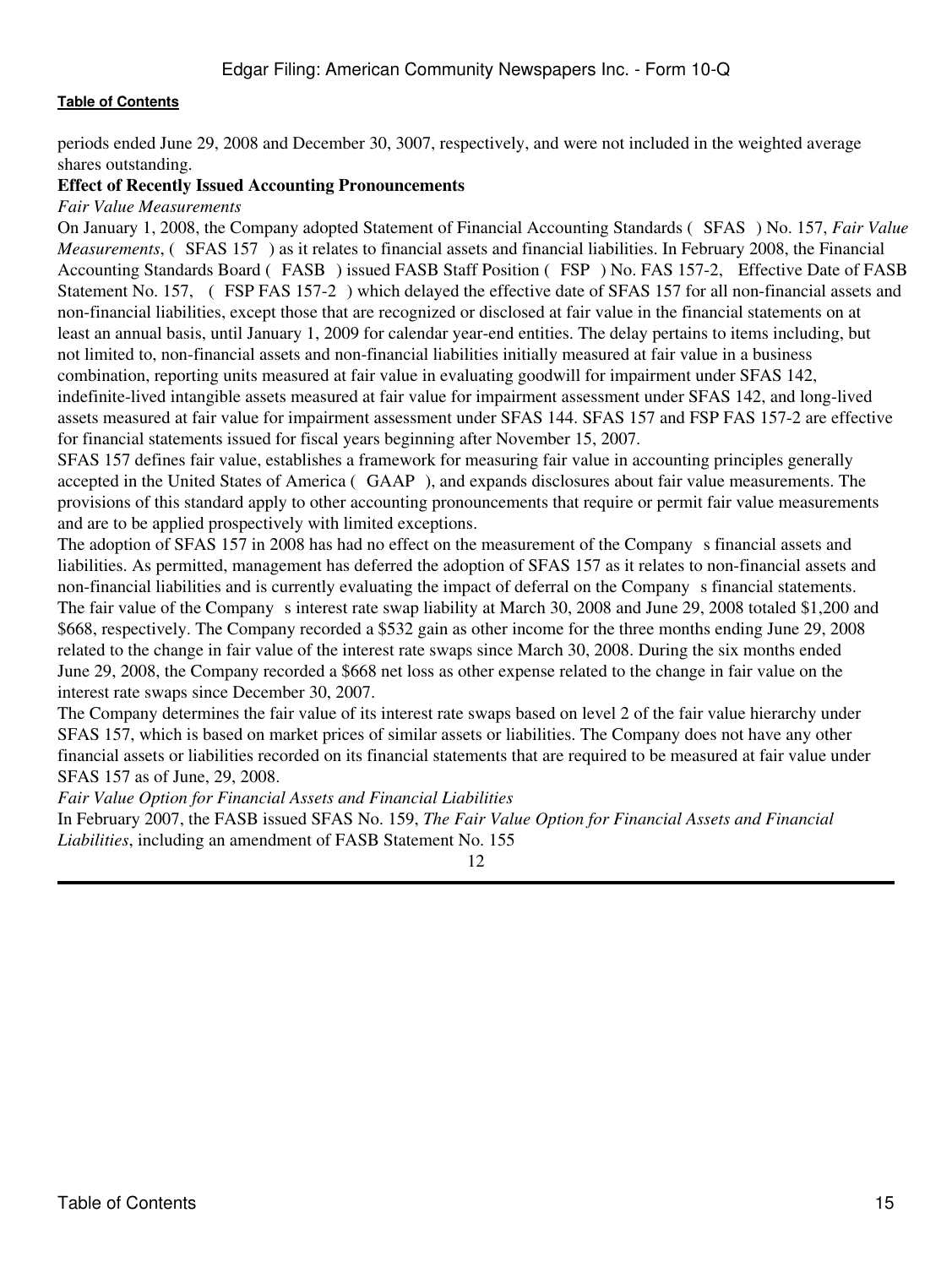(SFAS No. 159). SFAS No. 159 permits entities to measure many financial instruments and certain other assets and liabilities at fair value, with unrealized gains and losses related to these financial instruments reported in earnings at each subsequent reporting date. SFAS No. 159 is effective for fiscal years beginning after November 15, 2007. We have not elected to measure any additional assets or liabilities at fair value that are not already measured at fair value under existing standards. Therefore, the adoption of this standard as of January 1, 2008 had no impact on our consolidated financial statements.

# *Determination of the Useful Life of Intangible Assets*

In April 2008 the FASB issued FASB Staff Position (FSP) No. 142-3, *Determination of the Useful Life of Intangible Assets* (FSP 142-3). FSP 142-3 amends the factors to be considered in developing renewal or extension assumptions used to determine the useful life of intangible assets under SFAS No. 142. Its intent is to improve the consistency between the useful life of an intangible asset and the period of expected cash flows used to measure its fair value. This FSP is effective for the Company on January 1, 2009. The Company is evaluating the impact FSP 142-3 will have on the consolidated financial statements, but does not expect it to have a material impact on the consolidated financial statements.

#### *Business Combinations*

In December 2007 the FASB issued SFAS 141R (revised 2007), *Business Combinations* (SFAS 141R). SFAS 141R established principles and requirements for how an entity which obtains control of one or more businesses (i) recognizes and measures the identifiable assets acquired, the liabilities assumed and any non-controlling interest in the acquiree, (ii) recognizes and measures the goodwill acquired in the business combination and (iii) determines what information to disclose regarding business combinations. SFAS 141R applies prospectively to business combinations for which the acquisition date is on or after the beginning of the first annual report period beginning on or after December 15, 2008. The adoption of SFAS 141R will have an impact on the Company s financial statements in the event of any business combinations occurring after December 31, 2008.

*Disclosure about Derivative Instruments and Hedging Activities*

In March 2008, the FASB issued SFAS No. 161, *Disclosures about Derivative Instruments and Hedging Activities* (SFAS 161). This Statement requires enhanced disclosures about an entitys derivative and hedging activities and thereby improves the transparency of financial reporting. This Statement is effective for financial statements issued for fiscal years and interim periods beginning after November 15, 2008, which for us is the fiscal year beginning January 1, 2009. The Company has not completed its evaluation of the effect of SFAS 161 on its consolidated financial statements.

#### *The Hierarchy of Generally Accepted Accounting Principles*

The FASB issued SFAS No. 162, *The Hierarchy of Generally Accepted Accounting Principles* (SFAS 162), in May 2008. SFAS 162 identifies the sources of accounting principles and the framework for selecting the principles to be used in the preparation of financial statements of nongovernmental entities that are presented in conformity with GAAP. This Statement will become effective 60 days following the SEC s approval of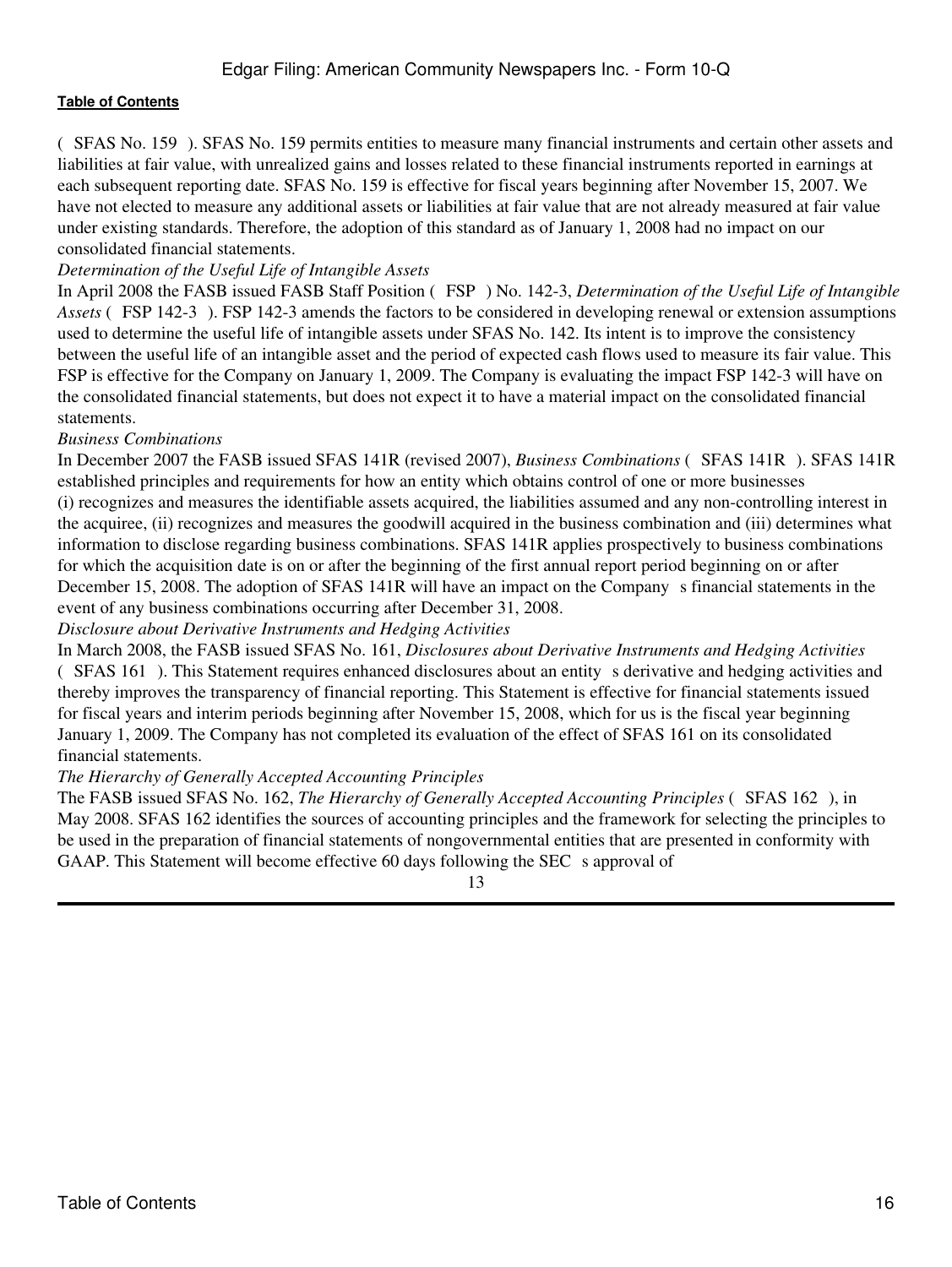the Public Company Accounting Oversight Board amendments to AU Section 411, *The Meaning of Present Fairly in Conformity With Generally Accepted Accounting Principles*. The Company does not expect that the adoption of this statement will have a material effect on the Company s consolidated financial statements.

# *3. Acquisition*

Courtside entered into an Asset Purchase Agreement (APA) with MOTV LLC (MOTV which was formerly known as American Community Newspapers LLC, but is a separate entity from the Operating Company) on January 24, 2007 (subsequently amended on May 2, 2007) providing for the purchase by Courtside of the business and substantially all of the assets of MOTV and the assumption by Courtside of certain of MOTV s liabilities (the MOTV Acquisition). Prior to Courtside s consummation of the MOTV Acquisition, MOTV acquired the publishing assets of CM Media, Inc. on April 30, 2007.

On July 2, 2007, Courtside consummated the MOTV Acquisition (the Closing), for an aggregate cash purchase price, including transaction fees and expenses, of approximately \$208,833. The purchase price was subject to certain post-closing adjustments, including for working capital. This adjustment amounted to \$427 and is included in the aforementioned price. In addition, Courtside incurred \$4,096 of debt issuance costs, which are being amortized over the life of the respective Credit Facility and Subordinated Credit Facility on a straight line basis, which approximates the effective interest method. The Company will also pay to MOTV (i) \$1,000 if newspaper cash flow (as defined in the APA) for 2008 is equal to or greater than \$19,000, with such payment increasing to up to \$15,000 in specified increments, if newspaper cash flow (as defined in the APA) for 2008 equals or exceeds \$21,000 and (ii) an additional \$10,000 if, during any 20 trading days within any 30 trading day period from the Closing through July 7, 2009, the last reported sale price of the Company s common stock exceeds \$8.50 per share. The acquisition included 3 daily and 83 weekly newspapers, as well as 14 niche publications serving Minneapolis St. Paul, Minnesota, Dallas, Texas, Northern Virginia (suburban Washington, D.C.) and Columbus, Ohio.

The Company has accounted for the MOTV Acquisition under the purchase method of accounting. Accordingly, the cost of the acquisition has been allocated to the assets and liabilities based upon their respective fair values. The results of operations have been included in the Companys consolidated financial statements since the date of the acquisition.

<sup>14</sup>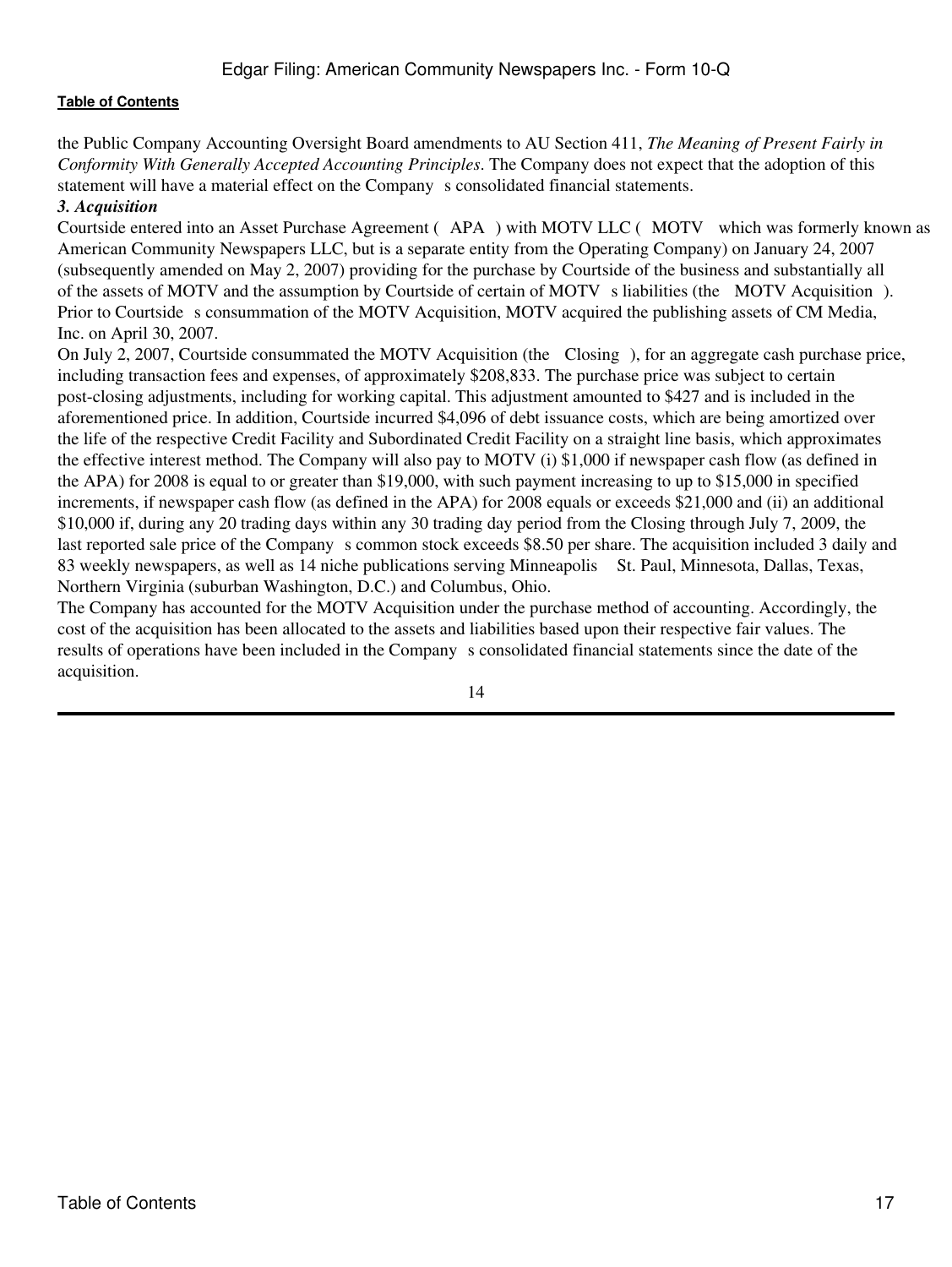The following table summarizes the fair values of the assets acquired and liabilities assumed as of the acquisition date:

| <b>Current Assets</b><br>Property, plant and equipment | \$<br>10,395<br>10,048 |
|--------------------------------------------------------|------------------------|
| Other long-term assets<br>Mastheads                    | 100<br>22,594          |
| Advertiser relationships                               | 77,379                 |
| Subscriber relationships                               | 3,528                  |
| Customer relationships                                 | 3,024                  |
| Goodwill                                               | 90,110                 |
| Total assets                                           | 217,178                |
| <b>Current liabilities</b>                             | (5,957)                |
| Long-term liabilities                                  | (2,114)                |
| Cash acquired                                          | (274)                  |
| Net purchase price                                     | \$208,833              |

It is expected that substantially all intangible assets, including goodwill, will be deductible for federal income tax purposes over a 15 year period.

The Company performed its annual review of impairment of goodwill and other intangible assets during the quarter ended June 29, 2008. As a result of this review, an impairment charge of \$110,026 was recorded (See Note 4). The unaudited pro forma information for 2007, set forth below, presents the results of operations as if the MOTV Acquisition and MOTV s acquisition of the publishing assets of CM Media, Inc. on April 30, 2007 had occurred on the first day of the reporting period. These amounts are not necessarily indicative of future results or actual results that would have been achieved had the MOTV Acquisition occurred as of the beginning of such period.

|                                             |    | <b>Three</b>        | <b>Six</b>          |
|---------------------------------------------|----|---------------------|---------------------|
|                                             |    | <b>Months</b>       | <b>Months</b>       |
|                                             |    | <b>Ended</b>        | <b>Ended</b>        |
|                                             |    | <b>July 1, 2007</b> | <b>July 1, 2007</b> |
| Total revenues                              |    | \$20,095            | \$38,134            |
| Net income                                  |    | 1,893               | 2,855               |
| Earnings per common share basic and diluted |    | 0.13                | 0.20                |
|                                             | 15 |                     |                     |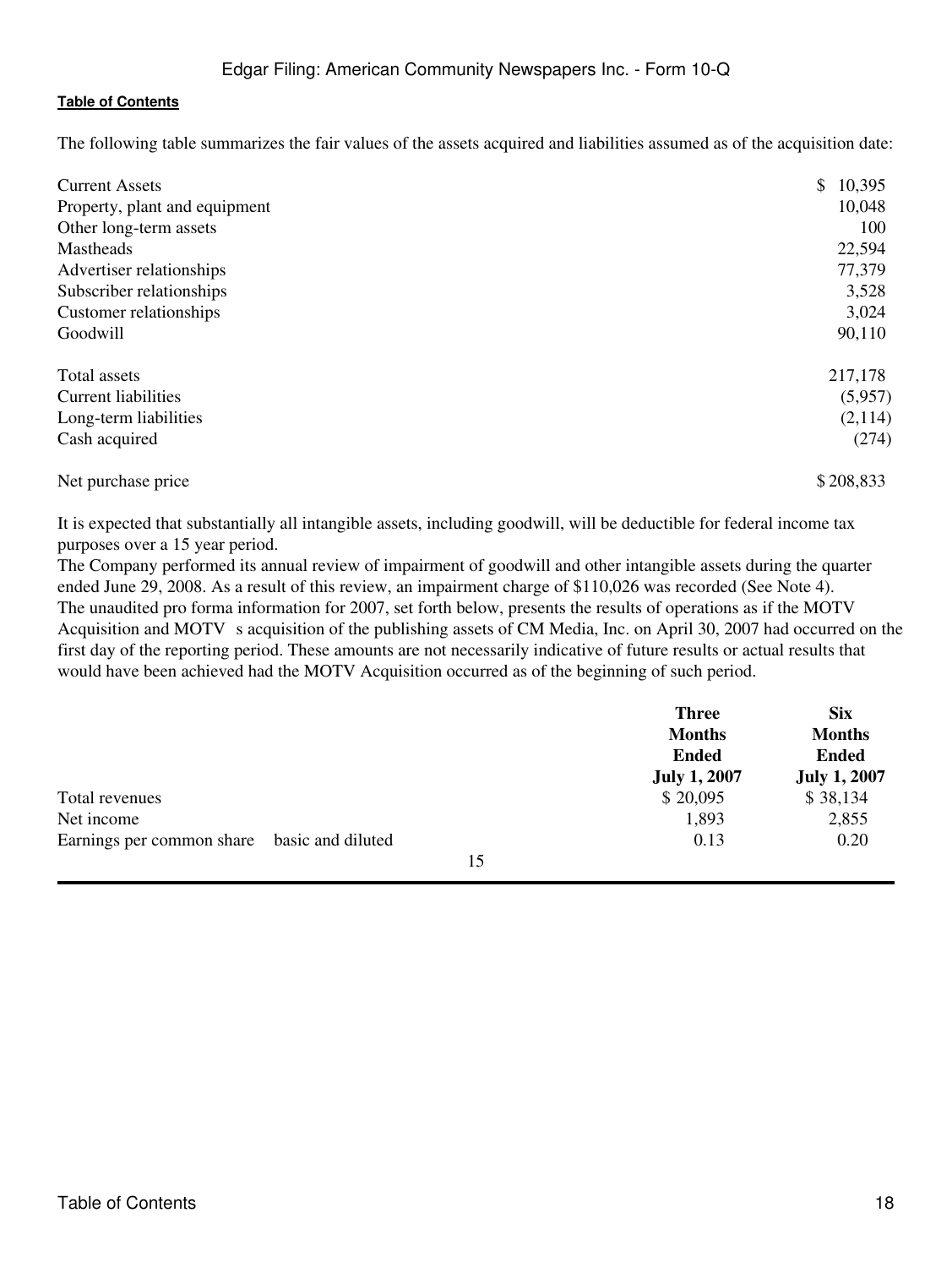# *4. Goodwill and Other Intangible Assets*

Intangible assets consist of the following:

|                                  | <b>June 29, 2008</b> |          |              |            |  |
|----------------------------------|----------------------|----------|--------------|------------|--|
|                                  | Weighted             | Gross    |              | <b>Net</b> |  |
|                                  | average<br>Useful    | carrying | Accumulated  | Carrying   |  |
|                                  | Lives                | Amount   | Amortization | Amount     |  |
| Amortized intangible assets:     |                      |          |              |            |  |
| Advertiser relationships         | 7                    | \$30,705 | \$(714)      | \$29,991   |  |
| Subscriber relationships         | 8                    | 1,129    | (23)         | 1,106      |  |
| Customer relationships           | 9                    | 1,147    | (20)         | 1,127      |  |
|                                  |                      | 32,981   | (757)        | 32,224     |  |
| Non-amortized intangible assets: |                      |          |              |            |  |
| <b>Mastheads</b>                 |                      | 10,960   |              | 10,960     |  |
| Total Intangible assets, net     |                      | \$43,941 | \$ (757)     | \$43,184   |  |

Amortization expense for the three and six months ended June 29, 2008 was \$1,622 and \$4,213, respectively. The average amortization period for amortizable intangible assets is approximately 8 years.

Under the provisions of SFAS 142, *Goodwill and Other Intangible Assets,* if an impairment loss is recognized, the adjusted carrying amount of an intangible asset shall be its new cost basis and shall be amortized over the remaining useful life of that asset. In accordance with the guidance of SFAS 142, the Company began amortizing the advertising, subscriber and customer relationships at their new costs basis over the remaining useful lives in the quarter ended June 29, 2008.

Estimated future amortization expense as of June 29, 2008, is as follows: For the fiscal year ending:

| 2008       | \$2,274  |
|------------|----------|
| 2009       | 4,548    |
| 2010       | 4,548    |
| 2011       | 4,548    |
| 2012       | 4,548    |
| Thereafter | 11,758   |
| Total      | \$32,224 |

The changes in the carrying amount of goodwill are as follows:

|                             |              | <b>June 29, 2008</b> |
|-----------------------------|--------------|----------------------|
| Goodwill, beginning of year |              | 90,110               |
| Goodwill, impairment        |              | (56,081)             |
| Goodwill, end of period     | <sup>S</sup> | 34,029               |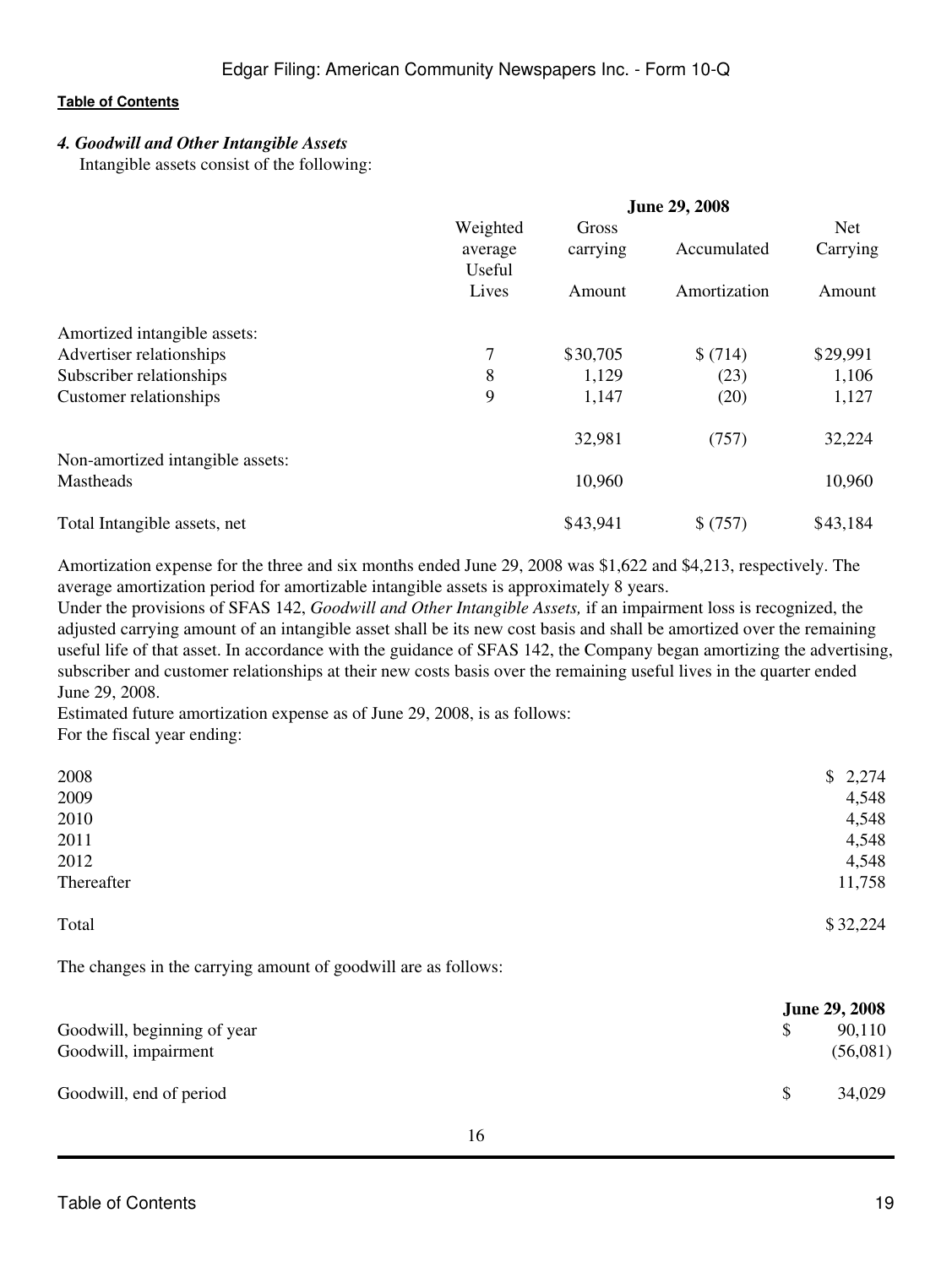# **Impairment**

On August 13, 2008, the Company filed a Form 8-K reflecting a preliminary impairment estimate of at least \$69 million. Upon completing the impairment analysis in September 2008, the Company recorded a total impairment charge of approximately \$110 million related to goodwill and other identifiable intangible assets as summarized in the table below as of April 2008, the measurement date of the impairment test:

|                                                     | Original<br>Fair<br>Carrying |        |    | Impairment |  |        |
|-----------------------------------------------------|------------------------------|--------|----|------------|--|--------|
|                                                     |                              | Value  |    | Value      |  |        |
| <b>Mastheads</b>                                    | \$                           | 22,594 | S. | 10,960     |  | 11,634 |
| Advertising, subscriber, and customer relationships |                              | 75,292 |    | 32,981     |  | 42,311 |
| Goodwill                                            |                              | 90,110 |    | 34,029     |  | 56,081 |

\$ 187,996 \$ 77,970 \$ 110,026

We had previously decided to perform our annual impairment test during the second fiscal quarter of 2008. The Company s stock price and market capitalization, a reduced number of newspaper company acquisitions closing at historically low trading multiples, macroeconomic factors impacting the industry as a whole and the Company s recent decline in forecasted operating performance (including a year-over-year and quarter-over-quarter decline in revenue), along with other factors, impacted the Company s impairment analysis.

The following describes management s accounting for the impairment of goodwill and other intangible assets pursuant to SFAS 142 and SFAS 144, *Accounting for the Impairment or Disposal of Long-Lived Assets*. SFAS 142 provides accounting guidance for goodwill and indefinite life intangible assets (i.e. mastheads). SFAS 144 provides the impairment accounting guidance for long-lived assets including intangible assets with definite lives (i.e. advertising relationships, subscriber relationships, and customer relationships).

Mastheads

In determining the fair value of mastheads, the Company employed projected discounted future cash flows which resulted in a final total impairment charge of \$11,634. The Company concluded that the mastheads should maintain their indefinite life based primarily on two factors: (i) the average age of the mastheads, which is greater than 50 years and (ii) there are no plans to abandon any of the mastheads.

Identifiable intangible assets with definite lives

Advertiser, subscriber and customer relationship intangible assets that are subject to amortization were reviewed for impairment in accordance with SFAS 144. Based on projected discounted future cash flows, the Company determined impairment issues existed related to intangible assets with definite lives.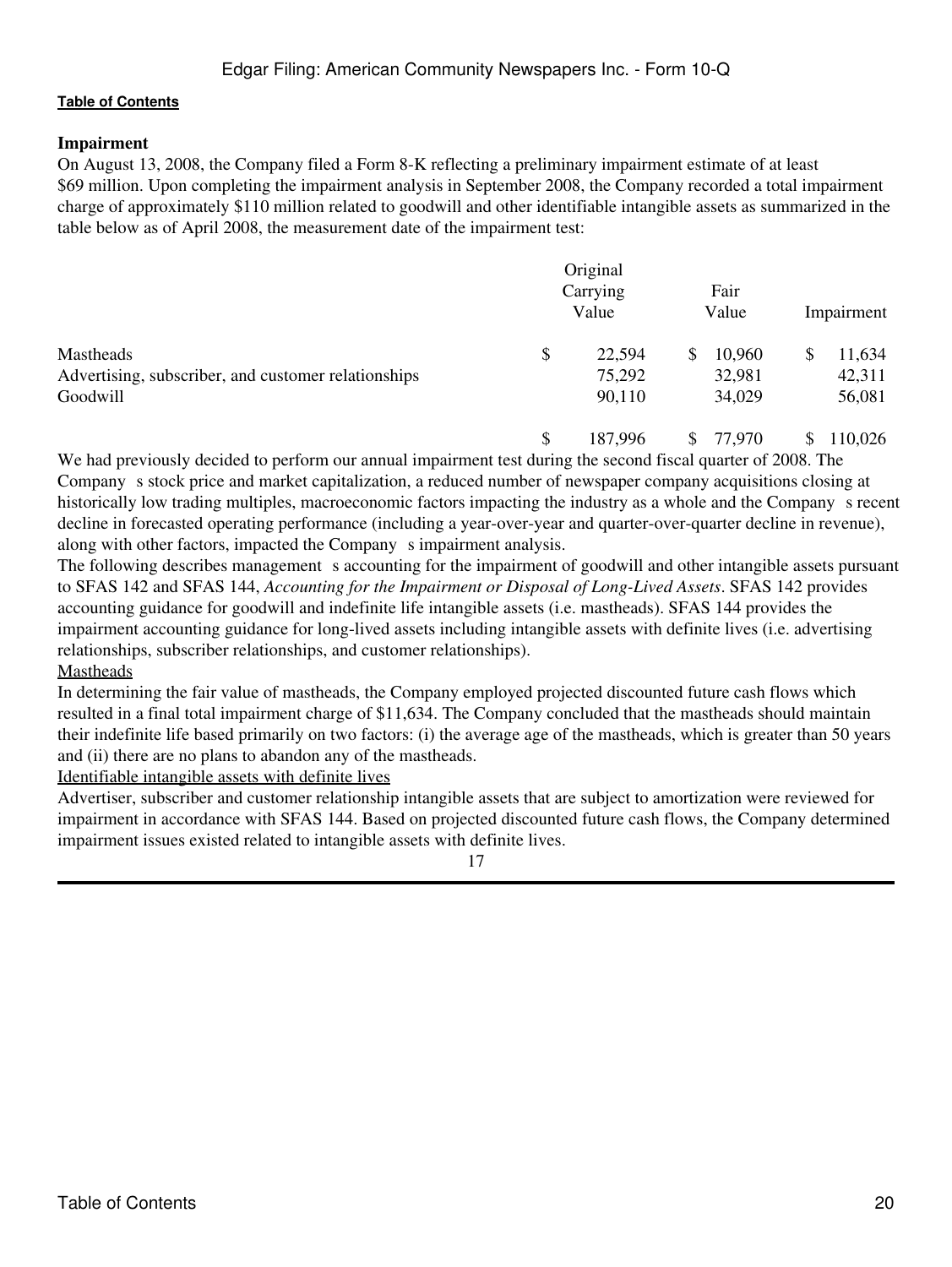The calculated fair value using discounted future cash flow projections resulting from our impairment test is shown below:

|                   | Original<br>Carrying<br>Value | Impairment    | Fair Value   |  |
|-------------------|-------------------------------|---------------|--------------|--|
| Advertisers (A)   | \$69,319                      | (38,614)<br>S | 30,705<br>\$ |  |
| Subscribers $(S)$ | 3,201                         | (2,072)       | 1,129        |  |
| Customers $(C)$   | 2,772                         | (1,625)       | 1,147        |  |
| Total A, S & C    | \$75,292                      | (42,311)<br>S | 32,981       |  |

Based on the Company s analysis of future cash flows, we believe original estimated useful lives of the intangible assets remain the same.

#### Goodwill

Per SFAS 142, goodwill shall be tested on annual basis and between annual tests if certain conditions of impairment exist. The Company previously determined that its annual goodwill impairment test date would be in the 2nd quarter of 2008.

Goodwill pertains to the MOTV Acquisition and the Company as a whole is determined to be one reporting unit. Once deemed potentially impaired, the Company has undertaken goodwill impairment testing per SFAS 142 to determine the actual impairment charge as it relates to goodwill.

A valuation of the Company was performed, which considered peer group trading comparables, transaction comparables and a discounted cash flow analysis. The composite results produced a range of enterprise valuations with a mid-point of \$92.9 million. Management accepted the mid-point valuation as the estimated fair value for the Company s assets and used this value in its determination of the goodwill impairment. Per SFAS 142, if the carrying amount of goodwill exceeds the implied fair value, then the excess is recorded as goodwill impairment. Implied fair value is determined consistent with the manner in which goodwill is determined in a business combination. The implied fair value of goodwill is the the excess fair value of the Company over the amounts assigned to the fair value of the Company s net assets, including other identifiable intangible assets.

Under GAAP, the Company calculated the implied fair value of goodwill to be \$34 million which was calculated as the excess of the \$92.9 million fair value of the Company over the assigned fair value of the net assets, including the identifiable intangible assets that totaled \$58.9 million. As noted above, other intangible assets were determined impaired and therefore were written down to their fair value which established a new carrying basis. For purposes of assigning fair value to other net assets, no adjustments were made. The Company determined that the book value of adjusted working capital, fixed assets and other long term assets approximated fair value. Following SFAS 142 guidance, the Company calculated a total goodwill impairment charge of \$56.1 million calculated as the difference between the \$34 million implied goodwill fair value and the \$90.1 million carrying value of goodwill in the second quarter 2008.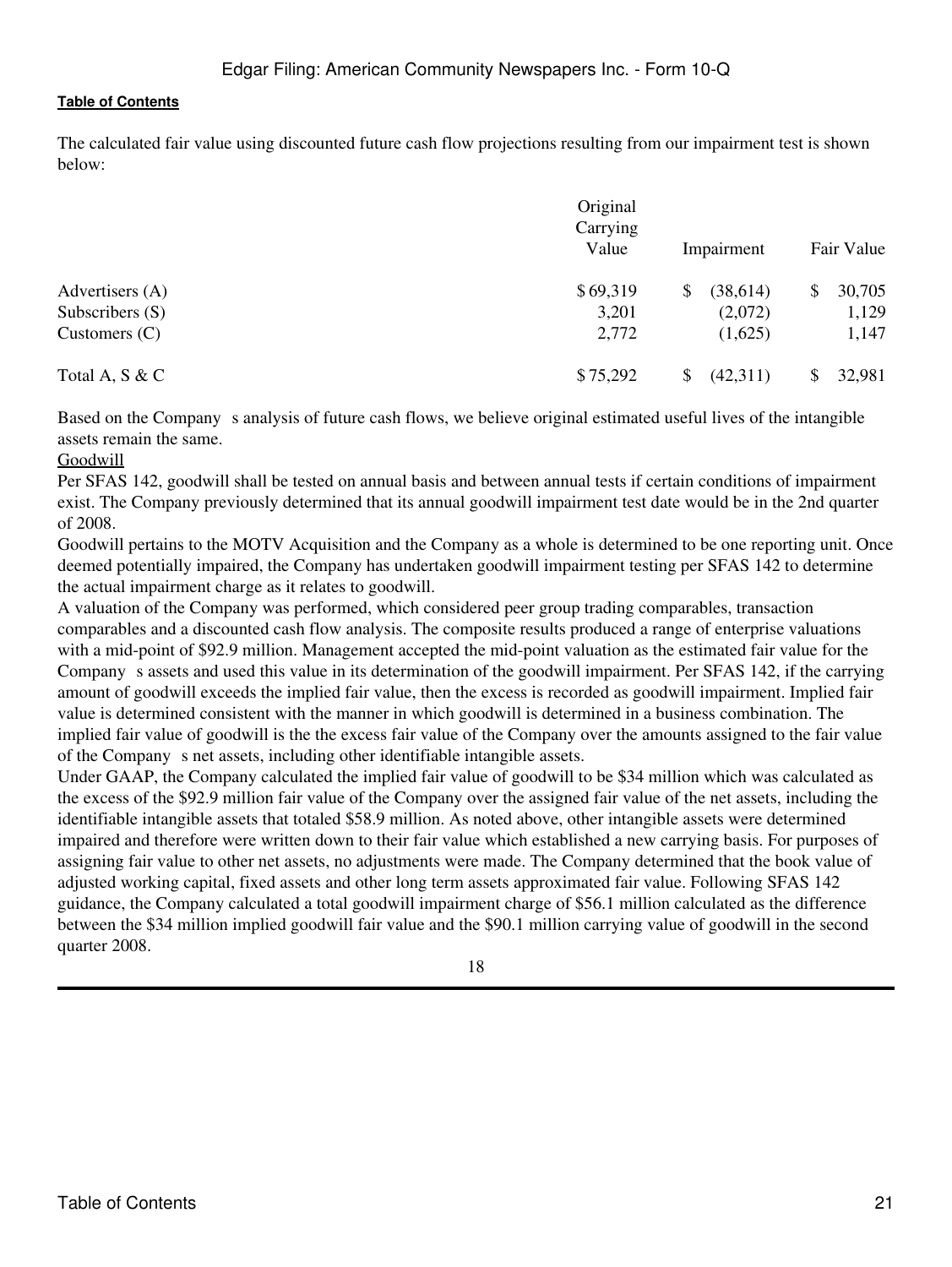# *5. Long Term Debt*

The Company s long-term debt is summarized as follows:

|                                     | <b>June 29, 2008</b> |
|-------------------------------------|----------------------|
| <b>Revolving Credit Facility</b>    | 3,500<br>\$          |
| Term Loan Facility                  |                      |
| Term A Loans                        | 35,000               |
| Term B Loans                        | 70,000               |
| <b>Subordinated Credit Facility</b> | 34,817               |
|                                     | 143,317              |
| Less current portion                | (143, 317)           |
|                                     | \$                   |

The Company s Credit Facility with the Bank of Montreal, Chicago Branch (BMO), as agent, and a group of banks and other commercial lenders (Senior Lenders) as lenders (the Credit Facility) provides for a revolving credit facility (the Revolving Credit Facility) and a term loan facility (the Term Loan Facility). Proceeds from the Term Loan Facility of \$105,000 and proceeds from the Revolving Credit Facility of \$6,500 were used to fund the MOTV Acquisition. Substantially all of the Company s assets and investment in its subsidiaries are pledged as collateral for loans under the Credit Facility. The Operating Company is the borrower under the Credit Facility.

The Credit Facility contains certain restrictive covenants which require the Company to maintain certain financial ratios, including consolidated total debt to earnings before interest, taxes, depreciation and amortization (EBITDA), consolidated interest coverage and consolidated fixed charge coverage, as defined. In addition, the Credit Facility contains various covenants which, among other things, limit capital expenditures and limit the Companys ability to incur additional indebtedness, pay distributions and other items.

Borrowings under the Revolving Credit Facility are limited to \$20,000 through the scheduled maturity date of July 2, 2013, subject to mandatory prepayments related to defined excess cash flows, asset dispositions, equity investments and other items. The Revolving Credit Facility bears interest at either the higher of the prime rate or the Federal funds rate plus 0.50% plus an additional interest rate margin of 1.75% or the London Interbank Offered (LIBOR) rate plus 3.00%. The interest rate on the Revolving Credit Facility was 5.625% at June 29, 2008. The Company incurs commitment fees of 0.5% on the unused portion of the Revolving Credit Facility. The additional interest rate margin on the Revolving Credit Facility is subject to decrease based on the Companys ratio of consolidated total debt to EBITDA. As of June 29, 2008, we are unable to borrow under the Revolving Credit Facility because our covenant and payment defaults have relieved the Lenders from any obligation to make any Loan under the Credit Agreement. As a consequence of these events of default, any interest due and payable under the Credit Facility shall be at a rate that is 2% in excess of the interest otherwise payable with respect to the applicable Loans (Default Interest Rate). The Term A Loans consist of a series of term loans currently bearing interest at either the higher of the prime rate or the federal funds rate plus 0.50% plus an additional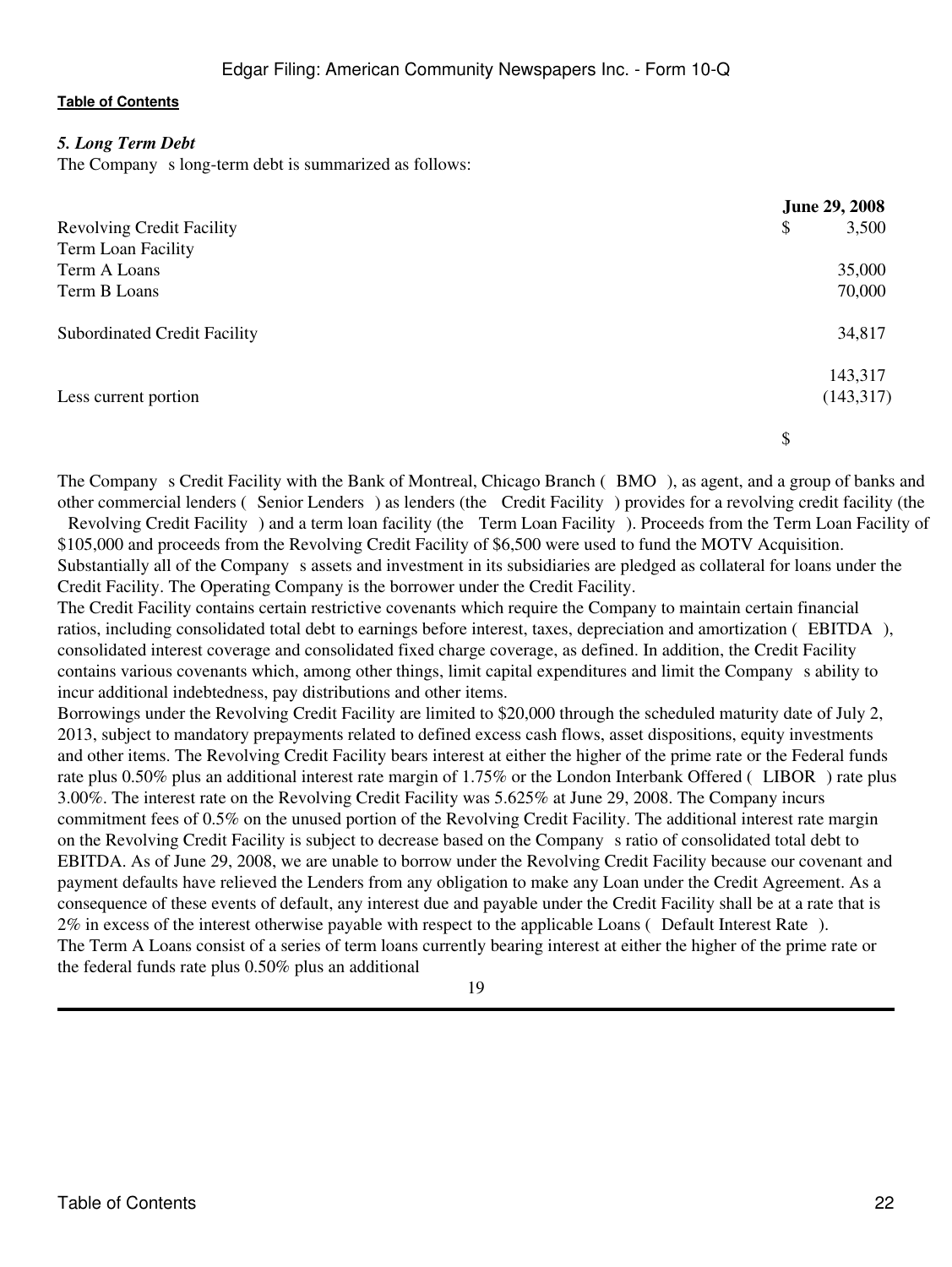interest rate margin of 1.75%, or the LIBOR rate plus 3.00%. The interest rate on the individual Term A Loans was 5.5% at June 29, 2008. The Term A Loans are due in quarterly installments from September 30, 2008 through June 30, 2013, subject to mandatory prepayments related to defined excess cash flows, asset dispositions, equity investments and other items. The additional interest rate margin on the Term A Loans is subject to decrease based on the Company s ratio of consolidated total debt to EBITDA. As a consequence of the above mentioned events of default, any interest due and payable under the Credit Facility shall be at a rate that is 2% in excess of the interest otherwise payable with respect to the applicable Loans ( Default Interest Rate).

The Term B Loans consist of a series of term loans currently bearing interest at either the higher of the prime rate or the federal funds rate plus 0.50% plus an additional interest rate margin of 2.00%, or the LIBOR rate plus 3.25%. The interest rate on the individual Term B Loans was 5.75% at June 29, 2008. The Term B Loans are due in quarterly installments from September 30, 2008 through December 31, 2013, subject to mandatory prepayments related to defined excess cash flows, asset dispositions, equity investments and other items. The additional interest rate margin on the Term B Loans is not subject to decrease. As a consequence of the above mentioned events of default, any interest due and payable under the Credit Facility shall be at a rate that is 2% in excess of the interest otherwise payable with respect to the applicable Loans (Default Interest Rate).

On July 2, 2007, in connection with the MOTV Acquisition, the Company also consummated a \$30,000 unsecured term loan credit facility agreement (the Subordinated Credit Facility) with Ares Capital Corporation (Ares). The Parent is the borrower under the Subordinated Credit Facility. The Subordinated Credit Facility matures on July 2, 2014 and has a leverage ratio based floating rate of payment-in-kind interest of between 14.25% and 17% (with a cash payment discount option). There is no amortization of the Subordinated Credit Facility. The interest rate on the Subordinated Credit facility increased from 15.0% to 17.0% on May 14, 2008 based on the leverage ratio as of March 30, 2008. The term loan may not be prepaid in the first two years and is subject to a prepayment premium of 3%, 2% and 1% in the third, fourth and fifth year, respectively, following the closing date and at par thereafter. The entire amount was immediately drawn down and used to fund the MOTV Acquisition and transaction costs and provide for the purchase of the Conversion Shares.

As of August 13, 2008, the Company has been in violation of a financial covenant under each of the Credit Facility and Subordinated Credit Facility that requires it to remain below a certain maximum consolidated total debt leverage ratio (as defined in each facility). The Credit Facility s covenant requires that the ratio of consolidated debt to EBITDA for the trailing four quarters (each as calculated pursuant to the Credit Facility) not exceed 6.50 to 1.00 at June 29, 2008. As of June 29, 2008, our consolidated total debt leverage ratio was 7.33 to 1.00, based on consolidated total debt for purposes of the Credit Facility of \$108,500 and trailing four quarter EBITDA of \$14,802. The Subordinated Credit Facility s covenant requires that the ratio of consolidated debt to EBITDA for the trailing four quarters (each as calculated pursuant to the Subordinated Credit Facility) not to exceed 8.35 to 1.00 at June 29, 2008. As of June 29, 2008, the Companys consolidated total debt leverage ratio was 9.68 to 1.00, based on consolidated total debt for purposes of the Subordinated Credit Facility of \$143,317 and trailing four quarter EBITDA of \$14,802. Violation of these financial covenants constitutes an event of default under the Credit Facility and the Subordinated Credit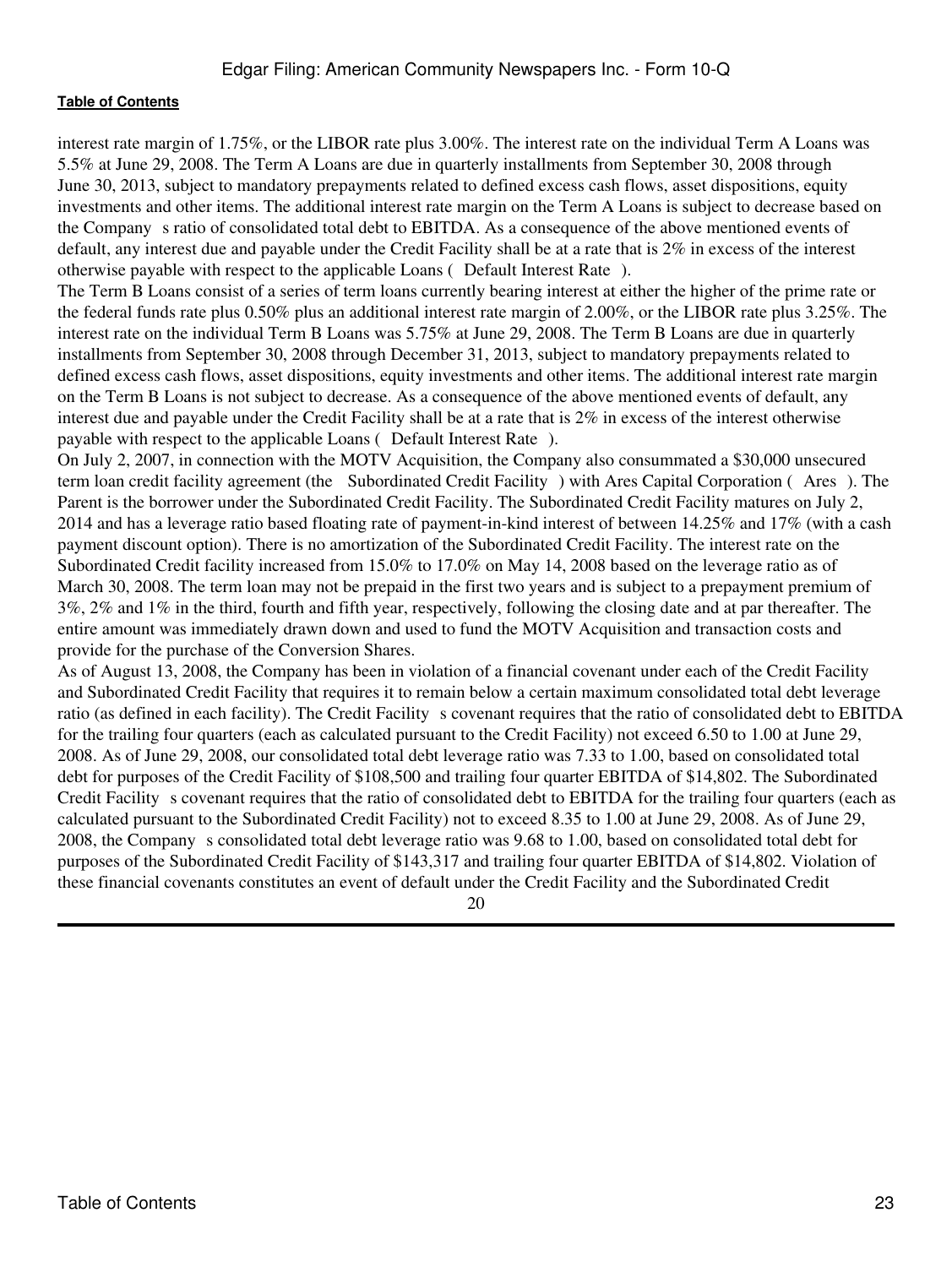Facility (Financial Covenant Defaults). In addition, due to cross-default provisions under the Credit Facility, the Financial Covenant Default under the Subordinated Credit Facility constitutes an additional default under the Credit Facility (Cross Default). Additionally, on September 30, 2008, we failed to pay principal in the amount of \$1,050 with respect to the Term A and the Term B Loans as required by the Credit Facility. Such failure to pay constitutes an additional default under the Credit Facility.

As a consequence of these events of default, any interest due and payable under the Credit Facility shall be at a rate that is 2% in excess of the interest otherwise payable with respect to the applicable Loans (Default Interest Rate) and the Senior Lenders have restricted our access to additional borrowings under the Revolving Credit Facility. Furthermore, under a cross default provision contained in the certificate of designations for the Company s Series A Preferred Stock, the imposition of Default Interest Rate under the Subordinated Credit Facility has caused the dividend rate on Series A Preferred Stock to increase by 2%.

While the Company does not expect its lenders to immediately terminate either facility and/or demand immediate repayment of outstanding debt, they have the right to do so as a result of the aforementioned events of default. In such event, the Senior Lenders could seek to foreclose on their security interests in our assets and those of our subsidiaries. Alternatively, the Companys lenders could exercise the other rights and remedies available to them under the Credit Facility and the Subordinated Credit Facility. Such actions would materially and negatively impact our liquidity, results of operations and financial condition.

The Company has classified \$143.3 million of debt as a current liability since our lenders have the right to accelerate the debt at any time.

On November 30, 2007, the Company executed two interest rate swaps, one in the notional amount of \$30,000 and one in the notional amount of \$25,000, with a spot starting date of December 4, 2007. The interest rate swaps have identical terms of two years. Under these swaps, the Company paid an amount to the swap counterparty representing interest on a notional amount at a fixed rate of 3.91% and received an amount from the swap counterparty representing interest on the notional amount at a rate equal to the three-month LIBOR. The Company terminated the interest rate swap contracts on September 29, 2008 and incurred a total close-out fee of \$655 which will be added to outstanding debt.

#### *6. Share-Based Compensation*

The Companys 2007 Long-Term Incentive Equity Plan (the Plan), which is shareholder-approved, was established to grant stock options, stock appreciation rights, restricted stock, deferred stock and other stock based awards to its employees. Under the Plan, all stock option awards are granted with an exercise price equal to the market price of the Company s common stock at the date of grant. For the six months ended June 29, 2008 the Company granted stock options with respect to 10,000 shares of the Companys common stock. Such stock options expire ten years after the date of grant. Shares issued as a result of future stock option exercises, if any, will be newly issued shares. As of June 29, 2008, a total of 200,396 stock options have vested and are exercisable.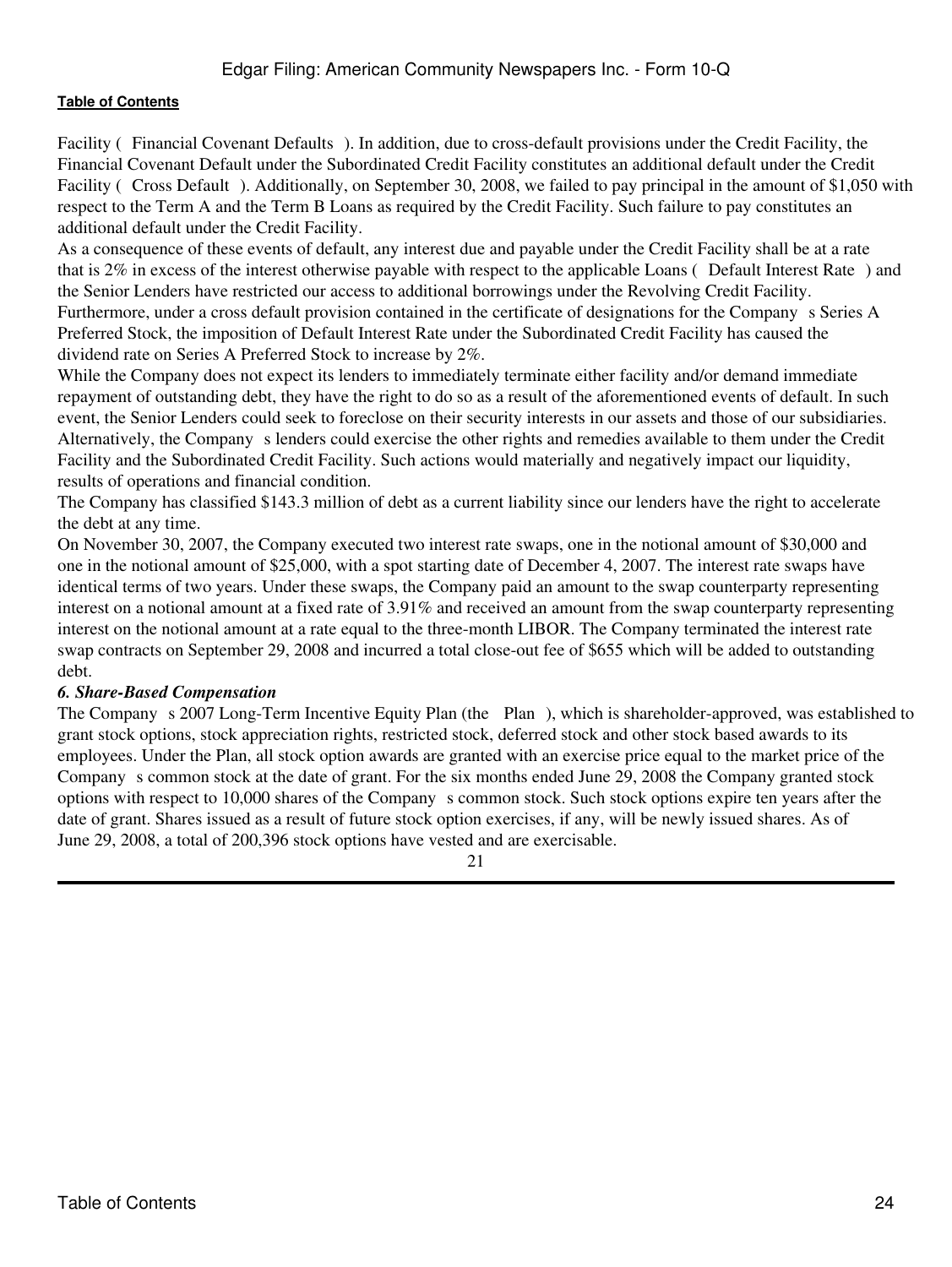# Edgar Filing: American Community Newspapers Inc. - Form 10-Q

#### **[Table of Contents](#page-2-0)**

In connection with the MOTV Acquisition, on July 2, 2007, the Company adopted the expense recognition provisions of SFAS No. 123, *Accounting for Stock Based Compensation*, as revised in December 2004 (SFAS 123R). The adoption of SFAS 123R did not have a material impact on the Company s results of operations, financial position or cash flows. All share-based compensation is accounted for in accordance with the fair-value based method of SFAS 123R.

The Company recognized compensation cost for share-based payments of \$93 and \$230 during the three and six months ended June 29, 2008. The Company did not recognize compensation cost for the three and six months ended July 1, 2007. The total compensation cost not yet recognized related to non-vested awards as of June 29, 2008 was \$1,401 which is expected to be recognized over a weighted average vesting period of approximately four years. The fair value of each stock option award is estimated on the date of grant using the Black-Scholes option pricing model that uses various assumptions for inputs, which are noted below. Generally, the Company uses expected volatilities and risk-free interest rates that correlate with the expected term of the option when estimating an option s fair value. To determine the expected life of the option, the Company uses the simplified method for average life over the option vesting period due to lack of historical data. Expected volatility is based on historical volatility of comparable newspaper stocks, given the lack of trading history of our stock, and the expected risk-free interest rate is based on the U.S. Treasury yield curve at the time of the grant. The assumptions used for the fiscal 2007 and 2008 grants were: (1) expected volatility ranging from 24.50% to 43.13%, (2) risk-free interest rates ranging from 3.11% to 4.90%, (3) expected dividends of 0.0% and (4) average life of 6.125 years.

The following table summarizes common stock option activity during the six months ended June 29, 2008:

|                                                           | <b>Options</b> | Weighted<br>Average<br><b>Exercise</b><br><b>Price</b> |        |  |
|-----------------------------------------------------------|----------------|--------------------------------------------------------|--------|--|
| Outstanding stock options, December 30, 2007              | 1,260,500      | \$                                                     | 4.82   |  |
| Granted                                                   | 10,000         |                                                        | 0.60   |  |
| Exercised                                                 |                |                                                        |        |  |
| Forfeited                                                 | (391, 500)     |                                                        | (4.92) |  |
| Outstanding stock options, June 29, 2008                  | 879,000        | \$                                                     | 4.73   |  |
| Exercisable stock options, June 29, 2008                  | 200,396        | \$                                                     | 5.10   |  |
| Weighted average grant date fair value of options granted |                | \$                                                     | 1.73   |  |
| Weighted average remaining contractual life (years)       |                |                                                        | 9.4    |  |
| 7 Delegas alle Dacfessel Charles                          |                |                                                        |        |  |

#### *7. Redeemable Preferred Stock*

On July 2, 2007, the Company and certain investors entered into an investment and funding agreement with respect to the issuance of up to 45,000 shares of Series A Preferred Stock. On July 3, 2007, the Company made a funding request with respect to

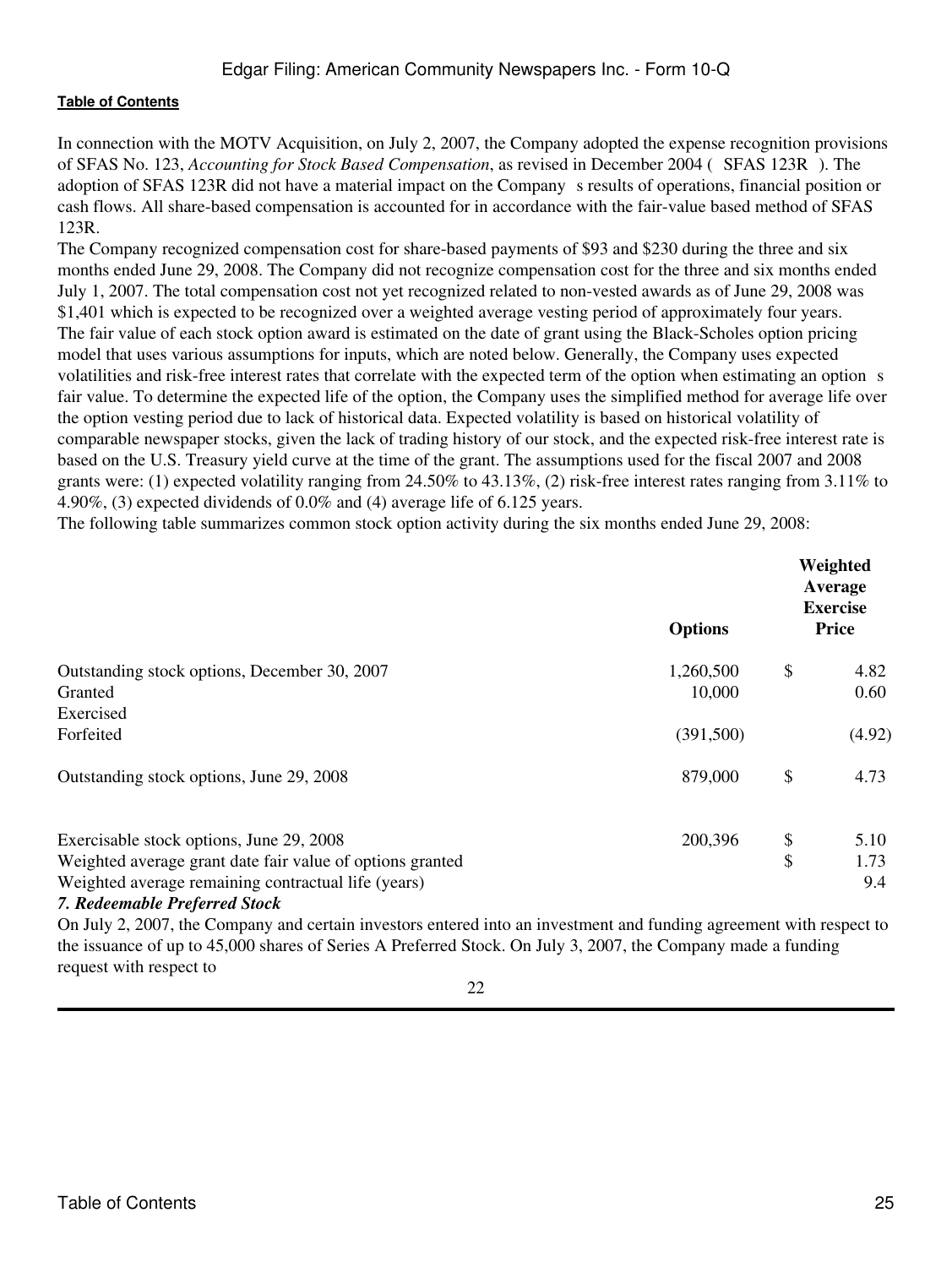42,193 Preferred Shares for aggregate gross proceeds of \$4,219, and the purchase and sale of such Series A Preferred Stock was consummated on July 9, 2007.

Each preferred share entitles the holder to receive cumulative dividends payable on the last day of December, March, June and September in each year in an amount determined at a rate per annum of the accreted value of a preferred share that is 150 basis points higher than the then highest applicable interest rate of the Subordinated Credit Facility; provided, however, that the dividend rate shall not be lower than 15.75% or higher than 16.5%, except in the case of a default under the terms of Series A Preferred Stock or if a default rate becomes applicable under the Subordinated Credit Facility. During the three months ended June 29, 2008, the dividend rate was equal to 16.5%. Any portion of the dividends for a dividend period that is paid in cash when due shall be paid at a rate equal to the applicable dividend rate less 50 basis points.

The imposition of the Default Interest Rate under the Subordinated Credit Facility has caused the dividend rate on the Company s Series A Preferred Stock to rise by 2% to 18.5% under the terms of the certificate of designations with respect thereto.

#### *8. Income Taxes*

The Company follows SFAS 109, *Accounting for Income Taxes,* for the accounting for income taxes. We recorded an income tax benefit of \$2,319 and \$1,683 for the three and six months ended June 29, 2008, respectively, pertaining to the deferred tax liability that was reduced due to the \$110,026 loss for the impairment of goodwill and other intangible assets which originally gave rise to the deferred tax liability.

As of June 30, 2008 we had a gross deferred tax asset balance of \$69,907 and a valuation allowance of \$69,907, resulting in a net deferred tax balance of \$0.

#### *9. Subsequent Events*

On July 1, 2008, we retained an advisor to provide financial advisory services. The advisor is assisting us in exploring strategic alternatives relating to, among other things restructuring our long-term debt. Any restructuring that reduces our outstanding debt is likely to have a substantial impact on our capital structure, including our common equity. As of August 13, 2008, we have been in violation of a financial covenant under each of the Credit Facility and Subordinated Credit Facility as discussed in footnote 4. Violation of these financial covenants constitutes an event of default under the Credit Facility and the Subordinated Credit Facility. In addition, due to cross-default provisions under the Credit Facility, the financial covenant default under the Subordinated Credit Facility constitutes an additional event of default under the Credit Facility. Additionally, on September 30, 2008, we failed to pay principal in the amount of \$1,050 with respect to the Term A and the Term B Loans as required by the Credit Facility. Such failure to pay constitutes an additional default under the Credit Facility. As a consequence of these events of default, any interest due and payable under the Credit Facility shall be at a rate that is 2% in excess of the interest otherwise payable with respect to the applicable Loans (Default Interest Rate). Furthermore, under a cross default provision contained in the certificate of designations for the Companys Series A Preferred Stock, the imposition of Default Interest Rate under the Subordinated Credit Facility has caused the dividend rate on Series A Preferred Stock to increase by 2%.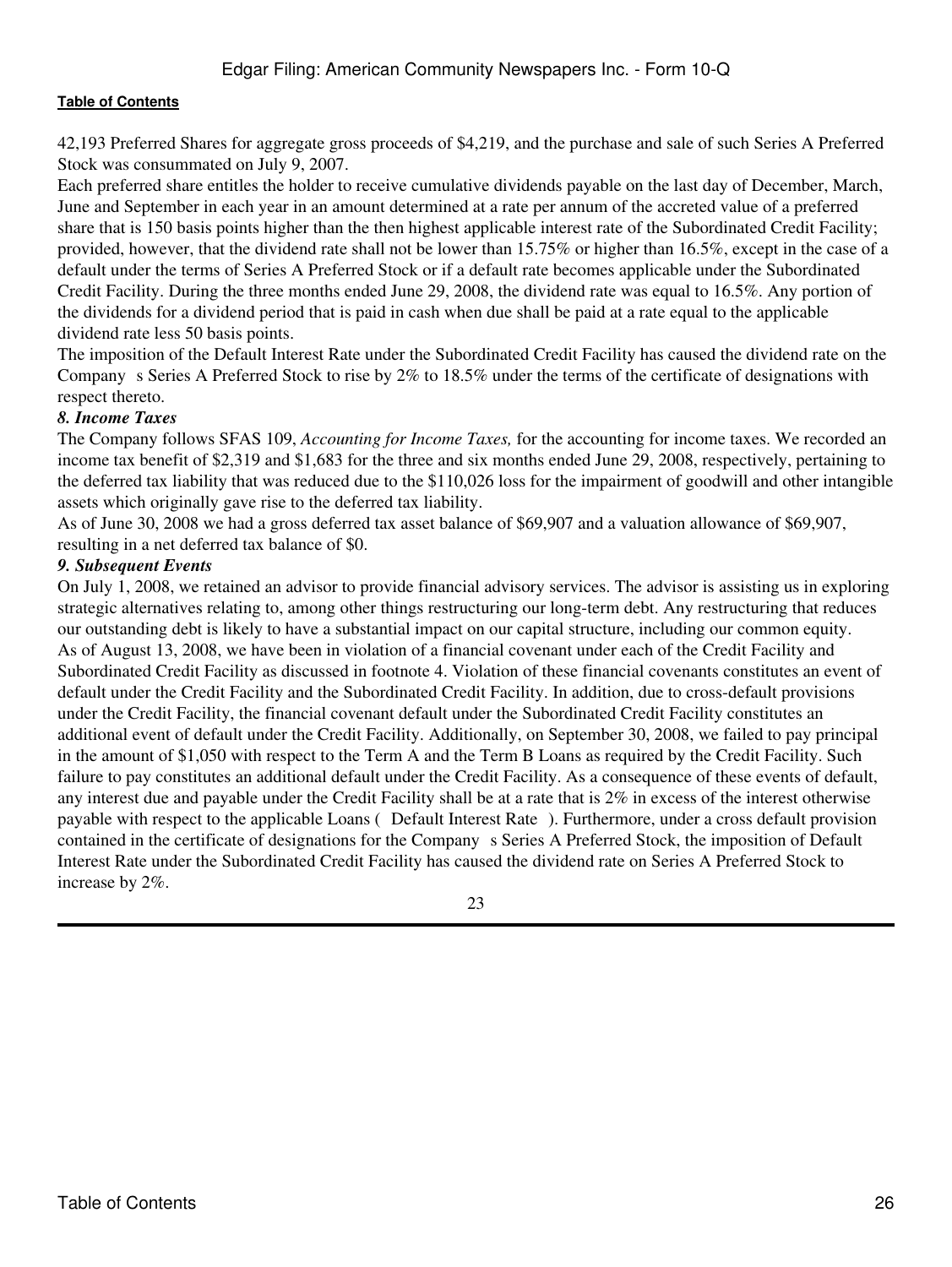On November 30, 2007, the Company executed two interest rate swaps, one in the notional amount of \$30,000 and one in the notional amount of \$25,000, with a spot starting date of December 4, 2007. The interest rate swaps have identical terms of two years. Under these swaps, we paid an amount to the swap counterparty representing interest on a notional amount at a fixed rate of 3.91% and received an amount from the swap counterparty representing interest on the notional amount at a rate equal to the three-month LIBOR. We terminated the interest rate swap contracts on September 29, 2008 and incurred a total close-out fee of \$655 which will be added to the outstanding debt. On August 21, 2008, the Company received notice from the American Stock Exchange (AMEX now known as NYSE) Alternext US LLC) staff indicating that the Company was not in compliance with certain of AMEX s continued listing standards, as set forth in Sections 134 and 1101 of the AMEX Company Guide, due to its failure to file its Form 10-Q for the fiscal quarter ended June 29, 2008 with the SEC. The Company was afforded the opportunity to submit a plan of compliance to AMEX and, on September 4, 2008, the Company did so. On September 23, 2008, AMEX notified the Company that it accepted its plan of compliance and allowed it until November 19, 2008, to regain compliance with the continued listing standards.

On October 21, 2008 the Company announced that it notified AMEX of its intent to voluntarily delist its common stock, warrants and units from AMEX and that it intends to voluntarily deregister its common stock, warrants and units under the Securities Exchange Act of 1934, as amended (Exchange Act), and cease filing reports with the SEC. We anticipate that we will file a Form 25 with the SEC relating to the delisting of our common stock, warrants and units on or about October 31, 2008, with the delisting to be effective ten days thereafter. Accordingly, we anticipate that the last day of trading of our securities on NYSE Alternext will be on or about Tuesday, November 11, 2008. On the effective date of the delisting, we plan to file a Form 15 to deregister our common stock, warrants and units under the Exchange Act. Upon the filing of the Form 15, the Company s obligation to file certain reports with the SEC, including Forms 10-K, 10-Q, and 8-K, will immediately be suspended. We expect that the deregistration will become effective 90 days after the date of filing of the Form 15 with the SEC.

We anticipate that following delisting, our common stock, warrants and units will be quoted on over-the-counter markets, so long as market makers demonstrate an interest in trading in the Company s stock. However, we can give no assurance that trading in its stock will continue on the over-the-counter market or on any other securities exchange or quotation medium.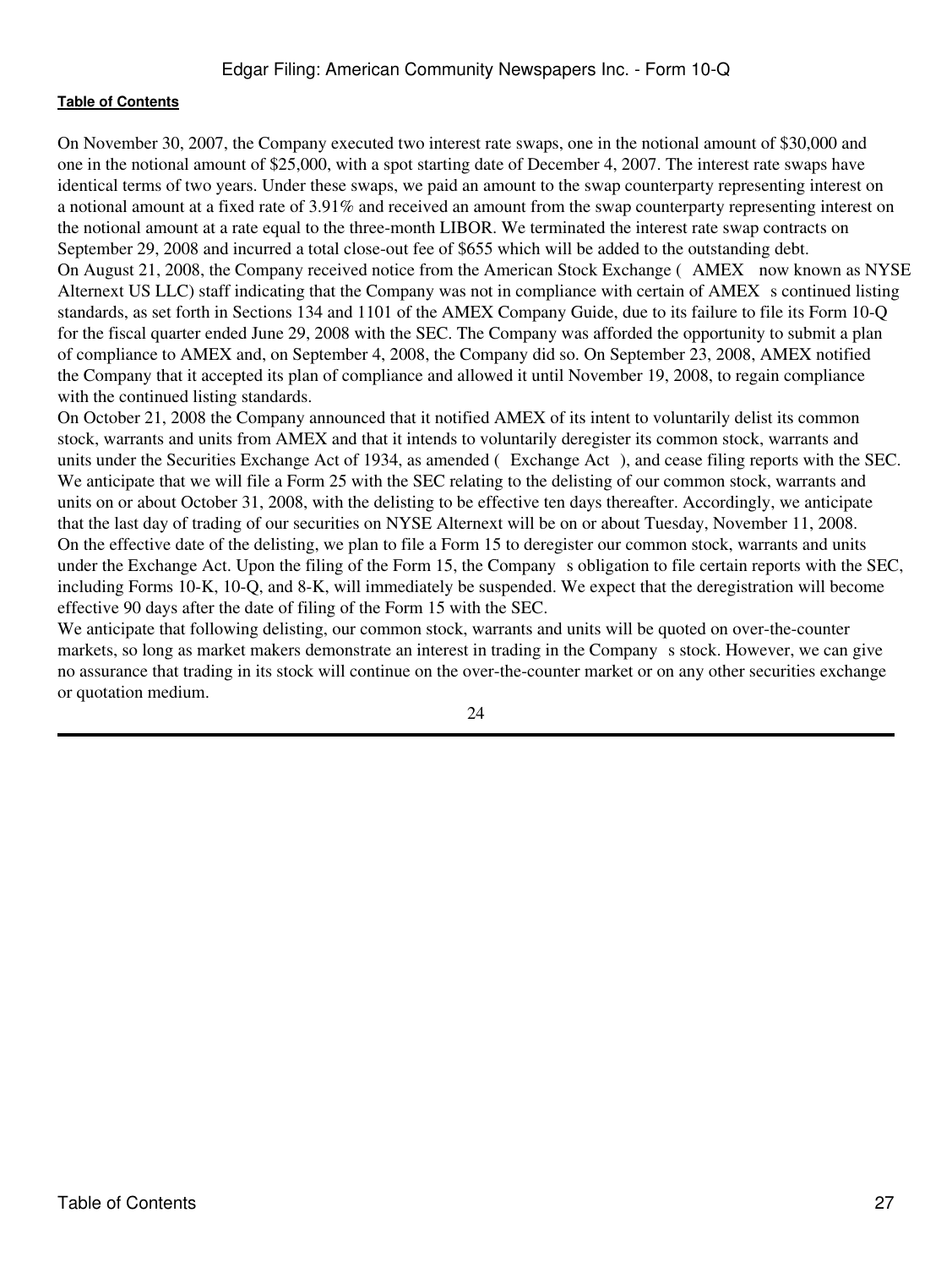# <span id="page-27-0"></span>**Item 2. Management s Discussion and Analysis of Financial Condition and Results of Operations Cautionary Note Regarding Forward Looking Information**

The following discussion of our financial condition and results of operations should be read in conjunction with our historical consolidated financial statements and notes to those statements appearing in this report. Certain statements in this Form 10-Q may constitute forward-looking statements within the meaning of the Private Securities Litigation Reform Act of 1995 that reflect our current views regarding, among other things, our future growth, results of operations, performance and business prospects and opportunities, as well as other statements that are other than historical fact. Words such as anticipate(s), expect(s), intend(s), plan(s), target(s), p  $expect(s)$ , intend(s), plan(s), target(s), project(s), intend(s), plan(s), target(s), project(s), believe will, would, seek(s), estimate(s) and similar expressions are intended to identify such forward-looking statements. Forward-looking statements are based on management s current expectations and beliefs and are subject to a number of known and unknown risks, uncertainties and other factors that could lead actual future growth, results of operations, performance and business prospects and opportunities to differ materially from those described in the forward-looking statements. We can give no assurance that our expectations will be attained. Factors that could cause actual results to differ materially from our expectations include, but are not limited to the risks identified by us under the heading Risk Factors included in our Annual Report on Form 10-K for the year ended December 30, 2007 (2007 Form 10-K), as updated in this Form 10-Q. Such forward-looking statements speak only as of the date on which they are made. Except to the extent required by law, we expressly disclaim any obligation to release publicly any updates or revisions to any forward-looking statements contained herein to reflect any change in our expectations with regard thereto or change in events, conditions or circumstances on which any statement is based.

# **Overview**

We are one of the largest community newspaper publishers in the United States, operating within four major U.S. markets: Minneapolis St. Paul, Minnesota; Dallas, Texas; Northern Virginia (suburban Washington, D.C.); and Columbus, Ohio. Our goal is to be the preeminent provider of local content and advertising in any market we serve. We were formed on March 18, 2005, to serve as a vehicle to effect a merger, capital stock exchange, asset acquisition or other similar business combination with an operating business. On July 7, 2005, we closed our initial public offering (the Offering), generating gross proceeds of \$82,800,000. After deducting the underwriting discounts and commissions and the offering expenses, the total net proceeds to us from the offering were approximately \$75,691,000, of which \$73,764,000 was deposited into a trust fund (the Trust Fund) for the benefit of stockholders holding shares purchased in the Offering. Such funds were to be held in trust until the earlier of the completion of a business combination and our liquidation.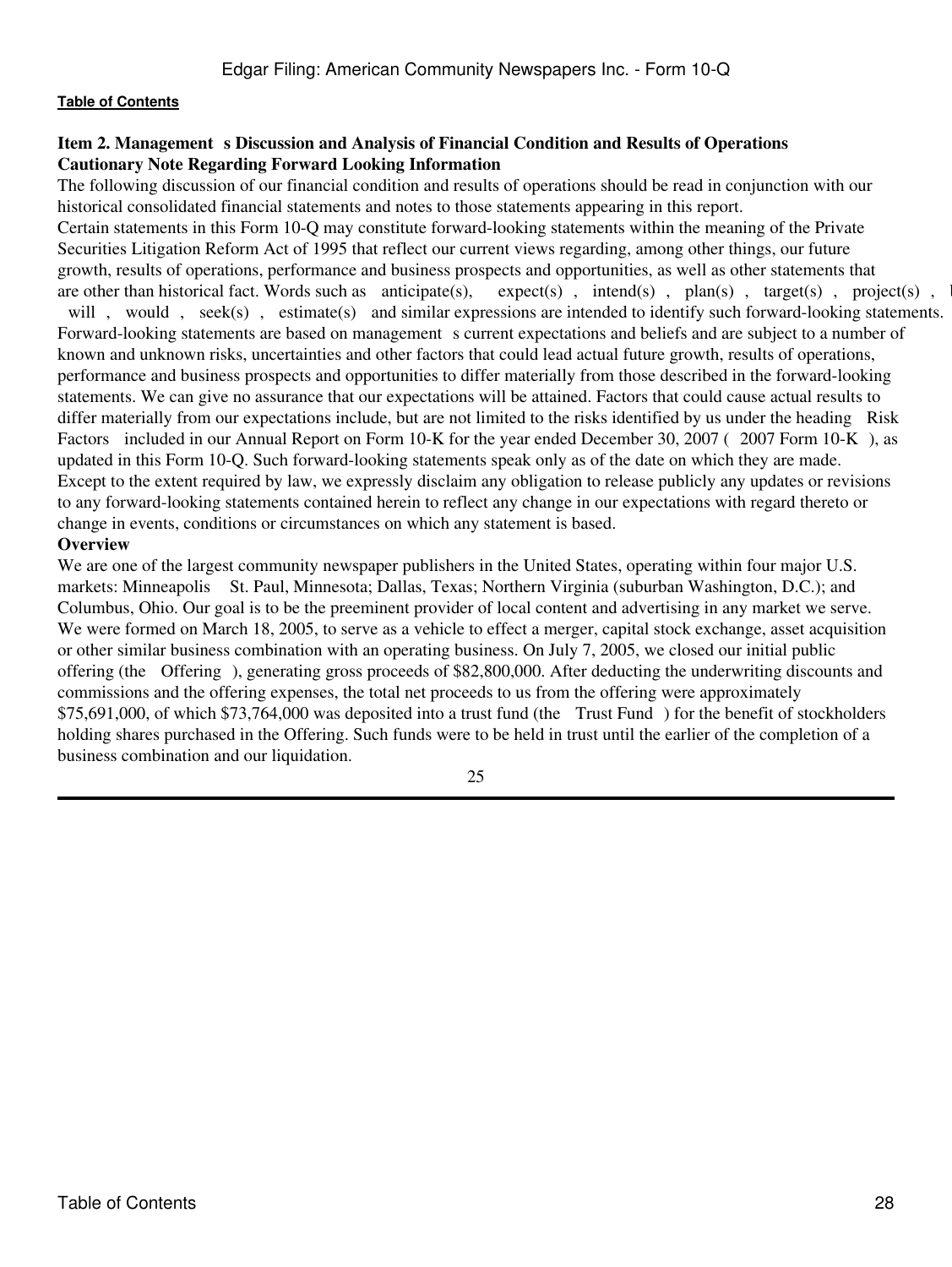We entered into an Asset Purchase Agreement (APA) with MOTV LLC (MOTV, at the time known as American Community Newspapers LLC) on January 24, 2007 (subsequently amended on May 2, 2007) providing for the purchase by us of the business and substantially all of the assets of MOTV and the assumption by us of certain of MOTV s liabilities (MOTV Acquisition). MOTV Holding LLC (at the time known as ACN Holding LLC), the sole member of MOTV, was also a party to the APA. On June 20, 2007, we formed a wholly-owned subsidiary, American Community Newspapers LLC (the Operating Company, at the time known as ACN OPCO LLC), to which we assigned our rights pursuant to the APA. On July 2, 2007, we utilized a combination of cash held in the Trust Fund, along with funds generated from newly issued preferred stock and loans (as described below), to effect the MOTV Acquisition. In connection with the closing of the MOTV Acquisition, we changed our name to American Community Newspapers Inc., and the Operating Subsidiary changed its name to American Community Newspapers LLC. The MOTV Acquisition was accounted for using the purchase method of accounting.

Simultaneously with the closing of the MOTV Acquisition, we closed three financing transactions which provided a portion of the funds used to affect the MOTV Acquisition and pay other expenses associated with such acquisition. We consummated a \$125 million secured credit facility (the Credit Facility) with the Bank of Montreal, Chicago Branch (BMO), as Administrative Agent, and other lenders identified therein (Senior Lenders). The Credit Facility consists of a revolving loan facility of up to \$20 million (Revolving Credit Facility) and a term loan facility of \$105 million (Term Loan Facility), which includes \$35 million in Term A Loans and \$70 million in Term B Loans. We also consummated a \$30 million unsecured term loan credit facility (the Subordinated Credit Facility) with Ares Capital Corporation (Ares, and together with Senior Lenders, the Lenders). Finally, we issued 42,193 shares of Series A Preferred Stock at a purchase price of \$100 per share for aggregate gross proceeds of \$4,219,300, with no discounts or commissions being charged (Series A Preferred Stock, and together with the Credit Facility and Subordinated Credit Facility, the 2007 Financings).

A key element of our business strategy is geographic clustering of publications to realize operating efficiencies, revenue opportunities and provide consistent management. The clustering strategy has helped allow us to launch numerous new products in our existing clusters, leveraging off of our existing fixed cost base. We believe that these advantages, together with the generally lower overhead costs associated with operating in our markets, allow us to generate high operating profit margins and create an advantage against competitors and potential entrants in our markets.

We generate revenues principally from advertising, and to a smaller extent, from circulation and commercial printing. Advertising revenue is recognized upon publication of the advertisements. Circulation revenue from subscribers, which is billed to customers at the beginning of the subscription period, is recognized on a straight-line basis over the term of the related subscription. In addition, circulation revenue from single copy and newspaper rack sales is recognized upon collection from the customer. The revenue for commercial printing is recognized upon delivery of the printed product to the customers. Deferred revenue arises as a normal part of business principally from advance circulation payments.

Factors affecting our advertising revenues include, among others, the size and demographic characteristics of the local population, local economic conditions in general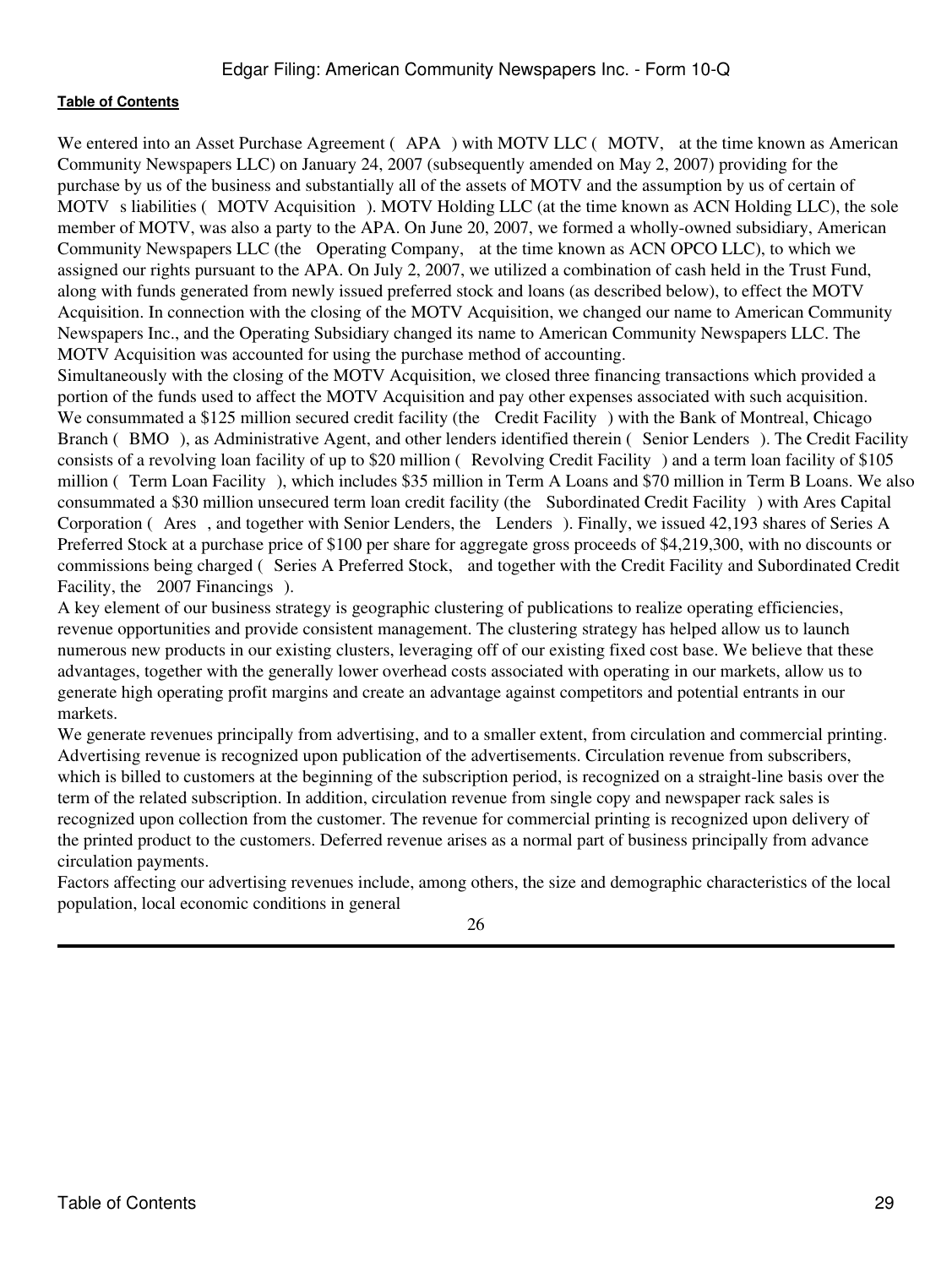and the economic condition of the retail segments of the communities that our publications serve. If the local economy, population or prevailing retail environment of a community we serve experiences a downturn, our publications, revenues and profitability in that market would be adversely affected. Our advertising revenues are also susceptible to negative trends in the general economy that affect consumer spending. The advertisers in our newspapers and other publications and related websites include many businesses that can be significantly affected by regional or national economic downturns and other developments.

Our advertising revenue tends to follow a seasonal pattern. Our first quarter is, historically, our weakest quarter of the year in terms of revenue. Correspondingly, our second and third fiscal quarters are, historically, our strongest quarters, because they include heavy seasonal and certain holiday advertising, including Easter, Mother s Day, Graduation, back to school and other special events. We expect that this seasonality will continue to affect our advertising revenue in future periods.

Our operating costs consist primarily of newsprint, labor and delivery costs. Our selling, general and administrative expenses consist primarily of labor costs.

We have not been significantly impacted by general inflationary pressures over the last several years. We anticipate that changing costs of newsprint, our basic raw material, may impact future operating costs. We are a member of a newsprint-buying consortium, which enables us to obtain favorable newsprint pricing. Price increases (or decreases) for our products are implemented when deemed appropriate by management. We continuously evaluate price increases, productivity improvements, sourcing efficiencies and other cost reductions to mitigate the impact of inflation. Additionally, we have taken steps to cluster our operations geographically, thereby increasing the usage of facilities and equipment while increasing the productivity of our labor force. We expect to continue to employ these steps as part of our business and clustering strategy. Other factors that affect our quarterly revenues and operating results include changes in the pricing policies of our competitors, the hiring and retention of key personnel, wage and cost pressures, distribution costs and general economic factors.

All dollar amounts in the following text are presented in thousands (\$000s).

#### **Recent Developments**

On July 1, 2008, we retained an advisor to provide financial advisory services. The advisor is assisting us in exploring strategic alternatives relating to, among other things, restructuring our long-term debt. We continue to work with our lenders on a solution to deleverage the Company. Any restructuring that reduces our outstanding debt is likely to have a substantial impact on our capital structure, including our common equity.

As of August 13, 2008, we are in violation of a financial covenant under each of the Credit Facility and Subordinated Credit Facility that requires us to remain below a certain maximum consolidated total debt leverage ratio (as defined in each facility). The Credit Facility s covenant requires that the ratio of consolidated debt to EBITDA for the trailing four quarters (each as calculated pursuant to the Credit Facility) not exceed 6.50 to 1.00 at June 29, 2008. As of June 29, 2008, our consolidated total debt leverage ratio was 7.33 to 1.00, based on consolidated total debt for purposes of the Credit Facility of \$108,500 and trailing four quarter EBITDA of \$14,802. The Subordinated Credit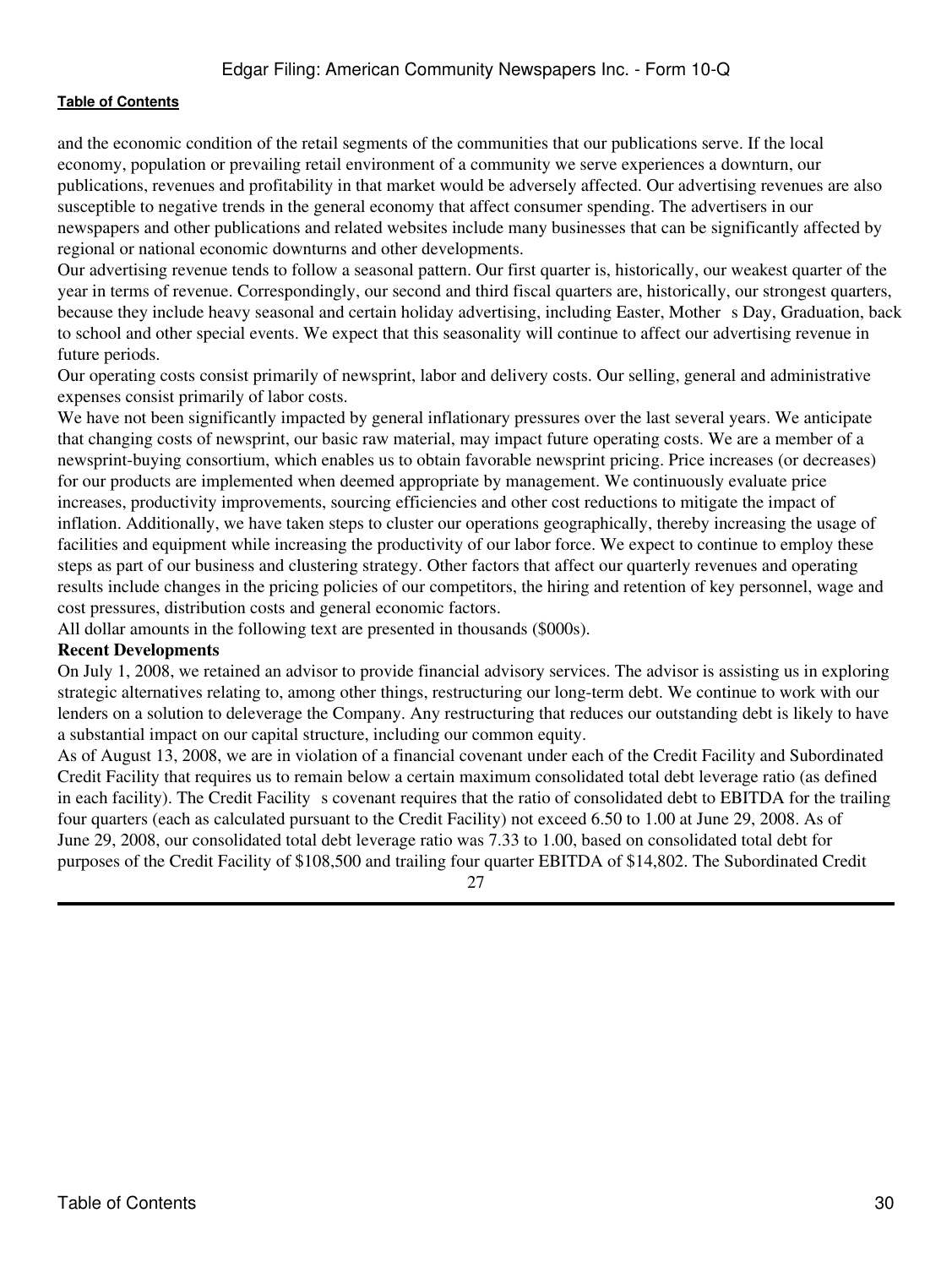Facility s covenant requires that the ratio of consolidated debt to EBITDA for the trailing four quarters (each as calculated pursuant to the Subordinated Credit Facility) not to exceed 8.35 to 1.00 at June 29, 2008. As of June 29, 2008, our consolidated total debt leverage ratio was 9.68 to 1.00, based on consolidated total debt for purposes of the Subordinated Credit Facility of \$143,317 and trailing four quarter EBITDA of \$14,802. Violation of these financial covenants constitutes an event of default under the Credit Facility and the Subordinated Credit Facility (Financial Covenant Defaults). In addition, due to cross-default provisions under the Credit Facility, the Financial Covenant Default under the Subordinated Credit Facility constitutes an additional default under the Credit Facility (Cross Default). Additionally, on September 30, 2008, we failed to pay principal in the amount of \$1,050 with respect to the Term A and the Term B Loans as required by the Credit Facility. Such failure to pay constitutes an additional event of default under the Credit Facility. As a consequence of these events of default, any interest due and payable under the Credit Facility shall be at a rate that is 2% in excess of the interest otherwise payable with respect to the applicable Loans (Default Interest Rate). Furthermore, under a cross default provision contained in the certificate of designations for the Company s Series A Preferred Stock, the imposition of Default Interest Rate under the Subordinated Credit Facility has caused the dividend rate on Series A Preferred Stock to increase by 2%.

On August 13, 2008, the Company filed a Form 8-K reflecting a preliminary impairment charge related to goodwill and other intangibles of at least \$69 million. Upon completing the impairment analysis in September 2008, we concluded that the carrying value of \$202,926 for our net assets exceeded the \$92,900 fair value of net assets by \$110,026. As a result, we recorded a pretax, non-cash operating charge of \$110,026 for the three months and six months ended June 29, 2008 related to goodwill and other intangibles. We had previously reported our intention to perform our annual impairment test during the second fiscal quarter of 2008. The Companys stock price and market capitalization, a reduced number of newspaper company acquisitions closing at historically low trading multiples, macroeconomic factors impacting the industry as a whole and the Company s recent and forecasted operating performance (including a year-over-year and quarter-over-quarter decline in revenue), along with other factors, impacted the Company s impairment analysis.

On November 30, 2007, we executed two interest rate swaps, one in the notional amount of \$30,000 and one in the notional amount of \$25,000, with a spot starting date of December 4, 2007. The interest rate swaps have identical terms of two years. Under these swaps, we paid an amount to the swap counterparty representing interest on a notional amount at a fixed rate of 3.91% and received an amount from the swap counterparty representing interest on the notional amount at a rate equal to the three-month LIBOR. We terminated the interest rate swap contracts on September 29, 2008 and incurred a total close-out fee of \$655 which will be added to the outstanding debt. On August 21, 2008, the Company received notice from the American Stock Exchange (AMEX now known as NYSE Alternext US LLC) staff indicating that the Company was not in compliance with certain of AMEX s continued listing standards, as set forth in Sections 134 and 1101 of the AMEX Company Guide, due to its failure to file its Form 10-Q for the fiscal quarter ended June 29, 2008 with the SEC. The Company was afforded the opportunity to submit a plan of compliance to AMEX and, on September 4, 2008, the Company did so. On September 23, 2008, AMEX notified the Company that it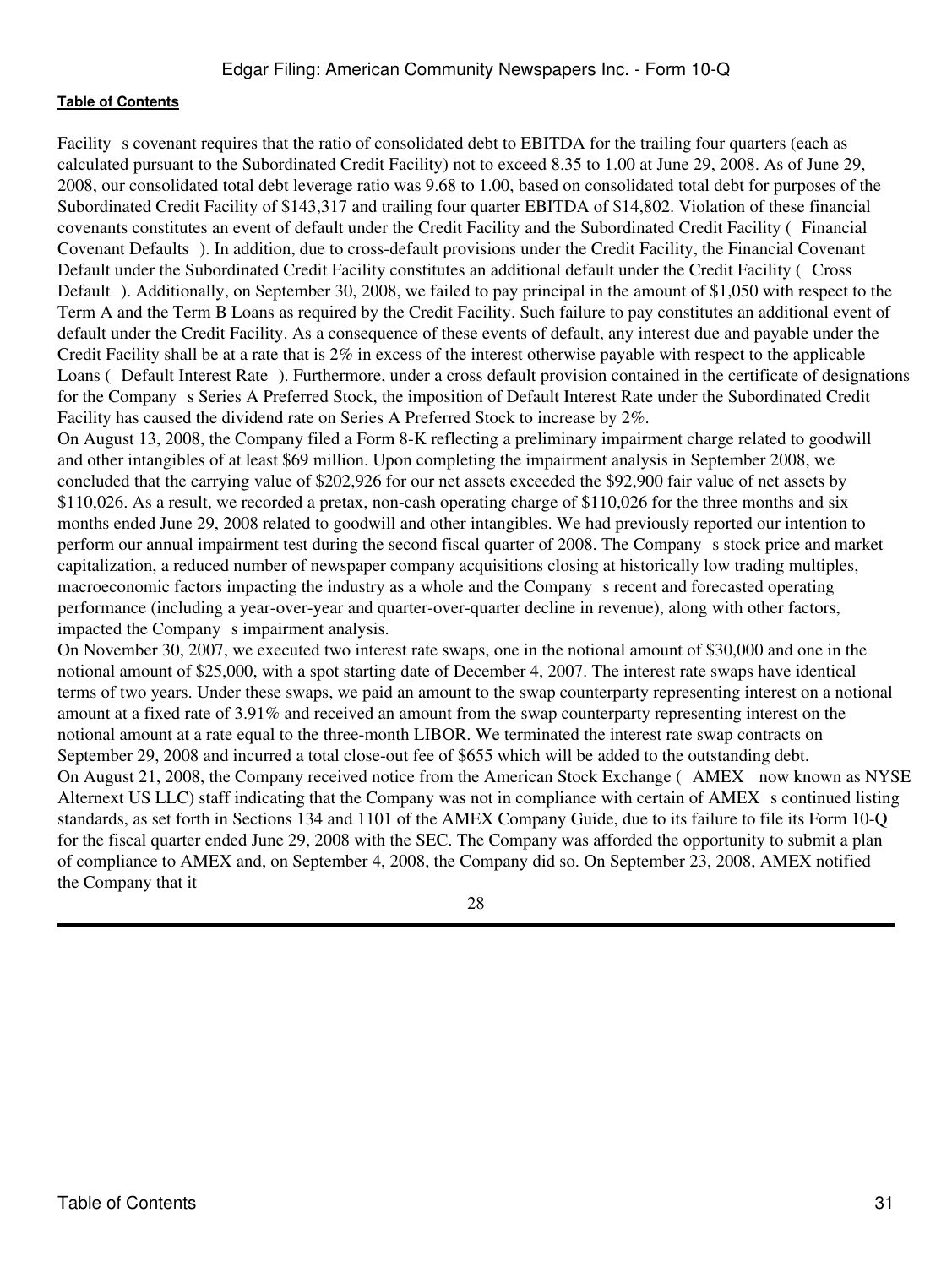accepted its plan of compliance and allowed it until November 19, 2008, to regain compliance with the continued listing standards.

On October 21, 2008 the Company announced that it notified AMEX of its intent to voluntarily delist its common stock, warrants and units from AMEX and that it intends to voluntarily deregister its common stock, warrants and units under the Securities Exchange Act of 1934, as amended (Exchange Act), and cease filing reports with the SEC. We anticipate that we will file a Form 25 with the SEC relating to the delisting of our common stock, warrants and units on or about October 31, 2008, with the delisting to be effective ten days thereafter. Accordingly, we anticipate that the last day of trading of our securities on NYSE Alternext will be on or about Tuesday, November 11, 2008. On the effective date of the delisting, we plan to file a Form 15 to deregister our common stock, warrants and units under the Exchange Act. Upon the filing of the Form 15, the Company s obligation to file certain reports with the SEC, including Forms 10-K, 10-Q, and 8-K, will immediately be suspended. We expect that the deregistration will become effective 90 days after the date of filing of the Form 15 with the SEC.

We anticipate that following delisting, our common stock, warrants and units will be quoted on the Pink Sheets, a centralized electronic quotation service for over-the-counter securities, so long as market makers demonstrate an interest in trading in the Company s stock. However, we can give no assurance that trading in our securities will continue on the Pink Sheets or on any other securities exchange or quotation medium.

#### **Recently Issued Accounting Standard***s*

A description of the new accounting pronouncements that we have adopted, or plan to adopt, may be found in Note 2 to the consolidated financial statements included with this Form 10-Q.

#### **Pro Forma**

On the following pages, we present our operating results on a pro forma basis for the three and six months ended July 1, 2007, in addition to presenting our historical operating results for the three and six months ended June 29, 2008. This pro forma presentation for these periods assumes that the MOTV Acquisition, the acquisitions effected by MOTV during 2007 and the 2007 Financings occurred at the beginning of the pro forma period. This pro forma presentation is not necessarily indicative of what our operating results would have actually been had the MOTV Acquisition, the acquisitions effected by MOTV during 2007 and the 2007 Financings occurred at the beginning of the pro forma period. However, on an actual basis, almost all significant fluctuations between the three and six months ended June 29, 2008 and July 1, 2007 occurred as a result of the MOTV Acquisition. This pro forma presentation is for comparison purposes as the Company had no significant operations for the six months ended July 1, 2007. **Critical Accounting Policy Disclosure**

Our discussion and analysis of our financial condition and results of operations are based upon our consolidated financial statements, which have been prepared in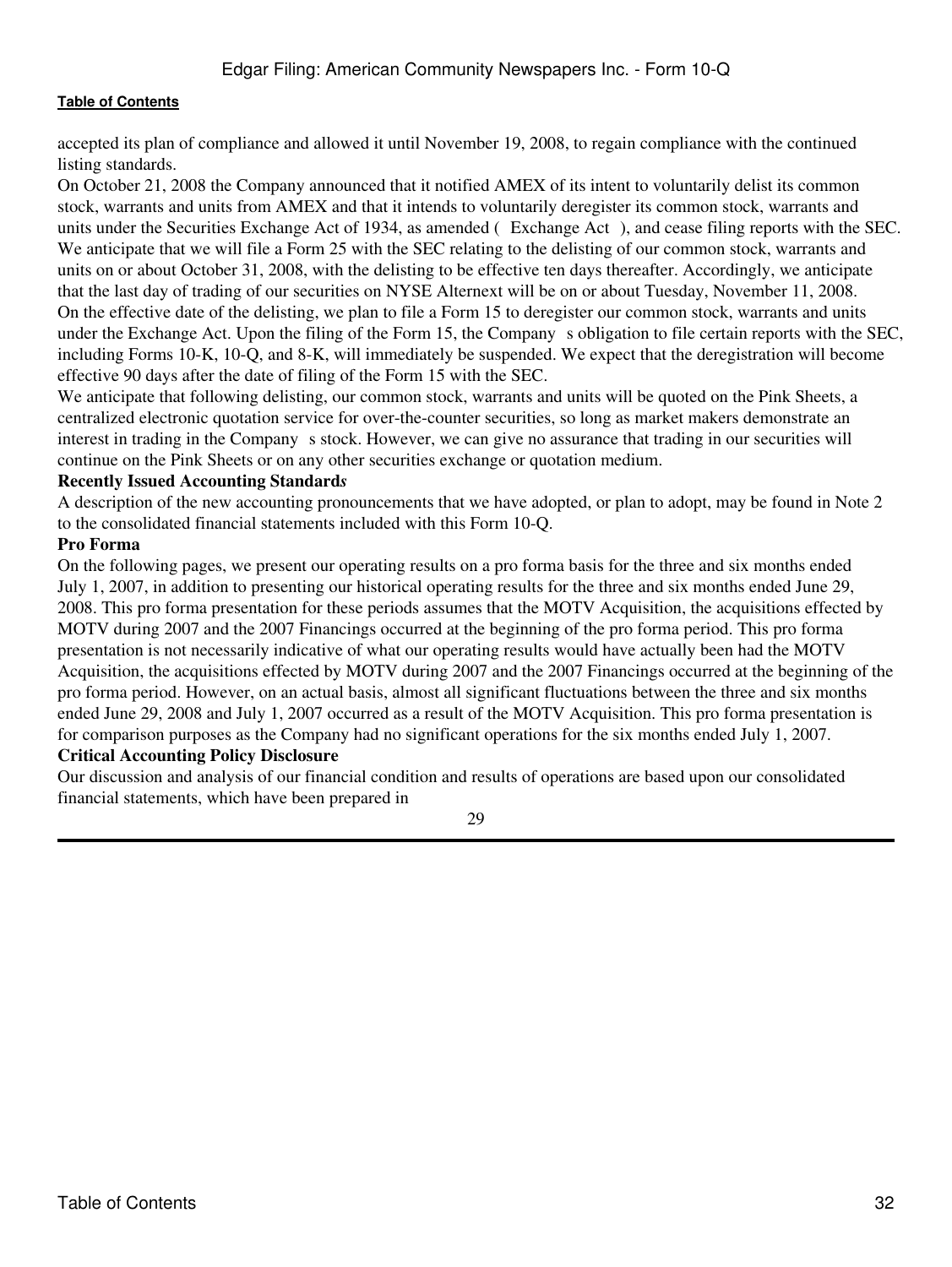accordance with generally accepted accounting principles in the United State of America (GAAP). The preparation of these financial statements requires us to make estimates and judgments that affect the reported amounts of assets, liabilities, revenues and expenses, and related disclosure of contingent assets and liabilities. On an on-going basis, we evaluate our estimates. We base our estimates on historical experience and on various other assumptions that are believed to be reasonable under the circumstances, the results of which form the basis for making judgments about the carrying values of assets and liabilities that are not readily apparent from other sources. Actual results may differ from these estimates under different assumptions or conditions.

A summary of our significant accounting policies may be found in Note 2 of the consolidated financial statements included with this Form 10-Q. There have been no changes in critical accounting policies in the current year from those described in Note 2 of our consolidated financial statements for the year ended December 30, 2007.

#### *Three Months Ended June 29, 2008 Compared to Three Months Ended July 1, 2007 (Pro Forma)*

The discussion of our results of operations that follows is based upon our pro forma results of operations for (i) the thirteen (13) week period ended June 29, 2008, and (ii) the thirteen (13) week period ended July 1, 2007. These thirteen (13) week periods are referred to as either the thirteen weeks, quarter ended or three months ended. The following table compares our actual and pro forma operating results for the three months ended June 29, 2008 and July 1, 2007.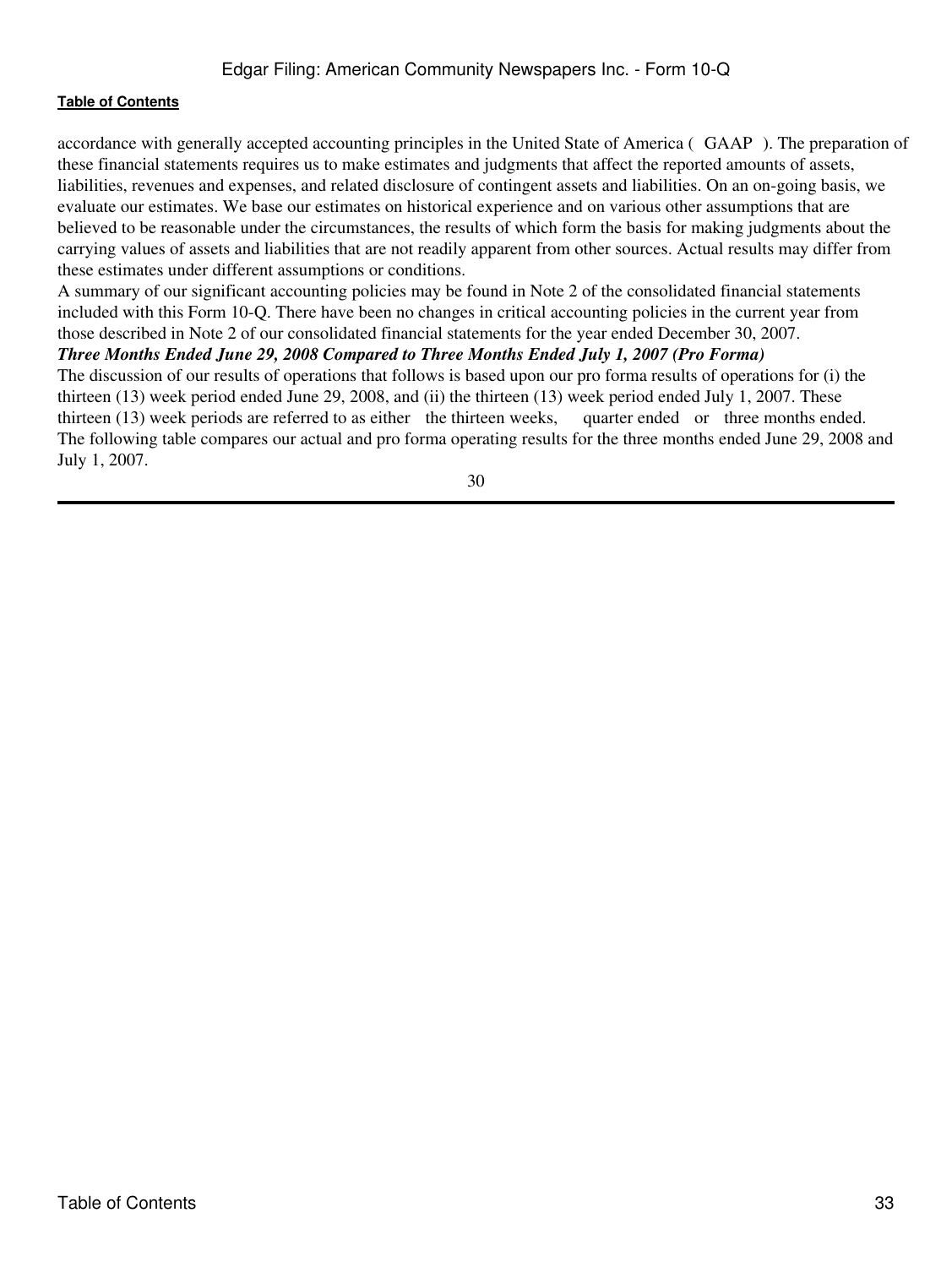|                                                       | <b>Unaudited</b><br>(In thousands)<br><b>Three Months Ended</b> |                         |    |                     |    |                    |              |
|-------------------------------------------------------|-----------------------------------------------------------------|-------------------------|----|---------------------|----|--------------------|--------------|
|                                                       |                                                                 | <b>June 29,</b><br>2008 |    | <b>July 1, 2007</b> |    | Period change      |              |
| Revenues:                                             |                                                                 | <b>Actual</b>           |    | Pro Forma           |    | \$                 | $\%$         |
| Advertising                                           | \$                                                              | 15,773                  | \$ | 18,685              | \$ | (2,912)            | $-15.6%$     |
| Circulation                                           |                                                                 | 676                     |    | 774                 |    | (98)               | $-12.7%$     |
| Commercial printing and other                         |                                                                 | 762                     |    | 636                 |    | 126                | 19.8%        |
| <b>Total revenues</b>                                 |                                                                 | 17,211                  |    | 20,095              |    | (2,884)            | $-14.4%$     |
| Operating costs and expenses:                         |                                                                 |                         |    |                     |    |                    |              |
| Operating                                             |                                                                 | 7,706                   |    | 8,567               |    | (861)              | $-10.1%$     |
| Selling, general and administrative                   |                                                                 | 5,886                   |    | 6,240               |    | (354)              | $-5.7%$      |
| Depreciation and amortization                         |                                                                 | 2,230                   |    | 3,480               |    | (1,250)            | $-35.9%$     |
| Impairment of goodwill and other intangible<br>assets |                                                                 | 110,026                 |    |                     |    | 110,026            |              |
|                                                       |                                                                 | 125,848                 |    | 18,287              |    | 107,561            | 588.2%       |
| <b>Operating income (loss)</b>                        |                                                                 | (108, 637)              |    | 1,808               |    | (110, 445)         | $-6,108.7\%$ |
| Interest expense<br>Other (expense) income            |                                                                 | (3,363)<br>532          |    | (2, 287)            |    | (1,076)<br>532     | 47.0%        |
| (Loss) income from operations before income           |                                                                 |                         |    |                     |    |                    |              |
| taxes<br>Income tax benefit                           |                                                                 | (111, 468)<br>2,319     |    | (479)               |    | (110,989)<br>2,319 | 23,171.0%    |
| Net (loss) income                                     | \$                                                              | (109, 149)              | \$ | (479)               |    | \$(108,670)        | 22,686.8%    |
| (Loss) earnings per share:                            |                                                                 |                         |    |                     |    |                    |              |
| Basic and diluted:                                    | \$                                                              | (7.46)                  | \$ | (0.03)              | \$ | (7.43)             | 22,686.8%    |
| Weighted average shares outstanding                   |                                                                 | 14,623,445              |    | 14,623,445          |    |                    |              |

*Advertising Revenue.* The advertising revenue compared to prior year pro forma revenue decrease was due in large part to a revenue decline in all markets that our publications serve. We have realized classified advertising declines in retail, automobile, real estate and employment sectors which are associated with a decline in the economy in the markets we serve. Retail advertising, a majority of which is derived from local merchants, is down \$946, or 10.2%, from last year. Real estate revenue declines of \$871, or 34.7%, relate to advertising of home sales and improvements. Automobile revenue declines of \$101, or 18.9%, relate to individual and dealership advertising for vehicle sales and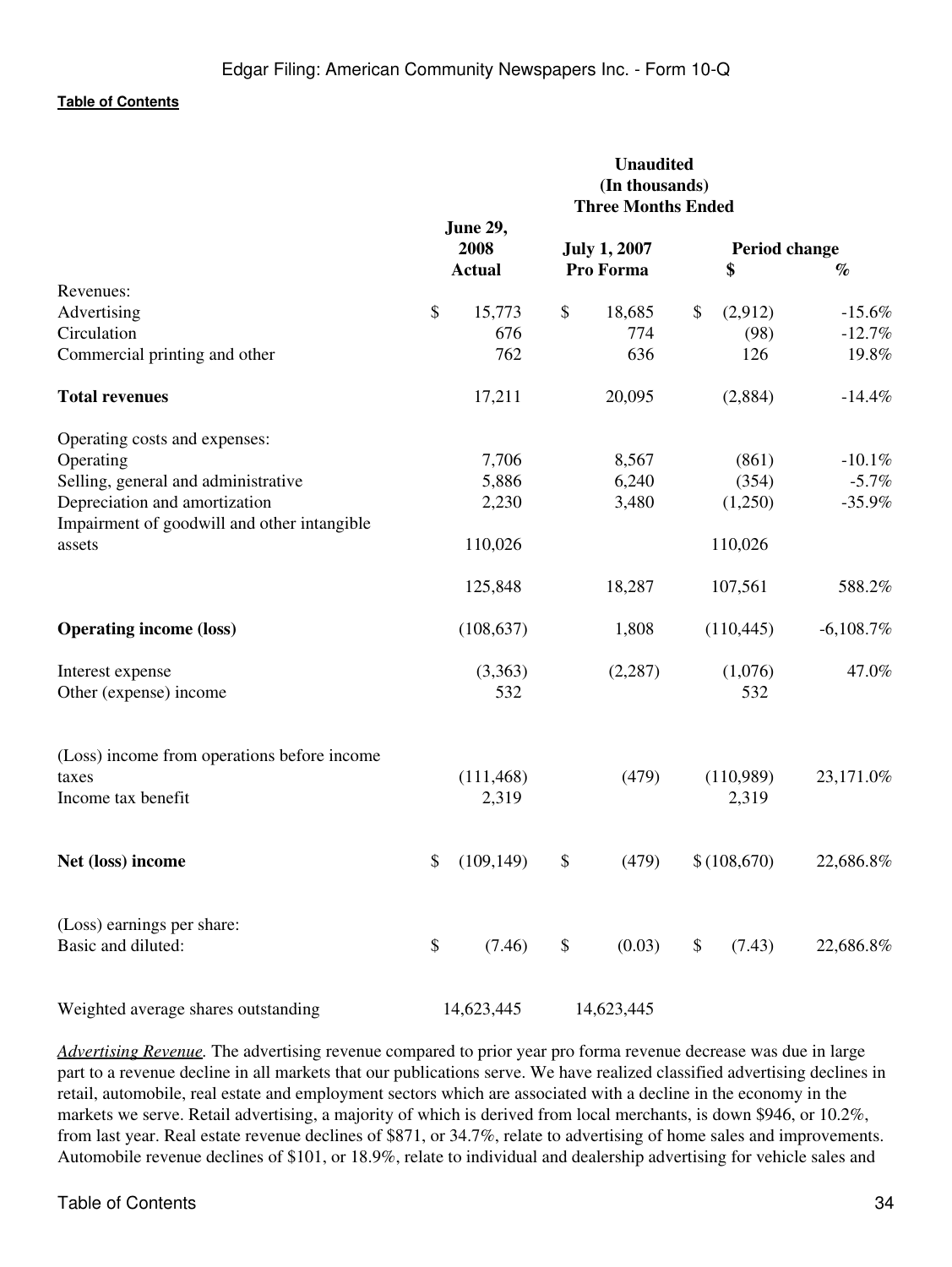servicing. Employment revenue has declined \$548, or 26.6%, from the same period last year.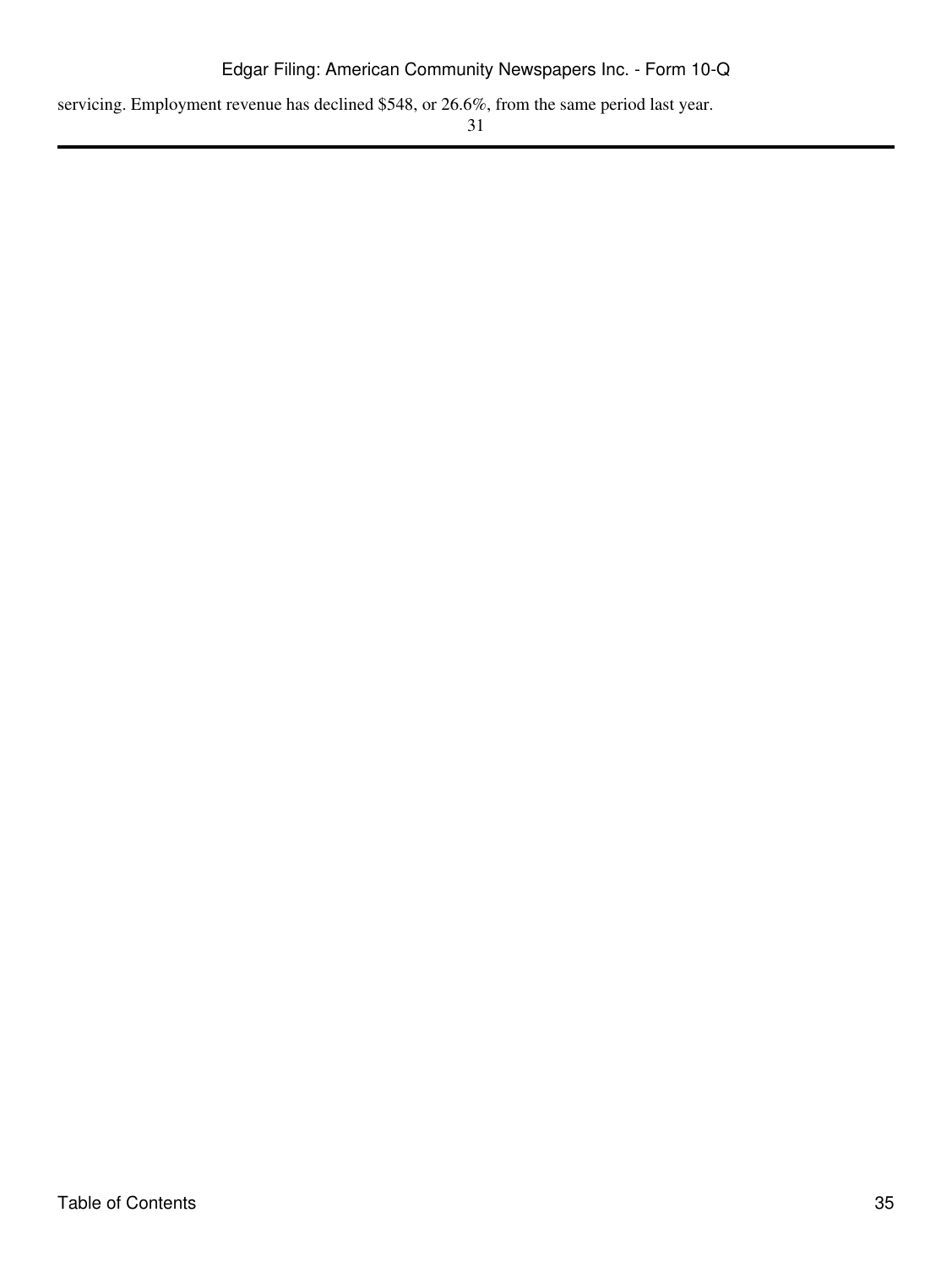Internet advertising revenue has increased \$73, or 17.2%, over last year. The increase was the result of new internet advertising products launched across all of our websites, as well as increased visitors and page views from the prior year period.

*Circulation Revenue.* The circulation revenue compared to prior year pro forma circulation revenue decrease was primarily due to a decrease of \$74 from our Columbus operations. We are reaching an increasingly larger share of the market through our online website growth and our controlled distribution strategy. Circulation revenue represents a small percentage of our revenue, 3.9% for the quarter ended June 29, 2008, due to our focus on controlled distribution products.

*Commercial Printing and Other Revenue.* The commercial printing revenue compared to prior year pro forma commercial printing revenue increase was primarily due to obtaining new commercial printing jobs in our Columbus and Dallas operations.

*Operating Costs.* The operating costs compared to prior year pro forma operating cost have decreased in line with revenue reductions. Newsprint usage declined \$206, or 13.4%, which helped offset newsprint costs increase of \$72, or 4.7%, from the same period last year. Other pro forma operating costs, which principally consist of labor, were down \$637 in 2008, due to decreased headcount levels.

*Selling, General and Administrative Expenses.* The selling, general and administrative expense compared to prior year proforma selling, general and administrative expense decrease was the result of declines in pro forma local display and pro forma classified advertising sales expense related to the revenue decrease described above. Other decreases were across multiple general and administrative expense categories due to cost containment initiatives put in place by management during 2007 combined with the realization of staffing synergies associated with the acquisition of the Columbus newspaper group in April 2007.

*Depreciation and Amortization.* The depreciation and amortization compared to prior year pro forma depreciation and amortization decrease was primarily due to impairment of intangibles discussed below. The pro forma amount includes a \$2,373 pro forma adjustment as if the MOTV acquisition had occurred at the beginning of the period. *Impairment of Goodwill and Other Intangible Assets.* The Company performed its assessment of fair value of goodwill and other intangible assets for the quarter ended June 29, 2008. As a result of this review, the Company determined that the carrying value of the Company exceeded its fair value and therefore incurred an impairment charge against operations of \$110,026. Further information regarding the impairment charge is set forth below under the heading entitled Impairment.

*Interest Expense.* The interest expense compared to prior year pro forma interest expense increase was due to increased debt levels.

#### *Three Months Ended June 29, 2008 Compared to Three Months Ended June 30, 2007*

The discussion of our results of operations that follows is based upon our historical results of operations for (i) the thirteen (13) week period ended June 29, 2008, and (ii) the thirteen (13) week period ended June 30, 2007. These thirteen (13) week periods

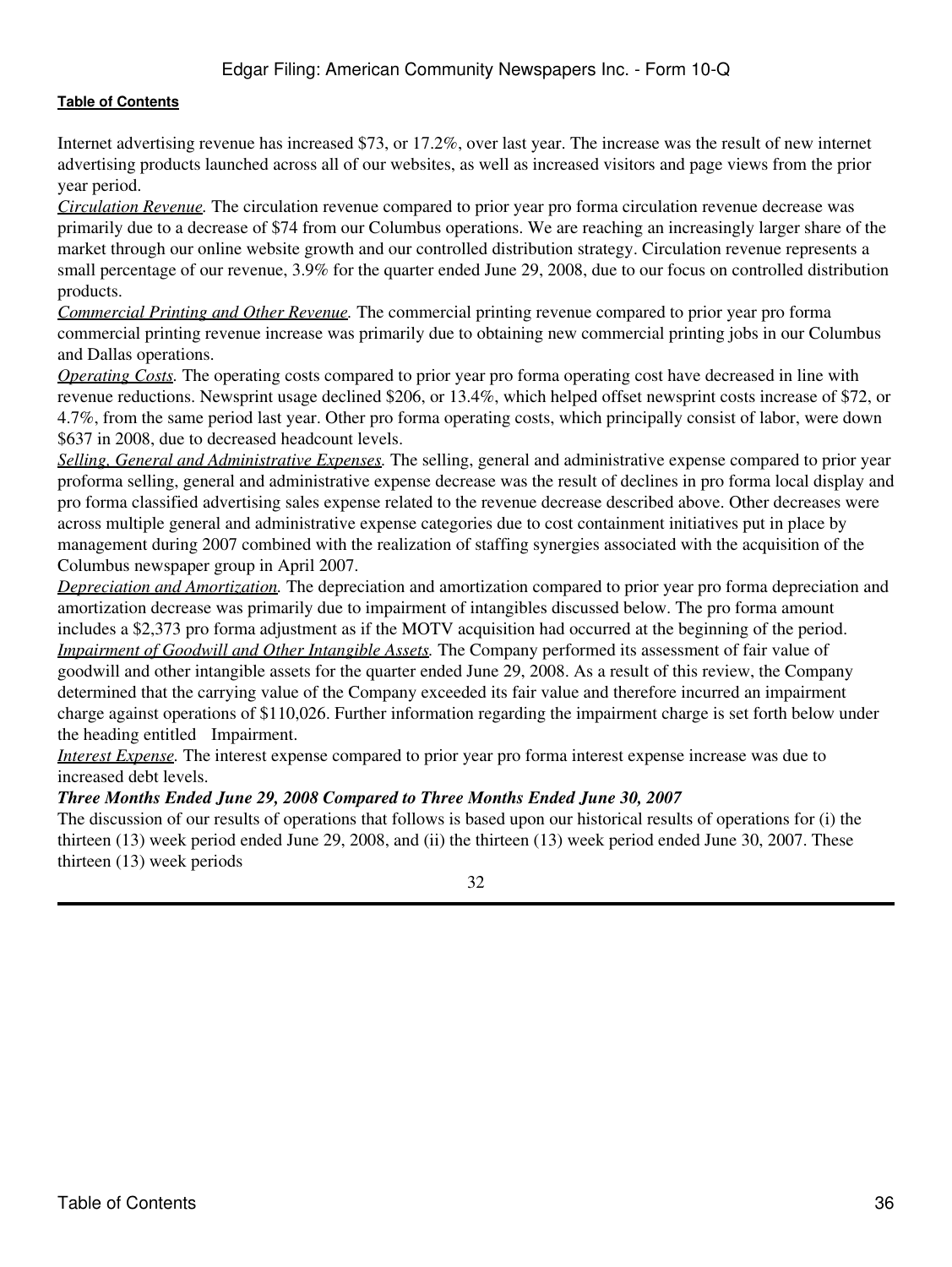are referred to as either the thirteen weeks, quarter ended or three months ended. The majority of the changes are the result of the MOTV Acquisition which occurred on July 2, 2007.

The following table compares our results for the three months ended June 29, 2008 and June 30, 2007.

|                                             | <b>Unaudited</b><br>(In thousands)<br><b>Three Months Ended</b> |                                          |    |                                      |    |                     |            |
|---------------------------------------------|-----------------------------------------------------------------|------------------------------------------|----|--------------------------------------|----|---------------------|------------|
|                                             |                                                                 | <b>June 29,</b><br>2008<br><b>Actual</b> |    | <b>July 1, 2007</b><br><b>Actual</b> |    | Period change<br>\$ | $\%$       |
| Revenues:                                   |                                                                 |                                          |    |                                      |    |                     |            |
| Advertising                                 | \$                                                              | 15,773                                   | \$ |                                      | \$ | 15,773              |            |
| Circulation                                 |                                                                 | 676                                      |    |                                      |    | 676                 |            |
| Commercial printing and other               |                                                                 | 762                                      |    |                                      |    | 762                 |            |
| <b>Total revenues</b>                       |                                                                 | 17,211                                   |    |                                      |    | 17,211              |            |
| Operating costs and expenses:               |                                                                 |                                          |    |                                      |    |                     |            |
| Operating                                   |                                                                 | 7,706                                    |    |                                      |    | 7,706               |            |
| Selling, general and administrative         |                                                                 | 5,886                                    |    | 211                                  |    | 5,675               | 2,690%     |
| Depreciation and amortization               |                                                                 | 2,230                                    |    |                                      |    | 2,230               |            |
| Impairment of goodwill and other intangible |                                                                 |                                          |    |                                      |    |                     |            |
| assets                                      |                                                                 | 110,026                                  |    |                                      |    | 110,026             |            |
|                                             |                                                                 | 125,848                                  |    | 211                                  |    | 125,637             | 59,544%    |
| <b>Operating loss</b>                       |                                                                 | (108, 637)                               |    | (211)                                |    | (108, 426)          | 51,387%    |
| Interest expense                            |                                                                 | (3,363)                                  |    |                                      |    | (3,363)             |            |
| Other (expense) income                      |                                                                 | 532                                      |    | 502                                  |    | 30                  | 6%         |
| (Loss) income from operations before income |                                                                 |                                          |    |                                      |    |                     |            |
| taxes                                       |                                                                 | (111, 468)                               |    | 291                                  |    | (111,759)           | $-38,405%$ |
| Income tax benefit                          |                                                                 | 2,319                                    |    | (105)                                |    | 2,424               | $-2,309%$  |
|                                             |                                                                 |                                          |    |                                      |    |                     |            |
| Net (loss) income                           | \$                                                              | (109, 149)                               | \$ | 186                                  | \$ | (109, 335)          | $-58,782%$ |
| (Loss) earnings per share:                  |                                                                 |                                          |    |                                      |    |                     |            |
| Basic and diluted:                          | $\boldsymbol{\mathsf{S}}$                                       | (7.46)                                   | \$ | 0.01                                 | \$ | (7.48)              |            |
| Weighted average shares outstanding         |                                                                 | 14,623,445                               |    | 16,800,000                           |    | (2,176,555)         |            |
|                                             |                                                                 |                                          |    |                                      |    |                     |            |

*Total Revenues.* Total revenue increase was due to the MOTV Acquisition. The Company did not have revenue-generating operations until after its July 2, 2007 acquisition date.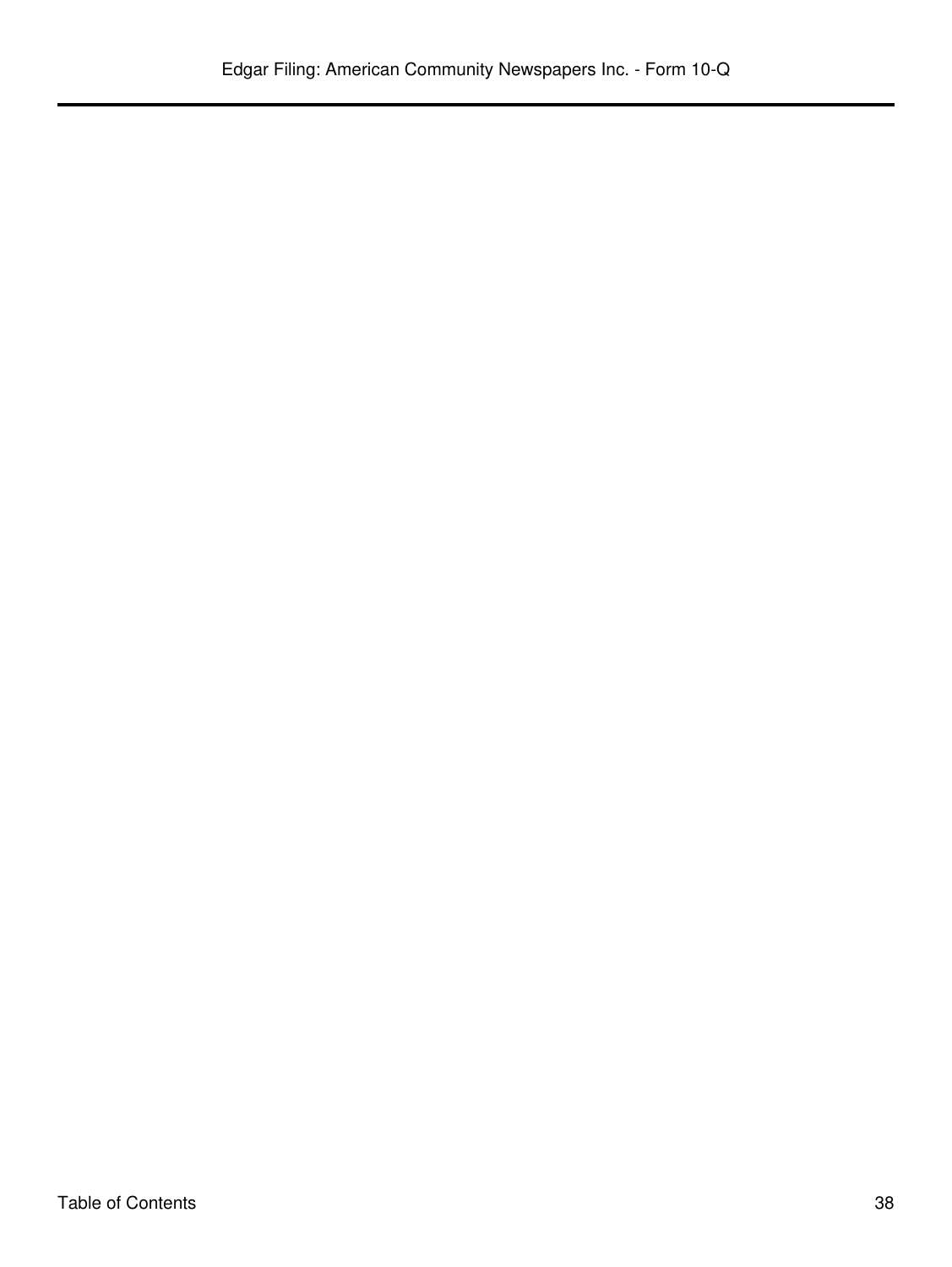# Edgar Filing: American Community Newspapers Inc. - Form 10-Q

#### **[Table of Contents](#page-2-0)**

*Operating Costs.* Operating costs increase was due to the MOTV Acquisition. The Company did not have revenue-generating operations and related expenses until after its July 2, 2007 acquisition date.

*Selling, General and Administrative Expenses.* Selling, general and administrative expenses increase was due to the MOTV Acquisition. The Company did not have revenue generating- operations and related expenses until after its July 2, 2007 acquisition date.

*Depreciation and Amortization.* Depreciation and amortization expense increase was due to the MOTV Acquisition. The Company did not have revenue generating operations and related expenses until after its July 2, 2007 acquisition date.

*Impairment of Goodwill and Other Intangible Assets.* The Company performed its annual assessment of fair value of goodwill and other intangible assets for the quarter ended June 29, 2008. As a result of this review, we determined that carrying value of the Company exceeded its fair value and therefore incurred an impairment charge against operations totaling \$110,026. Further information regarding the impairment charge is set forth below under the heading entitled Impairment.

*Interest Expense*. Interest expense increase was due to the MOTV Acquisition and 2007 Financings.

*Interest Income.* Interest income decrease was due to the utilization of the Trust Fund to fund the MOTV Acquisition on July 2, 2007.

*Income Tax Expense.* Income tax expense decrease was due to the MOTV Acquisition.

*Six Months Ended June 29, 2008 Compared to Six Months Ended July 1, 2007 (Pro Forma)*

The discussion of our results of operations that follows is based upon our pro forma results of operations for (i) the twenty-six (26) week period ended June 29, 2008, and (ii) the twenty-six (26) week period ended July 1, 2007. These twenty-six (26) week periods are referred to as either the twenty-six weeks, year to date ended or six months ended.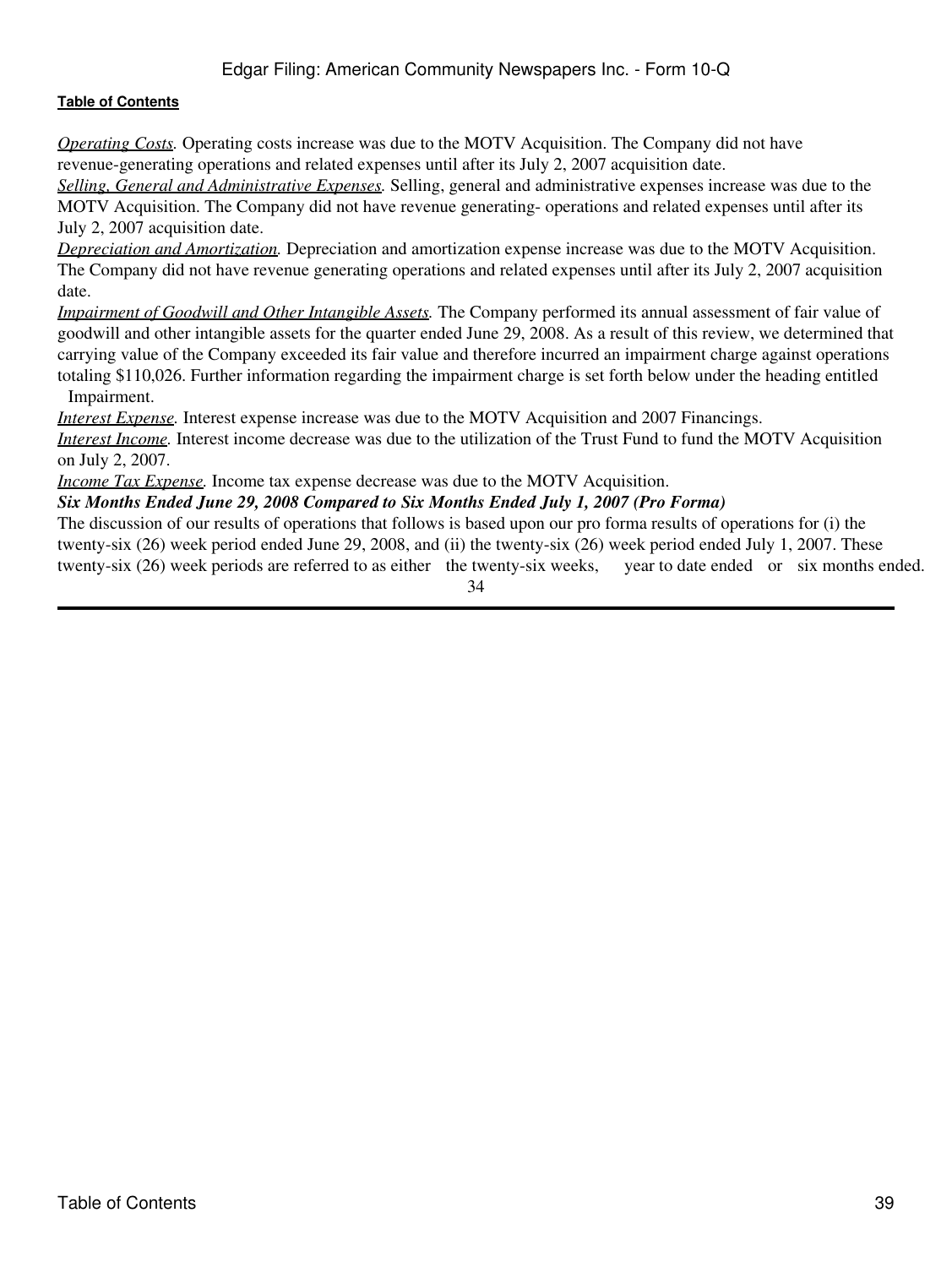The following table compares our actual and pro forma operating results for the six months ended June 29, 2008 and July 1, 2007.

|                                             | <b>Unaudited</b><br>(In thousands)<br><b>Six Months Ended</b> |                  |    |                     |    |               |             |
|---------------------------------------------|---------------------------------------------------------------|------------------|----|---------------------|----|---------------|-------------|
|                                             |                                                               | June 29,<br>2008 |    | <b>July 1, 2007</b> |    | Period change |             |
|                                             |                                                               | <b>Actual</b>    |    | Pro Forma           |    | \$            | $\%$        |
| Revenues:                                   |                                                               |                  |    |                     |    |               |             |
| Advertising                                 | \$                                                            | 30,247           | \$ | 35,150              | \$ | (4,903)       | $-13.9%$    |
| Circulation                                 |                                                               | 1,352            |    | 1,698               |    | (346)         | $-20.4%$    |
| Commercial printing and other               |                                                               | 1,539            |    | 1,286               |    | 253           | 19.7%       |
| <b>Total revenues</b>                       |                                                               | 33,138           |    | 38,134              |    | (4,996)       | $-13.1%$    |
| Operating costs and expenses:               |                                                               |                  |    |                     |    |               |             |
| Operating                                   |                                                               | 15,172           |    | 17,065              |    | (1,893)       | $-11.1%$    |
| Selling, general and administrative         |                                                               | 11,690           |    | 12,497              |    | (807)         | $-6.5%$     |
| Depreciation and amortization               |                                                               | 5,125            |    | 6,552               |    | (1, 427)      | $-21.8%$    |
| Impairment of goodwill and other intangible |                                                               |                  |    |                     |    |               |             |
| assets                                      |                                                               | 110,026          |    |                     |    | 110,026       |             |
|                                             |                                                               | 142,013          |    | 36,114              |    | 105,899       | 293.2%      |
| <b>Operating loss</b>                       |                                                               | (108, 875)       |    | 2,020               |    | (110, 895)    | $-5,489.9%$ |
| Interest expense                            |                                                               | (7, 132)         |    | (3,734)             |    | (3,398)       | 91.0%       |
| Other (expense) income                      |                                                               | (668)            |    |                     |    | (668)         |             |
| (Loss) income from operations before income |                                                               |                  |    |                     |    |               |             |
| taxes                                       |                                                               | (116, 675)       |    | (1,714)             |    | (114,961)     | 6,707.2%    |
| Income tax benefit                          |                                                               | 1,683            |    |                     |    | 1,683         |             |
| Net (loss) income                           | \$                                                            | (114,992)        | \$ | (1,714)             |    | \$(113,278)   | 6,609.0%    |
|                                             |                                                               |                  |    |                     |    |               |             |
| (Loss) earnings per share:                  |                                                               |                  |    |                     |    |               |             |
| Basic and diluted:                          | \$                                                            | (7.86)           | \$ | (0.12)              | \$ | (7.75)        | 6,609.0%    |
| Weighted average shares outstanding         |                                                               | 14,623,445       |    | 14,623,445          |    |               |             |

*Advertising Revenue.* The advertising revenue compared to the prior year pro forma advertising revenue decrease was due in large part to a revenue decrease from our Minnesota operations associated with a decline in advertising resulting from the slow housing market and a related downturn in economic activity in the Minneapolis St. Paul market, although all of our newspaper groups experienced revenue declines during this period. Pro forma national and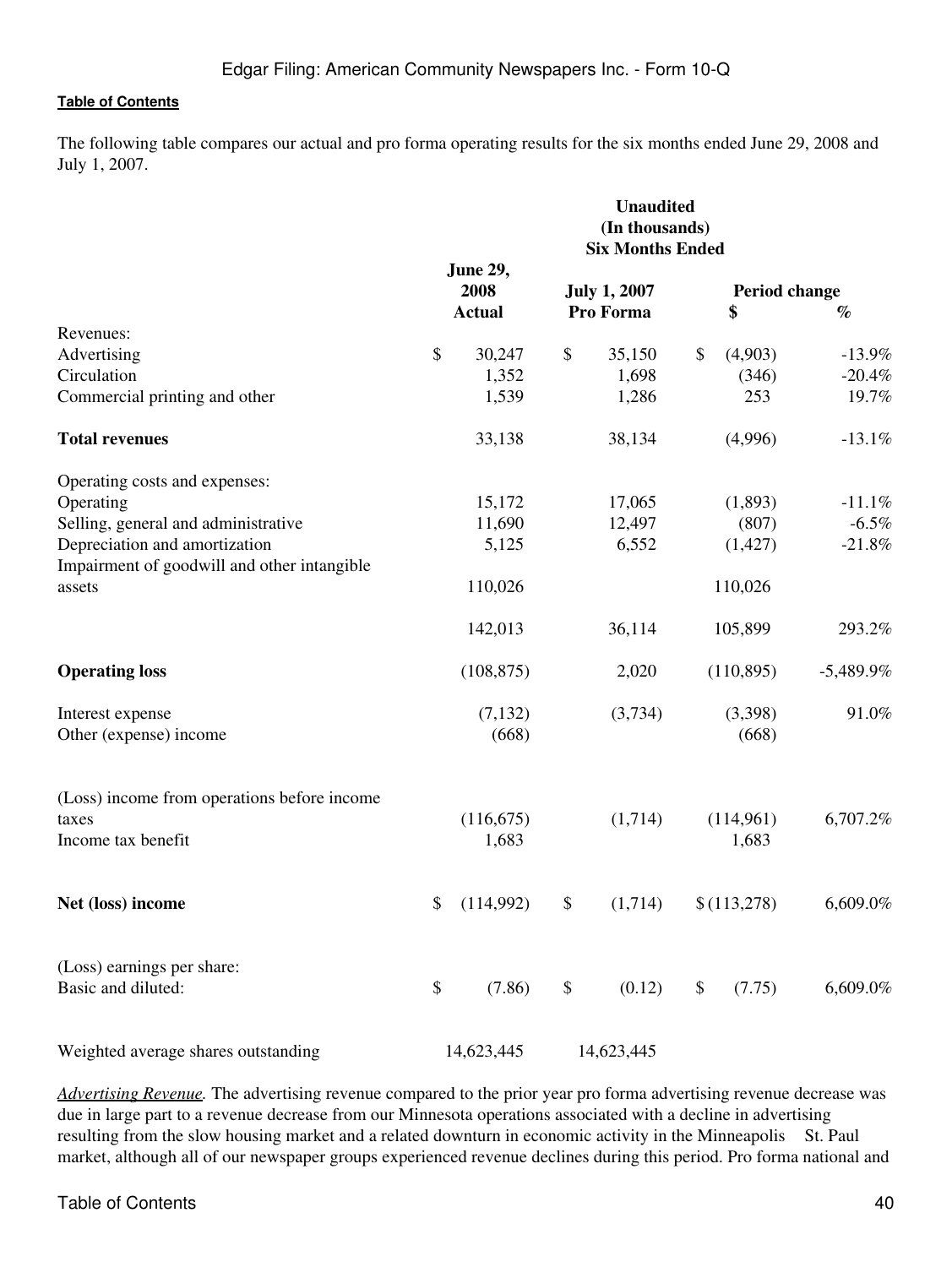local retail revenue decreased \$1,396, or 8.0%, in 2008. This decrease is partially a result of a decline in national retail advertising due to a discontinuation of one-time advertising programs in a number of segments, as well as a downturn in economic activity in our Minneapolis St. Paul, Dallas and Northern Virginia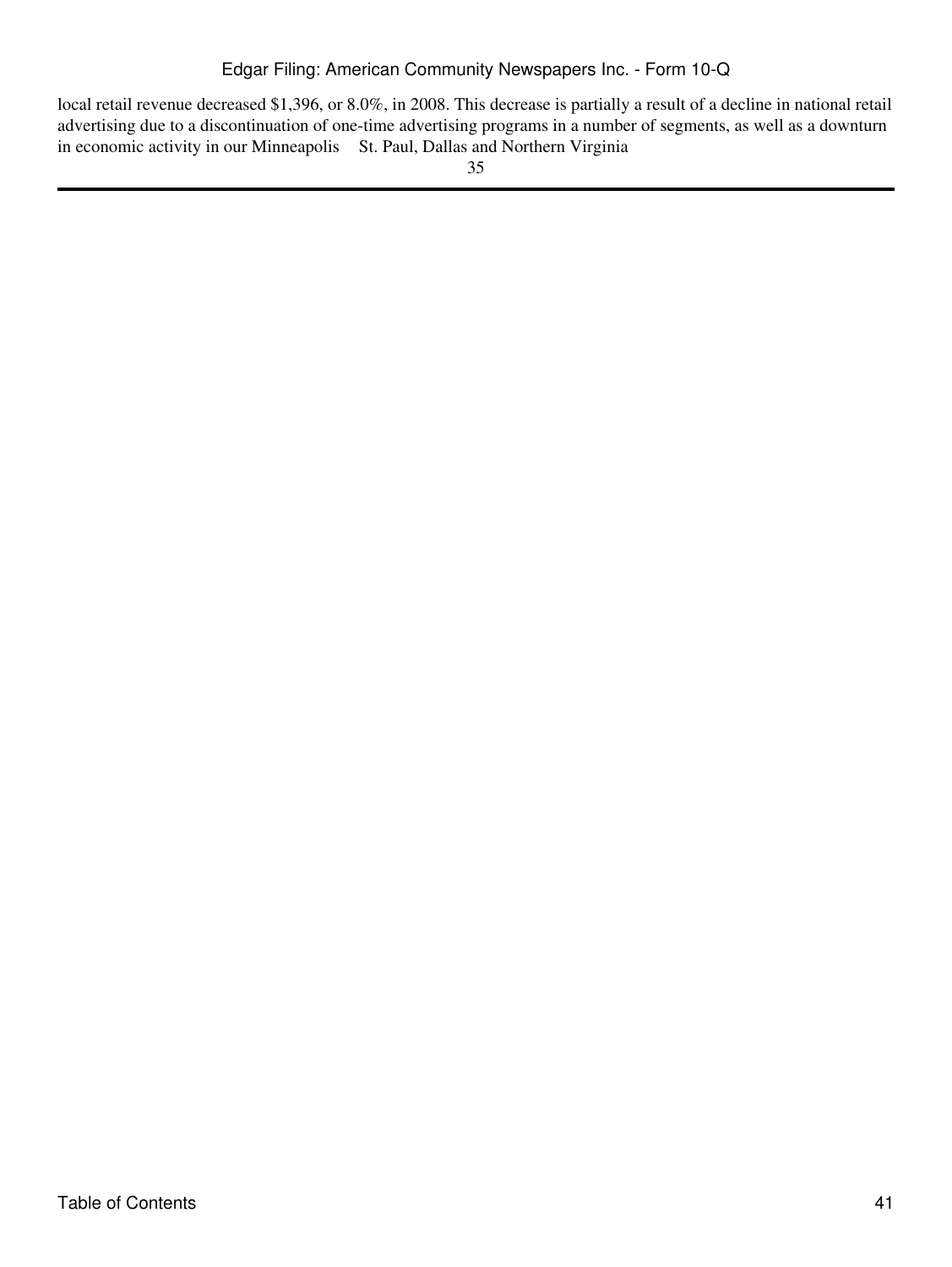regions. We have realized classified advertising declines in automobile, real estate and employment sectors which all appear associated with a decline in the economy in the markets we serve. Real estate revenue declines of \$1,525, or 32.4%, relate to advertising of home sales and improvements. Automobile revenue declines of \$261, or 23.6%, relate to individual and dealership advertising for vehicle sales and servicing. Employment revenue has declined \$913, or 22.2%, from the same period last year. All other classified declined revenue declined \$790, or 40%.

Pro forma internet revenue increased \$113, or 14.3%, in 2008. This increase was the result of new internet advertising products launched across all of our web sites, as well as increased visitors and page views from the prior year period. *Circulation Revenue.* The circulation revenue compared to the prior year pro forma circulation revenue decrease was primarily due to a decrease of \$273, or 34.7%, from our Columbus operations. We are reaching an increasingly larger share of the market through our online website growth and our controlled distribution strategy. Circulation represents a small percentage of our revenue, 4.1% for the six months ended June 29, 2008, due to our focus on controlled distribution products.

*Commercial Printing and Other Revenue.* The commercial printing and other revenue compared to the prior year commercial printing and other revenue pro forma revenue increase was primarily due to obtaining new commercial printing jobs in our Columbus and Dallas operations.

*Operating Costs.* Operating costs have declined versus the prior year pro forma operating costs as production has been reduced in line with revenue reductions. Newsprint costs declined \$490, or 14.1%, from the same period last year. Other pro forma operating costs, which principally consist of labor, were down \$1403, or 8.2%, in 2008, due to a decrease in headcount levels.

*Selling, General and Administrative Expenses.* Selling, general and administrative expense have decreased compared to the prior year pro forma amounts as the result of declines in pro forma local display and pro forma classified advertising sales expense related to the revenue decrease from the prior period. Other decreases were across multiple general and administrative expense categories due to cost containment initiatives put in place by management during 2007 combined with the realization of staffing synergies associated with the acquisition of the Columbus newspaper group in April 2007.

*Depreciation and Amortization.* Depreciation and amortization compared to the prior year pro forma depreciation and amortization have decreased due to impairment of intangibles discussed below. The pro forma amount includes a \$4,568 pro forma adjustment as if the MOTV acquisition had occurred at the beginning of the period.

*Impairment of Goodwill and Other Intangible Assets.* The Company performed its annual assessment of fair value of goodwill and other intangible assets for the quarter ended June 30, 2008. As a result of this review, we determined that carrying value of the Company exceeded its fair value and therefore incurred an impairment charge against operations totaling \$110,026. Further information regarding the impairment charge is set forth below under the heading entitled Impairment.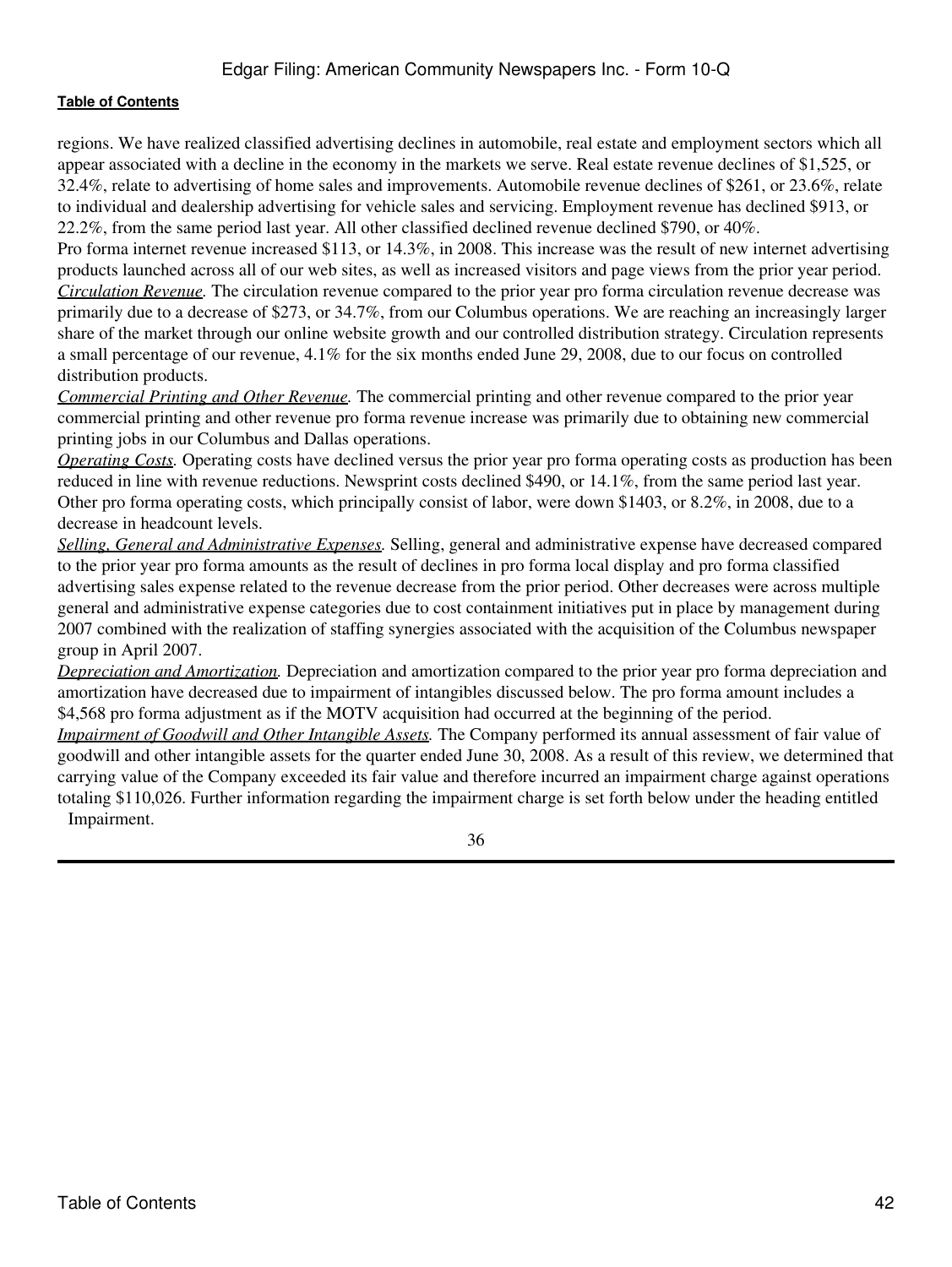*Interest Expense.* Interest expense increased compared with the prior year pro forma amount as a result of increased debt levels.

#### *Six Months Ended June 29, 2008 Compared to Six Months Ended June 30, 2007*

The discussion of our results of operations that follows is based upon our historical results of operations for (i) the twenty-six (26) week period ended June 29, 2008, and (ii) the twenty-six (26) week period ended June 30, 2007. These twenty-six (26) week periods are referred to as either the twenty-six weeks, year to date ended or six months ended. The majority of the changes are the result of the MOTV Acquisition which occurred on July 2, 2007. The following table compares our operating results for the six months ended June 29, 2008 and June 30, 2007.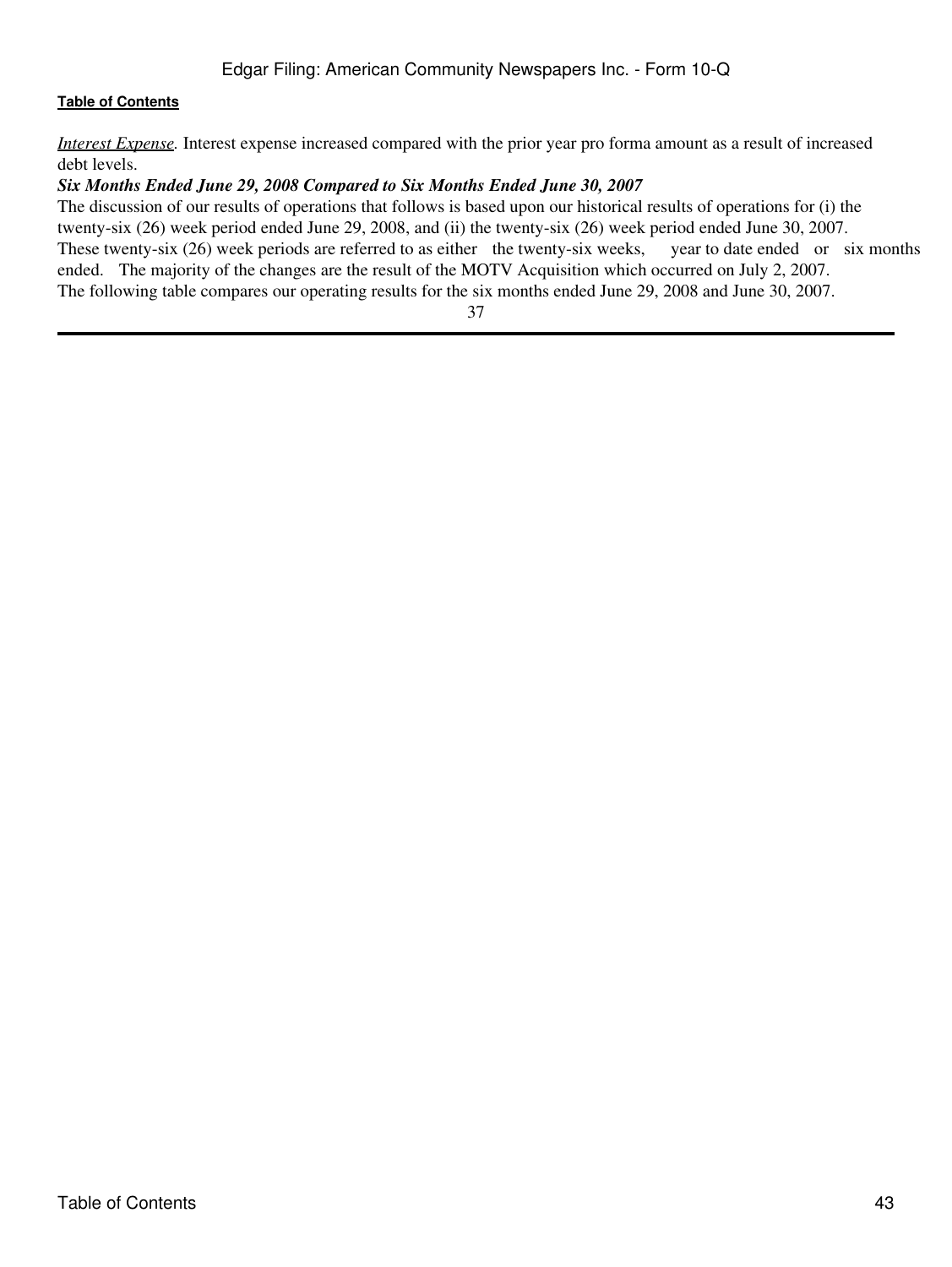|                                             | <b>Unaudited</b><br>(In thousands)<br><b>Six Months Ended</b> |                  |    |                         |    |               |              |
|---------------------------------------------|---------------------------------------------------------------|------------------|----|-------------------------|----|---------------|--------------|
|                                             |                                                               | June 29,<br>2008 |    | <b>June 29,</b><br>2007 |    | Period change |              |
|                                             |                                                               | <b>Actual</b>    |    | <b>Actual</b>           |    | \$            | $\%$         |
| Revenues:                                   |                                                               |                  |    |                         |    |               |              |
| Advertising                                 | \$                                                            | 30,247           | \$ |                         | \$ | 30,247        |              |
| Circulation                                 |                                                               | 1,352            |    |                         |    | 1,352         |              |
| Commercial printing and other               |                                                               | 1,539            |    |                         |    | 1,539         |              |
| <b>Total revenues</b>                       |                                                               | 33,138           |    |                         |    | 33,138        |              |
| Operating costs and expenses:               |                                                               |                  |    |                         |    |               |              |
| Operating                                   |                                                               | 15,172           |    |                         |    | 15,172        |              |
| Selling, general and administrative         |                                                               | 11,690           |    | 293                     |    | 11,397        | 3,889.8%     |
| Depreciation and amortization               |                                                               | 5,430            |    |                         |    | 5,430         |              |
| Impairment of goodwill and other intangible |                                                               |                  |    |                         |    |               |              |
| assets                                      |                                                               | 110,026          |    |                         |    | 110,026       |              |
|                                             |                                                               | 142,318          |    | 293                     |    | 142,025       |              |
| <b>Operating loss</b>                       |                                                               | (109, 180)       |    | (293)                   |    | (108, 887)    | 37,162.8%    |
| Interest expense                            |                                                               | (6,827)          |    |                         |    | (6,827)       |              |
| Other (expense) income                      |                                                               | (668)            |    | 1,023                   |    | (1,691)       | $-165%$      |
| (Loss) income from operations before income |                                                               |                  |    |                         |    |               |              |
| taxes                                       |                                                               | (116, 675)       |    | 730                     |    | (117, 405)    | $-16,082.9%$ |
| Income tax expense                          |                                                               | 1,683            |    | (214)                   |    | 1,897         | $-886.4%$    |
|                                             |                                                               |                  |    |                         |    |               |              |
| Net (loss) income                           | \$                                                            | (114,992)        | \$ | 516                     | \$ | (115,508)     | $-22,385.3%$ |
| (Loss) earnings per share:                  |                                                               |                  |    |                         |    |               |              |
| Basic and diluted:                          | \$                                                            | (7.86)           | \$ | 0.03                    | \$ | (7.89)        | $-25,702.2%$ |
|                                             |                                                               |                  |    |                         |    |               |              |
| Weighted average shares outstanding         |                                                               | 14,623,445       |    | 16,800,000              |    | (2,176,555)   |              |

*Total Revenues.* Revenue increase was due to the MOTV Acquisition. The Company did not have revenue-generating operations until after the July 2, 2007 acquisition date.

*Operating Costs.* Operating costs increase was due to the MOTV Acquisition. The Company did not have revenue-generating operations and related expenses until after the July 2, 2007 acquisition date. *Selling, General and Administrative Expenses.* Selling, general and administrative expenses increase was due to the MOTV Acquisition. The Company did not have revenue-generating operations and related expenses until after the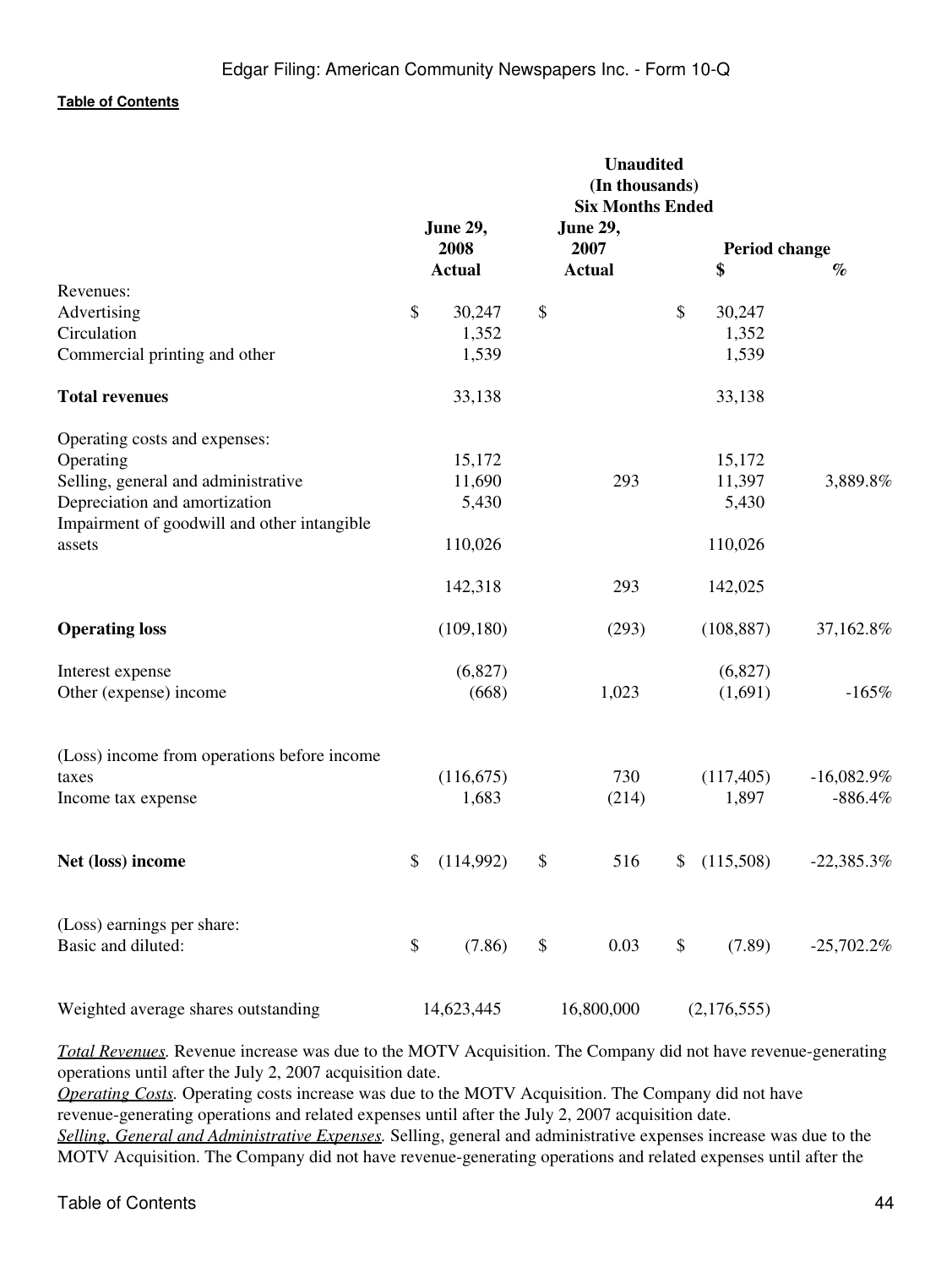July 2, 2007 acquisition date.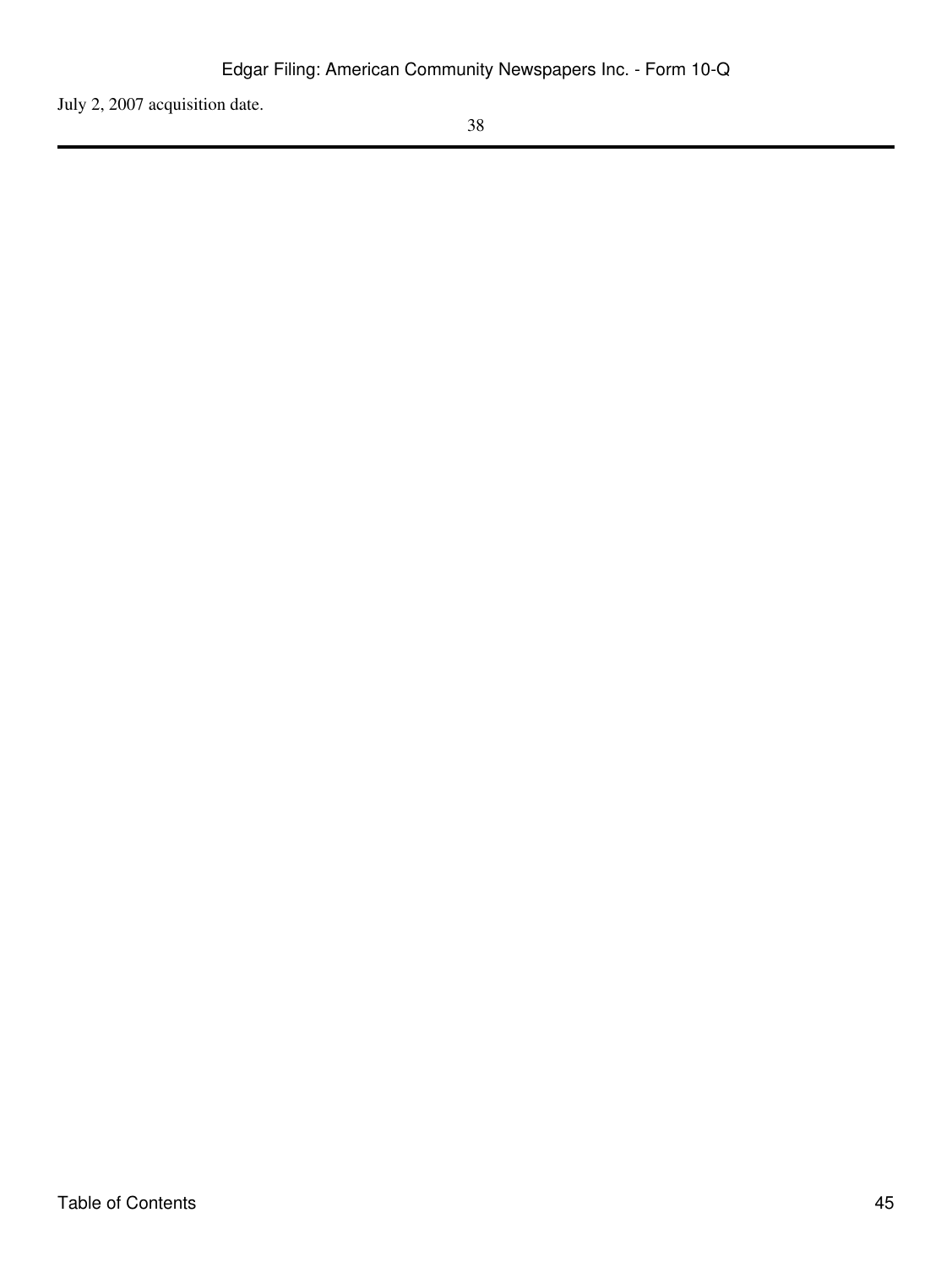*Depreciation and Amortization.* Depreciation and amortization expense increase was due to the MOTV Acquisition. The Company did not have revenue-generating operations and related expenses until after the July 2, 2007 acquisition date.

*Impairment of Goodwill and Other Intangible Assets*. The Company performed its annual assessment of fair value of goodwill and other intangible assets for the quarter ended June 30, 2008. As a result of this review, we determined that carrying value of the Company exceeded its fair value and therefore incurred an impairment charge against operations totaling \$110,026. Further information regarding the impairment charge is set forth below under the heading entitled Impairment.

*Interest Expense*. Interest expense increase was due to the MOTV Acquisition and 2007 Financings.

*Interest Income.* Interest income decrease was due to the utilization of the Trust Fund to fund the MOTV Acquisition on July 2, 2007.

*Income Tax Expense.* Income tax expense decrease was due to the MOTV Acquisition.

#### *Liquidity and Capital Resources*

Our primary cash requirements are for working capital, borrowing obligations and capital expenditures. We have no material outstanding commitments for capital expenditures. Our principal sources of funds have historically been cash provided by operating activities and borrowings under our Revolving Credit Facility. This historical cash flow trend has not held for 2008 as we have experienced a continued weakness in our print advertising revenue streams. As of June 29, 2008, there was outstanding loan debt and accrued interest on the Credit Facility of \$109,019 and on the Subordinated Credit Facility of \$34,817. The Credit Facility is secured by the Company and its operating subsidiaries assets including the equity interests of such subsidiaries. The Subordinated Credit Facility is unsecured. The Credit Facility and the Subordinated Credit Facility contain covenants which require us to maintain certain financial ratios, including consolidated total debt to earnings before interest, taxes, depreciation and amortization (EBITDA), consolidated interest coverage and consolidated fixed charge coverage, as defined therein. In addition, the Credit Facility contains various other covenants which, among other things, limit capital expenditures and limit our ability to incur additional indebtedness, pay distributions and other items.

As of August 13, 2008, we have been in violation of a financial covenant under each of the Credit Facility and Subordinated Credit Facility that requires us to remain below a certain maximum consolidated total debt leverage ratio (as defined in each facility). The Credit Facility s covenant requires that the ratio of consolidated debt to EBITDA for the trailing four quarters (each as calculated pursuant to the Credit Facility) not exceed 6.50 to 1.00 at June 29, 2008. As of June 29, 2008, our consolidated total debt leverage ratio was 7.33 to 1.00, based on consolidated total debt for purposes of the Credit Facility of \$108,500 and trailing four quarter EBITDA of \$14,802. The Subordinated Credit Facility s covenant requires that the ratio of consolidated debt to EBITDA for the trailing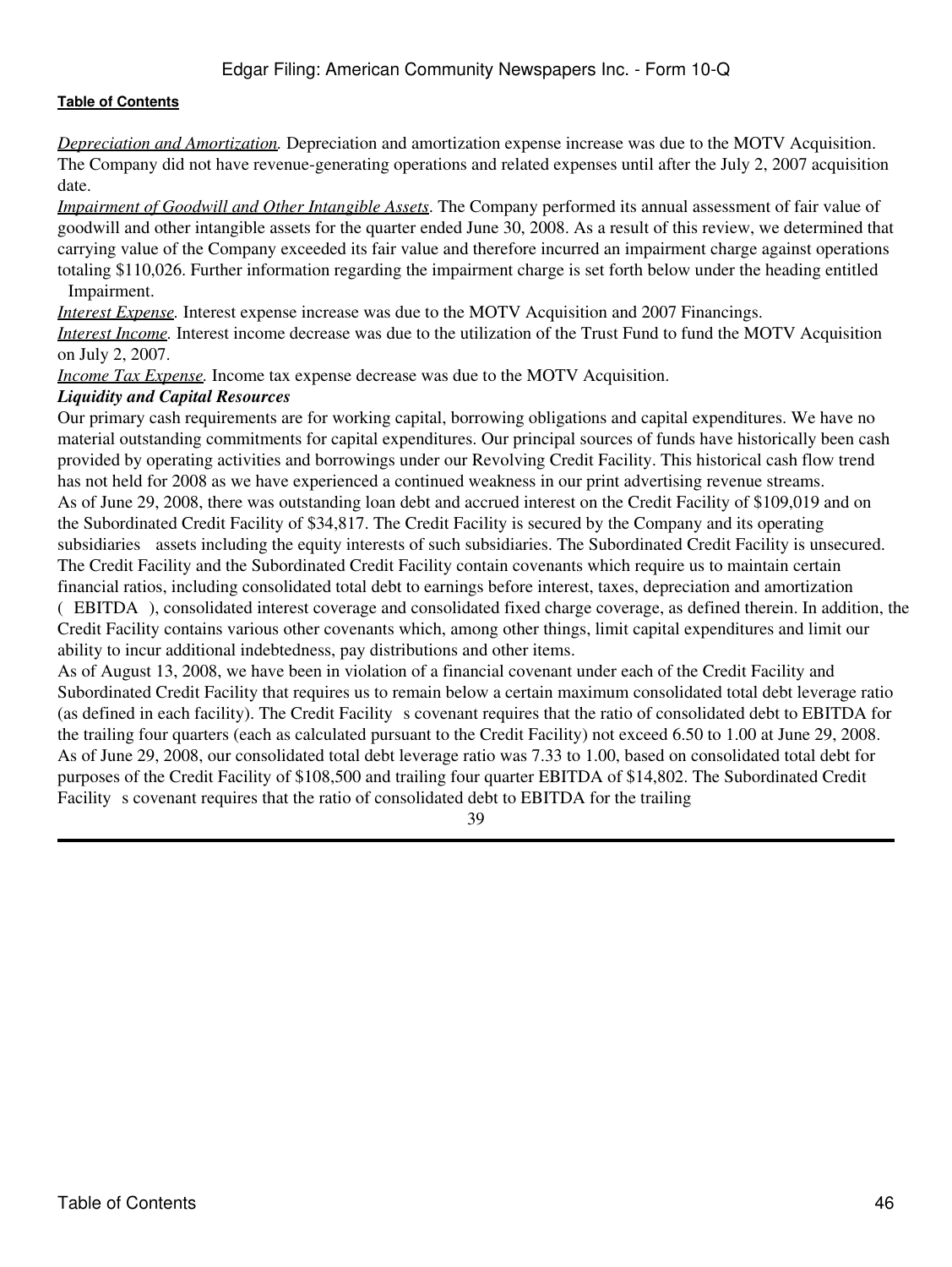four quarters (each as calculated pursuant to the Subordinated Credit Facility) not to exceed 8.35 to 1.00 at June 29, 2008. As of June 29, 2008, our consolidated total debt leverage ratio was 9.68 to 1.00, based on consolidated total debt for purposes of the Subordinated Credit Facility of \$143,317 and trailing four quarter EBITDA of \$14,802. Violation of these financial covenants constitutes an event of default under the Credit Facility and the Subordinated Credit Facility (Financial Covenant Defaults). In addition, due to cross-default provisions under the Credit Facility, the Financial Covenant Default under the Subordinated Credit Facility constitutes an additional default under the Credit Facility (Cross Default). Additionally, on September 30, 2008, we failed to pay principal in the amount of \$1,050 with respect to the Term A and the Term B Loans as required by the Credit Facility. Such failure to pay constitutes an additional event of default under the Credit Facility. As a consequence of these events of default, any interest due and payable under the Credit Facility shall be at a rate that is 2% in excess of the interest otherwise payable with respect to the applicable Loans (Default Interest Rate) and the Senior Lenders have restricted our access to additional borrowings under the Revolving Credit Facility. Furthermore, under a cross default provision contained in the certificate of designations for the Company s Series A Preferred Stock, the imposition of Default Interest Rate under the Subordinated Credit Facility has caused the dividend rate on Series A Preferred Stock to increase by 2%. While we do not expect our lenders to immediately terminate either facility and/or demand immediate repayment of outstanding debt, they would have the right to do so as a result of the aforementioned events of default. In such event, the Senior Lenders could seek to foreclose on their security interests in our assets and those of our subsidiaries. Alternatively, our lenders could exercise the other rights and remedies available to them under the Credit Facility and the Subordinated Credit Facility. Such actions would materially and negatively impact our liquidity, results of operations and financial condition.

On July 1, 2008, we retained an advisor to provide financial advisory services. The advisor is assisting us in exploring strategic alternatives relating to, among other things, restructuring our long-term debt. Any restructuring that reduces our outstanding debt is likely to have a substantial impact on our capital structure, including our common equity. *Cash Flows*

The following table summarizes our historical cash flows.

|                                                 | <b>Unaudited (In thousands)</b><br><b>Six Months Ended</b> |                 |
|-------------------------------------------------|------------------------------------------------------------|-----------------|
|                                                 | <b>June 29,</b><br>2008                                    | July 1,<br>2007 |
| Cash provided by (used in) operating activities | \$ 397                                                     | \$ (686)        |
| Cash used in investing activities               | (144)                                                      | (882)           |
| Cash provided by financing activities           | 778                                                        | 376             |
| 40                                              |                                                            |                 |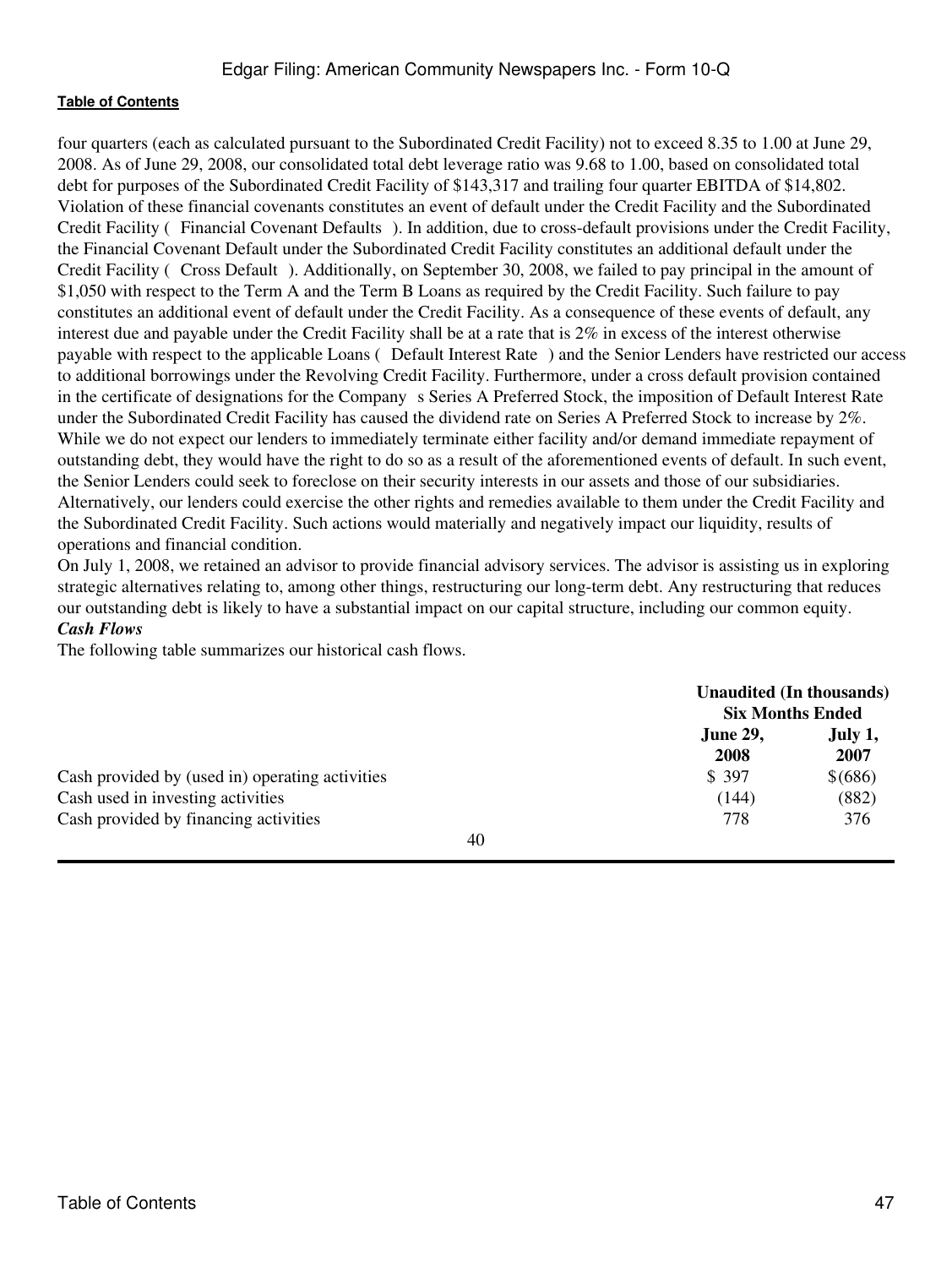The discussion of our cash flows that follows is based on our historical cash flows for the six months ended June 29, 2008 and July 1, 2007. The majority of the changes are the result of the MOTV Acquisition which occurred on July 2, 2007.

*Cash Flows from Operating Activities.* Net cash provided by operating activities increased \$1,083 from the prior year primarily resulting from the cash held in Trust Fund of \$1,274 in 2007 offset by other working capital changes in 2008 related to the operating business. Accounts receivable increased by \$717 from the prior year and accounts payable increased by \$259 during the same period.

*Cash Flows from Investing Activities.* Net cash flows used in investing activities decreased by \$738 from the prior year due to payment of deferred acquisition cost of \$882 in 2007 offset by capital expenditures of \$144 in 2008. *Cash Flows from Financing Activities.* Net cash provided by financing activities increased by \$402 from the prior period due to increased borrowings.

#### *Impairment*

In connection with the preparation and audit of the financial statements for the second fiscal quarter of 2008, management concluded that a material charge would need to be recorded for impairment of intangible assets. We performed our annual impairment test during the second fiscal quarter of 2008. Considering our stock price and market capitalization, a reduced number of newspaper company acquisitions closing at historically low trading multiples, macroeconomic factors impacting the industry as a whole and our recent and forecasted operating performance (including a year-over-year and quarter-over-quarter decline in revenue), along with other factors, we also determined that indicators of potential impairment were present during the quarter.

For the three and six months ended June 29, 2008, we recorded a pretax, non-cash operating charge in the amount of \$110,026. We determined the fair value of the individual impaired assets and, accordingly, reduced the carrying value of goodwill by \$56,081 and the mastheads by \$11,634. Additionally, the Company reduced the carrying value of certain amortized intangible assets by \$42,311. We evaluated our other assets and liabilities and concluded that their carrying value approximated fair value.

The required valuation methodology and underlying financial information that were used to analyze the impairment require significant judgments to be made by management. These judgments include, but are not limited to, long-term projections of future financial performance and the selection of appropriate discount rates used to determine the present value of future cash flows. Changes in such estimates or the application of alternative assumptions could produce significantly different results.

The Company does not expect the impairment charge to require any future cash expenditures.

#### *Changes in Financial Position*

The discussion that follows highlights significant changes in our financial position and working capital from December 30, 2007 to June 29, 2008.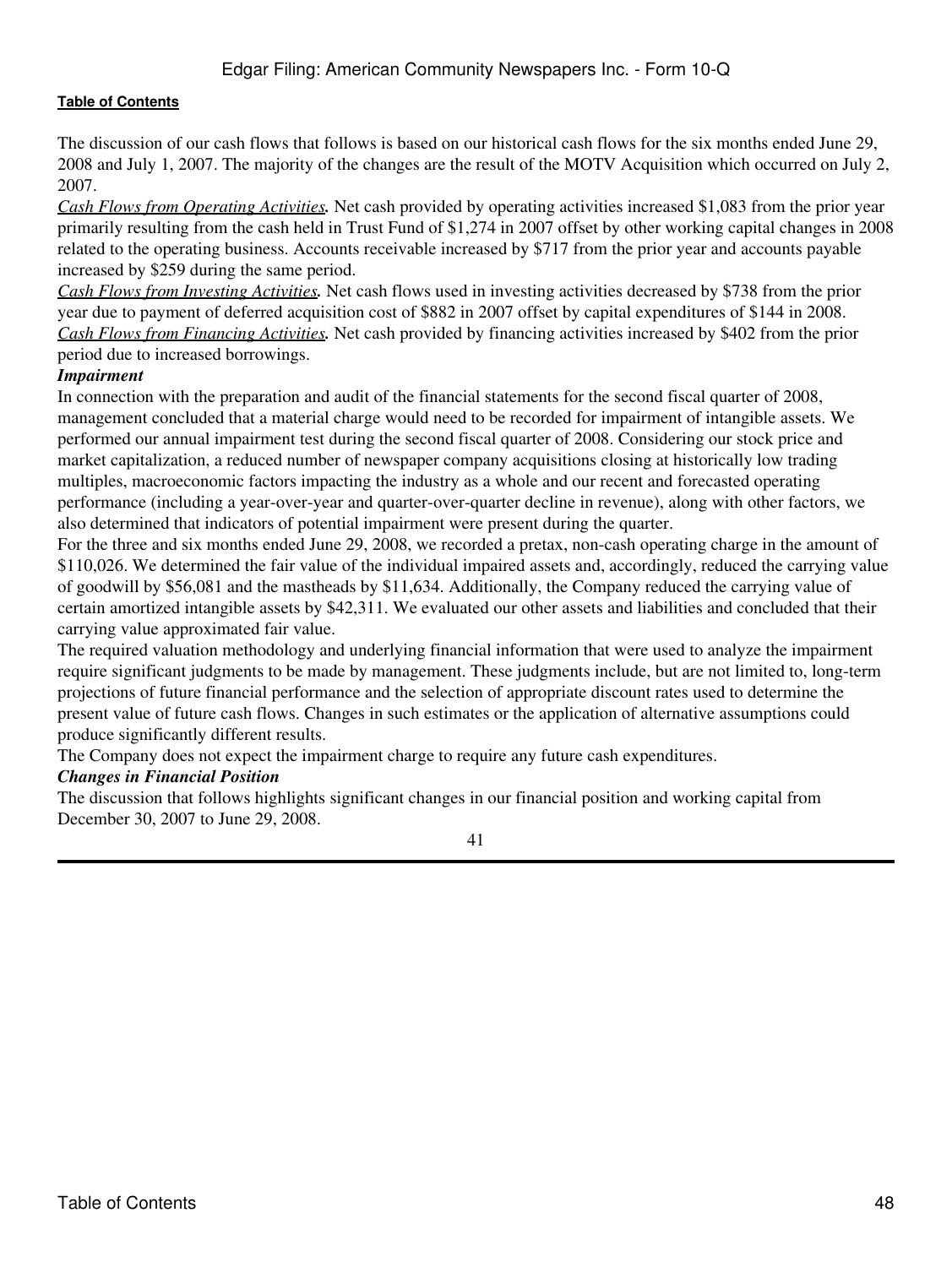# Edgar Filing: American Community Newspapers Inc. - Form 10-Q

#### **[Table of Contents](#page-2-0)**

*Accounts Receivable.* Accounts receivable decreased \$277, net, from December 30, 2007 to June 29, 2008, the majority of which was associated with declining revenues.

*Inventories.* Inventories increased \$134 from December 30, 2007 to June 29, 2008, the majority of which was associated with higher newsprint pricing offset by a decreased level of newsprint purchases due to lower consumption. *Property, Plant, and Equipment.* Property, plant, and equipment decreased \$769 during the period from December 30, 2007 to June 29, 2008. Since year end, we have incurred \$144 in capital expenditures offset by depreciation of \$913. *Goodwill and Intangible Assets.* Goodwill and intangible assets decreased by \$114,238 during the period from December 30, 2007 to June 29, 2008 mostly from the aforementioned \$110,026 impairment charge and \$4,212 amortization expense related to intangible assets.

*Accounts Payable.* Accounts payable increased \$194 from December 30, 2007 to June 29, 2008, due to timing of vendor payments.

*Accrued Expenses.* Accrued expenses decreased \$144 from December 30, 2007 to June 29, 2008, the majority of which was associated with the timing of payments.

*Accrued Interest.* Accrued interest decreased \$1,499 from December 30, 2007 to June 29, 2008 primarily attributable to monthly payments of interest on debt instead of quarterly as in the prior year.

*Deferred income taxes.* Deferred income taxes decreased \$1,862 from December 30, 2007 to June 29, 2008 due to the removal of the deferred tax liability upon recognition of the impairment of goodwill and other intangible assets. **Other Information**

#### *Non-GAAP Financial Measures*

A non-GAAP financial measure is generally defined as one that purports to measure historical or future financial performance, financial position or cash flows, but excludes or includes amounts that would not be so adjusted in the most comparable GAAP measure. In this Form 10-Q, we define and use Adjusted EBITDA, a non-GAAP financial measure, as set forth below.

#### *Adjusted EBITDA and pro forma Adjusted EBITDA*

We define Adjusted EBITDA as follows: Net income (loss) *before*: Income tax expense (benefit) Income (loss) from discontinued operations Normal state (non income) taxes Depreciation and amortization Net interest expense Other non operating items; and Non-cash stock-based compensation expense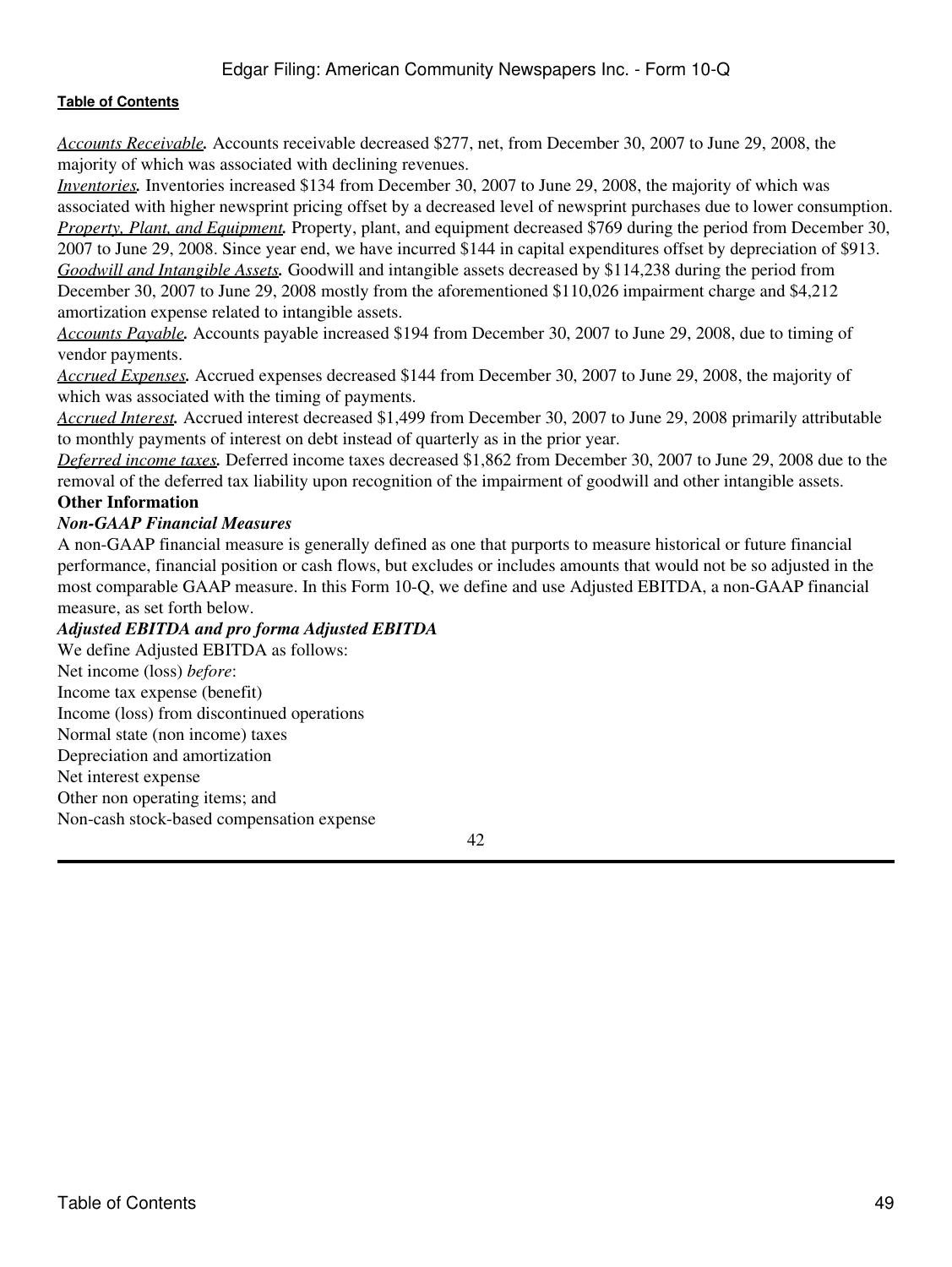We define pro forma Adjusted EBITDA as follows: Net income (loss) *before*

Income tax expense (benefit)

Income (loss) from discontinued operations

Normal state (non income) taxes

Depreciation and amortization

Net interest expense

Other non operating items; and

Non-cash stock-based compensation expense

*Plus/Minus:*

Adjustment for acquisitions (dispositions) so that such pro forma EBITDA calculation has been presented as if any acquisitions (dispositions) that occurred in any reporting period were made as of the first day of the fiscal year presented.

# *Management s Use of Adjusted EBITDA and pro forma Adjusted EBITDA*

Adjusted EBITDA and pro forma EBITDA are not measurements of financial performance under GAAP and should not be considered in isolation or as alternatives to income from operations, net income (loss), cash flow from continuing operating activities or any other measure of performance or liquidity derived in accordance with GAAP. We believe these non-GAAP measures, as we have defined them, are helpful in identifying trends in our day-to-day performance because the items excluded have little or no significance on our day-to-day operations and/or take into account the impact of acquisitions/dispositions to compare over various periods. These measures provide an assessment of controllable expenses and afford management the ability to make decisions which are expected to facilitate meeting current financial goals as well as achieve optimal financial performance. They provide indicators for management to determine if adjustments to current spending decisions are needed.

Adjusted EBITDA and pro forma Adjusted EBITDA provide us with measures of financial performance, independent of items that are beyond the control of management in the short-term, such as depreciation and amortization, taxation and interest expense associated with our capital structure. These metrics measure our financial performance based on operational factors that management can impact in the short-term, namely the cost structure or expenses of the organization. Adjusted EBITDA and pro forma Adjusted EBITDA are just two of the metrics used by senior management to review the financial performance of the business on a monthly basis.

# Limitations of Adjusted EBITDA and pro forma Adjusted EBITDA

Adjusted EBITDA and pro forma Adjusted EBITDA have limitations as analytical tools. They should not be viewed in isolation or as substitutes for GAAP measures of earnings or cash flows. Material limitations in making the adjustments to our earnings to calculate Adjusted EBITDA and pro forma Adjusted EBITDA and using these non-GAAP financial measures as compared to GAAP net income (loss), include: the cash portion of interest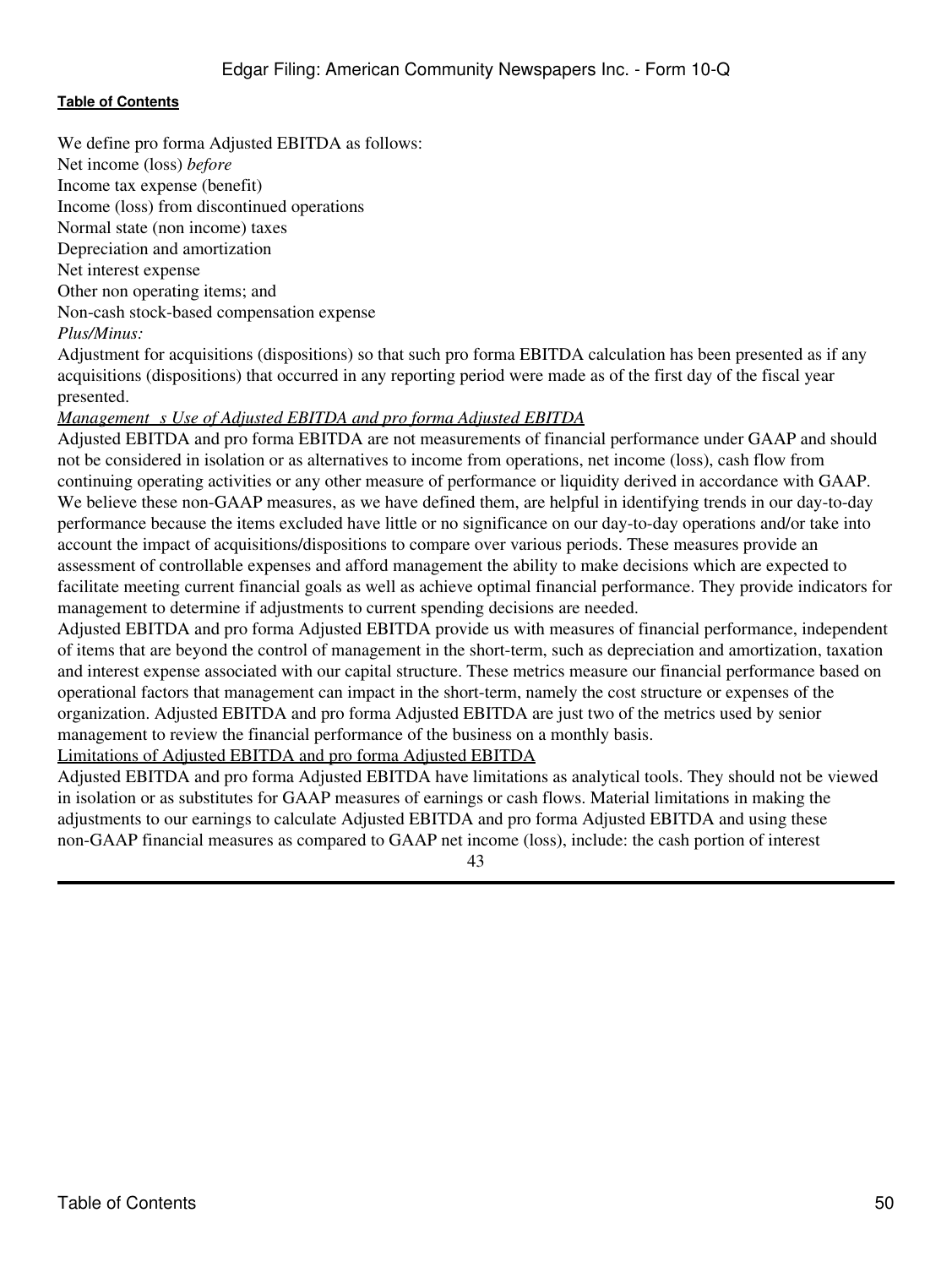expense, income tax (benefit) provision and non-recurring charges related to gain (loss) on sale of facilities and extinguishment of debt activities generally represent charges (gains), which may significantly affect our financial results.

An investor or potential investor may find these items important in evaluating our performance, results of operations and financial position. We use non-GAAP financial measures to supplement our GAAP results in order to provide a more complete understanding of the factors and trends affecting our business.

Adjusted EBITDA and pro forma Adjusted EBITDA are not alternatives to net income, income from operations or cash flows provided by or used in operations as calculated and presented in accordance with GAAP. You should not rely on Adjusted EBITDA or pro forma Adjusted EBITDA as substitutes for any such GAAP financial measure. We strongly encourage you to review the reconciliation of net income (loss) to Adjusted EBITDA and reconciliation of net income (loss) to pro forma Adjusted EBITDA, along with our consolidated financial statements included elsewhere in this Form 10-Q. We also strongly encourage you to not rely on any single financial measure to evaluate our business. In addition, because Adjusted EBITDA and pro forma Adjusted EBITDA are not measures of financial performance under GAAP and are susceptible to varying calculations, the Adjusted EBITDA and pro forma Adjusted EBITDA measures, as presented in this Form 10-Q, may differ from and may not be comparable to similarly titled measures used by other companies.

The table below shows the reconciliation of net (loss) income to Adjusted EBITDA for the periods presented (in thousands):

|                                                    | <b>Three Months Ended</b> |                 | <b>Six Months Ended</b> |                 |  |
|----------------------------------------------------|---------------------------|-----------------|-------------------------|-----------------|--|
|                                                    | <b>June 29,</b><br>2008   | July 1,<br>2007 | <b>June 29,</b><br>2008 | July 1,<br>2007 |  |
| Net Income (loss)                                  | \$(109, 149)              | \$<br>186       | \$(114,992)             | \$<br>516       |  |
| Income tax benefit                                 | (2,319)                   | 105             | (1,683)                 | 214             |  |
| Non-cash stock based compensation expense          | 93                        |                 | 230                     |                 |  |
| Other (expense) income                             | (532)                     | (502)           | 668                     | (1,023)         |  |
| Interest expense                                   | 3,363                     |                 | 7,132                   |                 |  |
| Depreciation and amortization                      | 2,230                     |                 | 5,125                   |                 |  |
| Impairment of goodwill and other intangible assets | 110,026                   |                 | 110,026                 |                 |  |
| <b>Adjusted EBITDA</b>                             | \$<br>3,712               | \$(211)         | \$<br>6,506             | (293)<br>\$     |  |
|                                                    | 44                        |                 |                         |                 |  |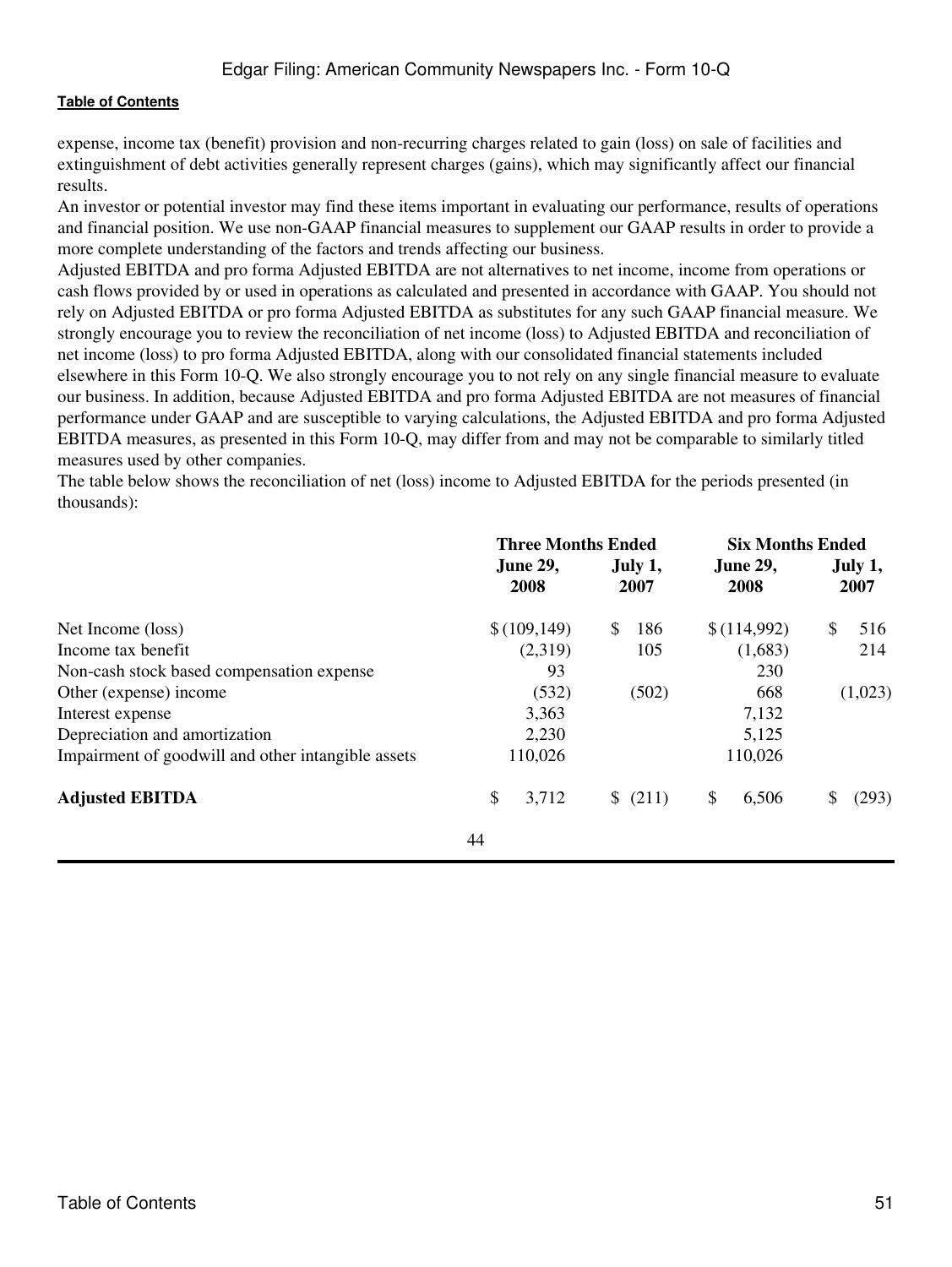The table below shows the reconciliation of net (loss) income to Pro forma Adjusted EBITDA for the periods presented (thousands):

|                               | 3 months<br>July 1,<br>2007 | 6 months<br>July 1,<br>2007 |  |  |
|-------------------------------|-----------------------------|-----------------------------|--|--|
| Proforma Net Income           | (479)<br>\$                 | (1,714)<br>\$               |  |  |
| Interest                      | 2,287                       | 3,734                       |  |  |
| Depreciation and amortization | 3,480                       | 6,552                       |  |  |
| Pro Forma Adjusted EBITDA     | 5,288                       | 8,572<br>S.                 |  |  |

#### **Off Balance Sheet Arrangements**

Options and warrants issued in conjunction with our initial public offering and the options issued under our 2007 Long-Term Incentive Equity Plan are equity-linked derivatives and accordingly represent off-balance sheet arrangements. The options and warrants meet the scope exception in paragraph 11(a) of Financial Accounting Standard 133 (SFAS 133) and are accordingly not accounted for as derivatives for purposes of SFAS 133, but instead are accounted for as equity.

# <span id="page-51-0"></span>**Item 3. Quantitative and Qualitative Disclosures About Market Risk**

Not applicable.

# <span id="page-51-1"></span>**Item 4. Controls and Procedures**

Not applicable.

### <span id="page-51-2"></span>**Item 4T. Controls and Procedures**

#### *Disclosure controls and procedures*

Disclosure controls and procedures are controls and other procedures that are designed to ensure that information required to be disclosed in company reports filed or submitted under the Securities Exchange Act of 1934 (the

Exchange Act) is recorded, processed, summarized and reported, within the time periods specified in the Securities and Exchange Commission s rules and forms. Disclosure controls and procedures include, without limitation, controls and procedures designed to ensure that information required to be disclosed in company reports filed or submitted under the Exchange Act is accumulated and communicated to management, including our chief executive officer and treasurer, as appropriate to allow timely decisions regarding required disclosure.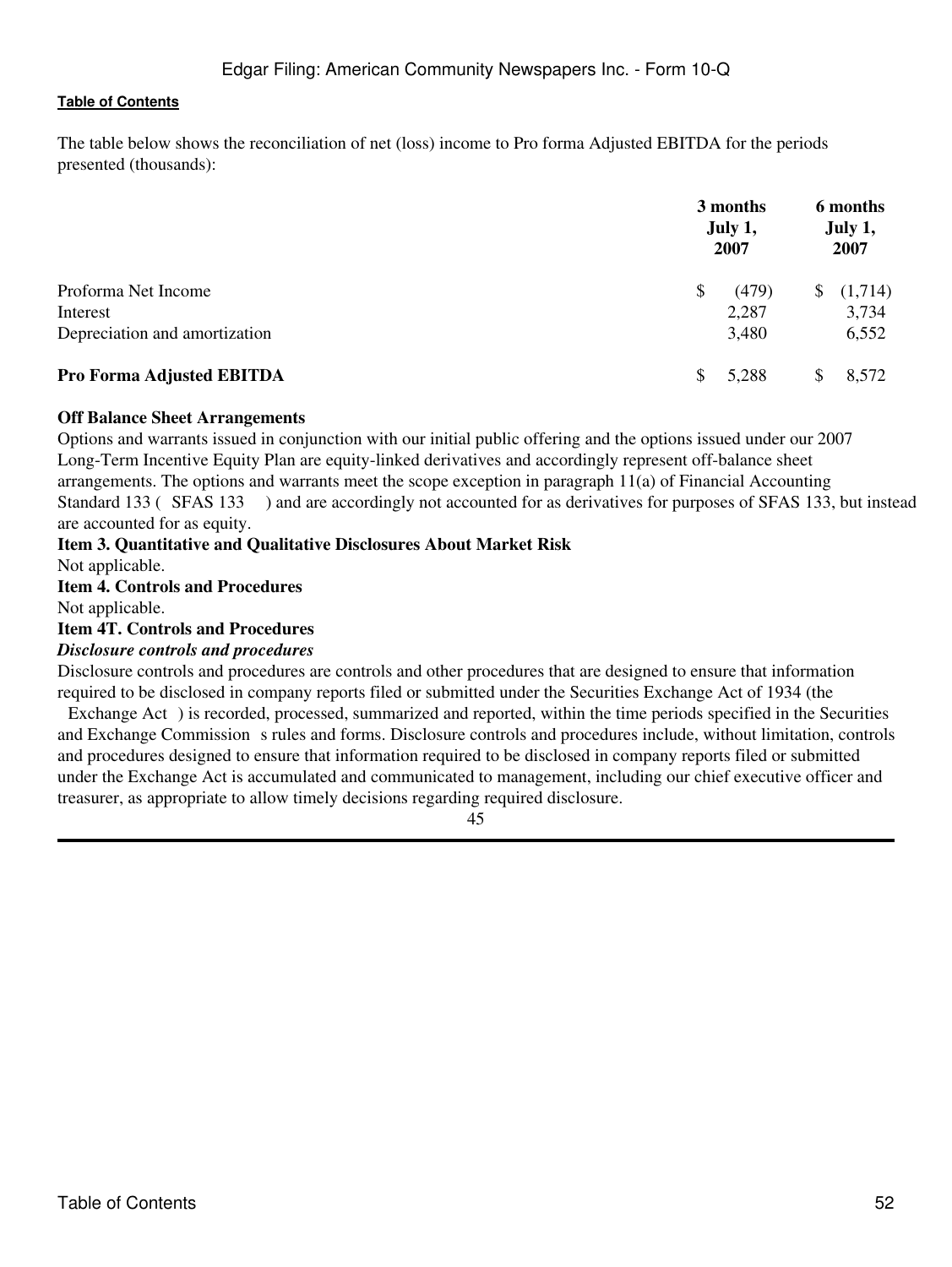As required by Rules 13a-15 and 15d-15 under the Exchange Act, our chief executive officer and chief financial officer carried out an evaluation of the effectiveness of the design and operation of our disclosure controls and procedures as of June 29, 2008. Based upon their evaluation, they concluded that our disclosure controls and procedures were effective.

# *Internal Control over Financial Reporting*

Our internal control over financial reporting is a process designed by, or under the supervision of, our Chief Executive Officer and Chief Financial Officer and effected by our board of directors, management and other personnel, to provide reasonable assurance regarding the reliability of our financial reporting and the preparation of our financial statements for external purposes in accordance with generally accepted accounting principles (United States). Internal control over financial reporting includes policies and procedures that pertain to the maintenance of records that in reasonable detail accurately and fairly reflect the transactions and dispositions of our assets; provide reasonable assurance that transactions are recorded as necessary to permit preparation of our financial statements in accordance with generally accepted accounting principles (United States), and that our receipts and expenditures are being made only in accordance with the authorization of our board of directors and management; and provide reasonable assurance regarding prevention or timely detection of unauthorized acquisition, use or disposition of our assets that could have a material effect on our financial statements.

There has not been any change in our internal control over financial reporting (as such term is defined in Rule 13a-15(f) under the Exchange Act) during the fiscal quarter to which this report relates that has materially affected, or is reasonably likely to materially affect, our internal control over financial reporting.

# **Part II. Other Information**

#### <span id="page-52-1"></span><span id="page-52-0"></span>**Item 1. Legal Proceedings**

We are subject to legal proceedings and claims which arise in the ordinary course of our business. Although occasional adverse decisions or settlements may occur, we believe that the final disposition of such matters will not have a material adverse effect on our financial position, results of operations or liquidity.

#### <span id="page-52-2"></span>**Item 1A. Risk Factors**

Management of the Company cautions readers that our business activities involve risks and uncertainties that could cause actual results to differ materially from those currently expected by us. Uncertainties, risks and other factors under the heading Risk Factors, in our 2007 Form 10-K should be carefully considered in evaluating our business because such factors may have a significant impact on our business, operating results, liquidity and financial condition. Such risks and uncertainties are not the only risks and uncertainties facing us. Additional risks and uncertainties not currently known to us or that we currently deem to be immaterial may also materially adversely affect our business, financial condition or operating results.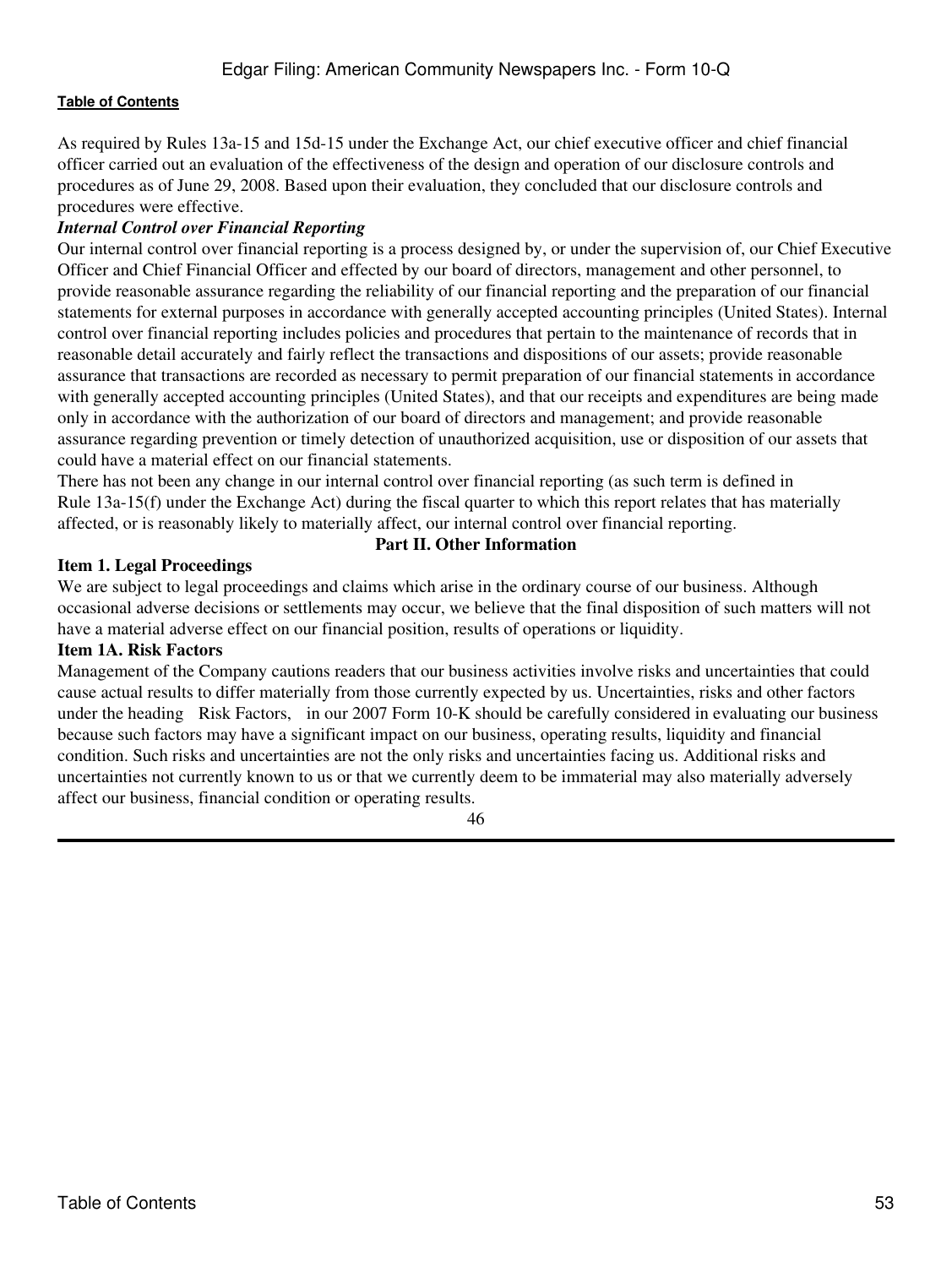The following risk factors from our 2007 Form 10-K are updated for material changes as of June 29, 2008, as set forth below:

### *Our indebtedness could adversely affect our financial health and reduce the funds available to us for other purposes.*

We have a significant amount of indebtedness. At June 29, 2008, we had indebtedness outstanding of \$108.5 million under the Credit Facility and \$34.8 million under the Subordinated Credit Facility. Our pro forma and actual interest expense for the three months ended June 29, 2008 was \$2.3 million and \$3.4 million, respectively, and for the six months ended June 29, 2008, was \$3.7 million and \$7.1 million, respectively. At June 29, 2008, the borrowings under the Credit Facility were subject to floating interest rates ranging from 5.5% to 5.75%. Our Subordinated Credit Facility has a leverage ratio based floating rate of payment-in-kind interest of between 14.25% and 15.0% (with a cash payment discount option). In the case of a default, the interest rate shall not be limited to 15.0%, and the applicable interest rate shall be 2.0% above the otherwise then applicable interest rate until such default is cured. The current interest rate on the Subordinated Credit Facility is 17%. Interest on the borrowings under our Subordinated Credit Facility is due on maturity at July 2, 2014.

On November 30, 2007, we executed two interest rate swaps, one in the notional amount of \$30,000 and one in the notional amount of \$25,000, with a spot starting date of December 4, 2007. The interest rate swaps have identical terms of two years. Under these swaps, we paid an amount to the swap counterparty representing interest on a notional amount at a fixed rate of 3.91% and received an amount from the swap counterparty representing interest on the notional amount at a rate equal to the three-month LIBOR. We terminated the interest rate swap contracts on September 29, 2008 and incurred a total close-out fee of \$655 which will be added to outstanding debt. Our substantial indebtedness could adversely affect our financial health in the following ways:

a substantial portion of our cash flow from operations must be dedicated to the payment of interest on our outstanding indebtedness, thereby reducing the funds available to us for other purposes, including capital expenditures, acquisitions, working capital and general corporate purposes;

our substantial degree of leverage could make us more vulnerable in the event of a downturn in general economic conditions or other adverse events in our business;

our ability to obtain additional financing for working capital, capital expenditures, acquisitions or general corporate purposes may be impaired, limiting our ability to maintain the value of our assets and operations; and

there would be a material and adverse effect on our business and financial condition if we are unable to service our indebtedness or obtain additional financing, as needed.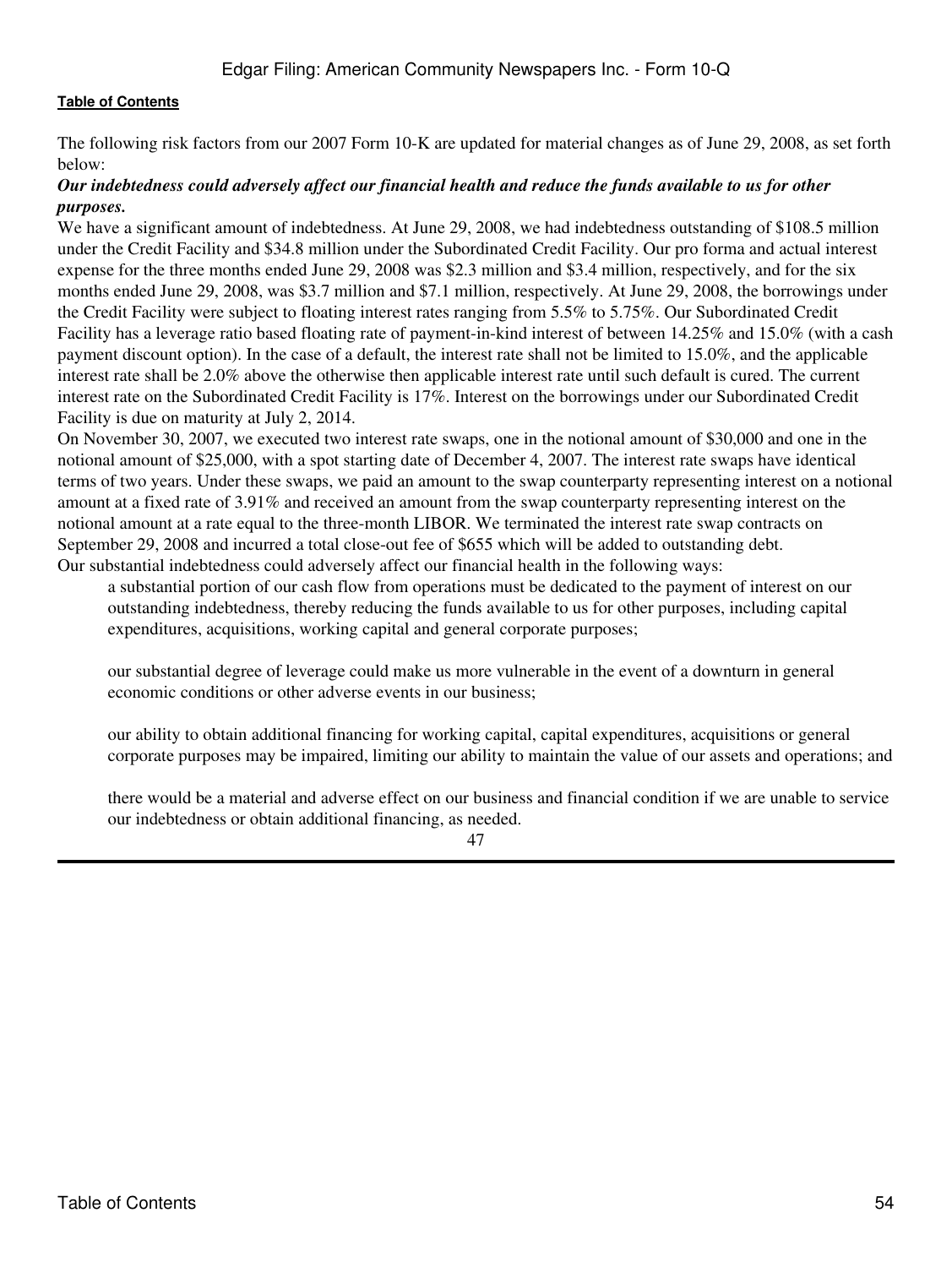In addition, our Credit Facility and Subordinated Credit Facility contain, and future indebtedness may contain, financial and other restrictive covenants, ratios and tests that limit our ability to incur additional debt and engage in other activities that may be in our long-term best interests.

As of August 13, 2008, the Company has been in violation of a financial covenant under each of the Credit Facility and Subordinated Credit Facility that requires it to remain below a certain maximum consolidated total debt leverage ratio (as defined in each facility). The Credit Facility s covenant requires that the ratio of consolidated debt to EBITDA for the trailing four quarters (each as calculated pursuant to the Credit Facility) not exceed 6.50 to 1.00 at June 29, 2008. As of June 29, 2008, our consolidated total debt leverage ratio was 7.33 to 1.00, based on consolidated total debt for purposes of the Credit Facility of \$108,500 and trailing four quarter EBITDA of \$14,802. The Subordinated Credit Facility s covenant requires that the ratio of consolidated debt to EBITDA for the trailing four quarters (each as calculated pursuant to the Subordinated Credit Facility) not exceed 8.35 to 1.00 at June 29, 2008. As of June 29, 2008, the Companys consolidated total debt leverage ratio was 9.68 to 1.00, based on consolidated total debt for purposes of the Subordinated Credit Facility of \$143,317 and trailing four quarter EBITDA of \$14,802. Violation of these financial covenants constitutes an event of default under the Credit Facility and the Subordinated Credit Facility (Financial Covenant Defaults). In addition, due to cross-default provisions under the Credit Facility, the Financial Covenant Default under the Subordinated Credit Facility constitutes an additional default under the Credit Facility (Cross Default). Additionally, on September 30, 2008, we failed to pay principal in the amount of \$1,050 with respect to the Term A and the Term B Loans as required by the Credit Facility. Such failure to pay constitutes an additional default under the Credit Facility.

As a consequence of these events of default, any interest due and payable under the Credit Facility shall be at a rate that is 2% in excess of the interest otherwise payable with respect to the applicable Loans (Default Interest Rate) and the Senior Lenders have restricted our access to additional borrowings under the Revolving Credit Facility. Furthermore, under a cross default provision contained in the certificate of designations for the Company s Series A Preferred Stock, the imposition of Default Interest Rate under the Subordinated Credit Facility has caused the dividend rate on Series A Preferred Stock to increase by 2%.

While we do not expect our lenders to immediately terminate either facility and/or demand immediate repayment of outstanding debt, they have the right to do so as a result of the aforementioned events of default. In such event, the Senior Lenders could seek to foreclose on their security interests in our assets and those of our subsidiaries. Alternatively, our lenders could exercise the other rights and remedies available to them under the Credit Facility and the Subordinated Credit Facility. Such actions would materially and negatively impact our liquidity, results of operations and financial condition.

#### *Goodwill and other intangible assets*

Upon the closing of the MOTV Acquisition on July 2, 2007, we had significant amounts of goodwill and identified intangible assets. In connection with the preparation and audit of the financial statements for the second fiscal quarter of 2008, management concluded that a material charge would need to be recorded for impairment of these assets.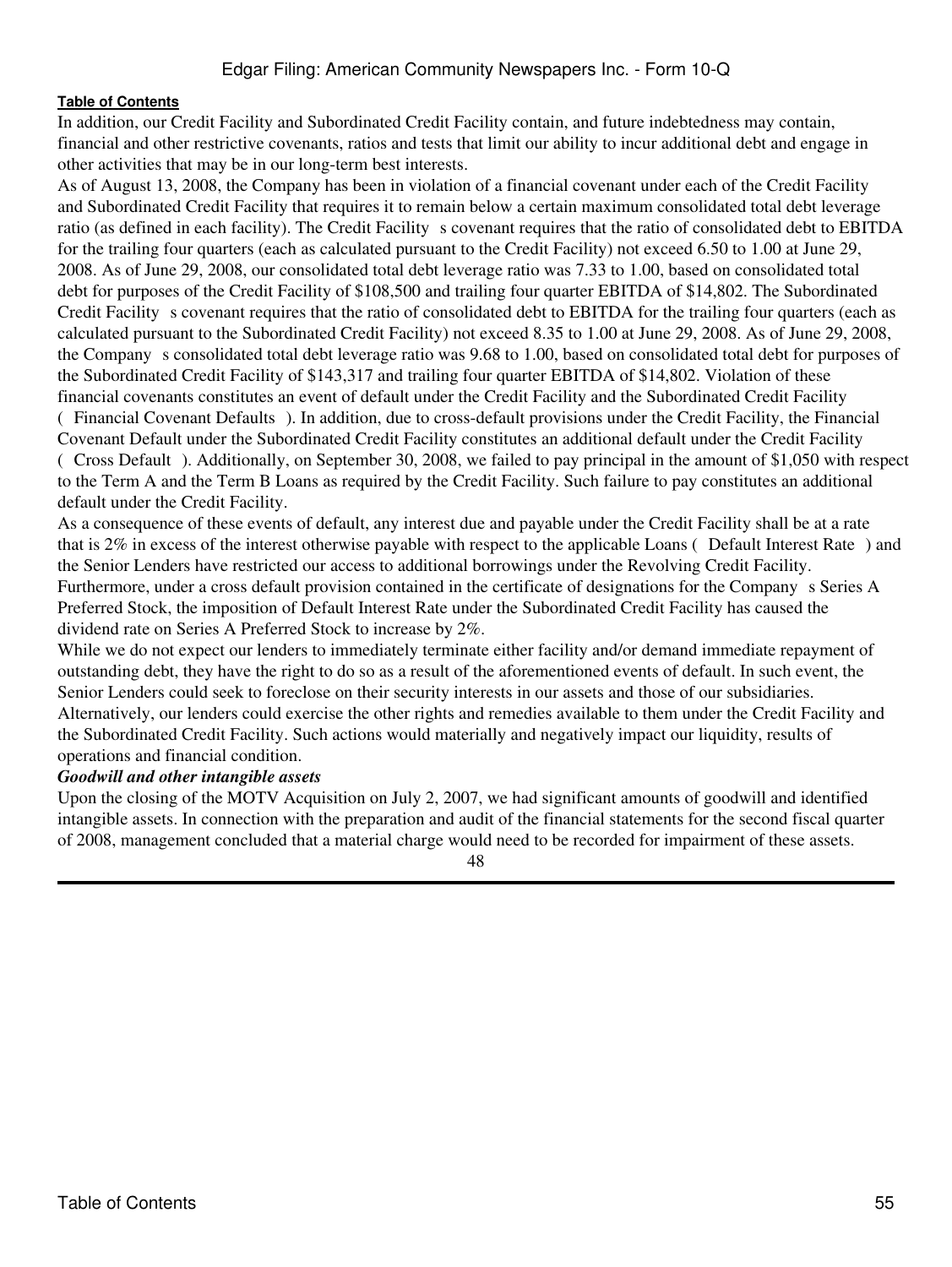For the period ended June 29, 2008, we recorded a pretax, non-cash operating charge in the amount of \$110,026. We determined the fair value of the individual impaired assets and, accordingly, reduced the carrying value of goodwill by \$56,081 and the mastheads by \$11,634. Additionally, we reduced the carrying value of certain amortized intangible assets by \$42,311. We evaluated our other assets and liabilities and concluded that their carrying value approximated fair value.

We still have significant amounts of goodwill and other identified intangible assets which may not be realizable in future periods.

# <span id="page-55-0"></span>**Item 2. Unregistered Sales of Equity Securities and Use of Proceeds**

None.

# <span id="page-55-1"></span>**Item 3. Defaults Upon Senior Securities**

Information relating to the occurrence of events of default under the Credit Facility and Subordinated Credit Facility is contained under heading Liquidity and Capital Resources in Item 2 of Part I of this Form 10-Q, which information is incorporated herein by reference.

While we do not expect our lenders to immediately terminate either facility and/or demand immediate repayment of outstanding debt, they would have the right to do so as a result of the aforementioned events of default. In such event, the Senior Lenders could seek to foreclose on their security interests in our assets and those of our subsidiaries. Alternatively, our lenders could exercise the other rights and remedies available to them under the Credit Facility and the Subordinated Credit Facility. Such actions would materially and negatively impact our liquidity, results of operations and financial condition.

# <span id="page-55-2"></span>**Item 4. Submission of Matters to Vote of Security Holders**

We held our annual meeting of stockholders on April 29, 2008 (Annual Meeting). At the Annual Meeting, our stockholders considered one proposal, the election of Messrs. Eugene M. Carr and Robert H. Bloom to serve in the class of directors whose terms expire in 2011. 12,475,914 shares were voted in favor of Mr. Carr s election, with 4,178 shares withholding authority; 12,475,914 shares were voted in favor of Mr. Bloom s election with 4,178 shares withholding authority.

Messrs. Richard D. Goldstein, Bruce M. Greenwald and Dennis H. Leibowitz continue to serve as directors in the class of directors whose terms expire in 2009. Messrs. Peter R. Haje and John Erickson continue to serve as directors in the class of directors whose terms expire in 2010.

The deadline for receiving stockholder nominations and stockholder proposals for the annual meeting to be held in 2009 is December 9, 2008, rather than December 9, 2009 as set forth on page 19 of our Proxy Statement, dated April 8, 2008.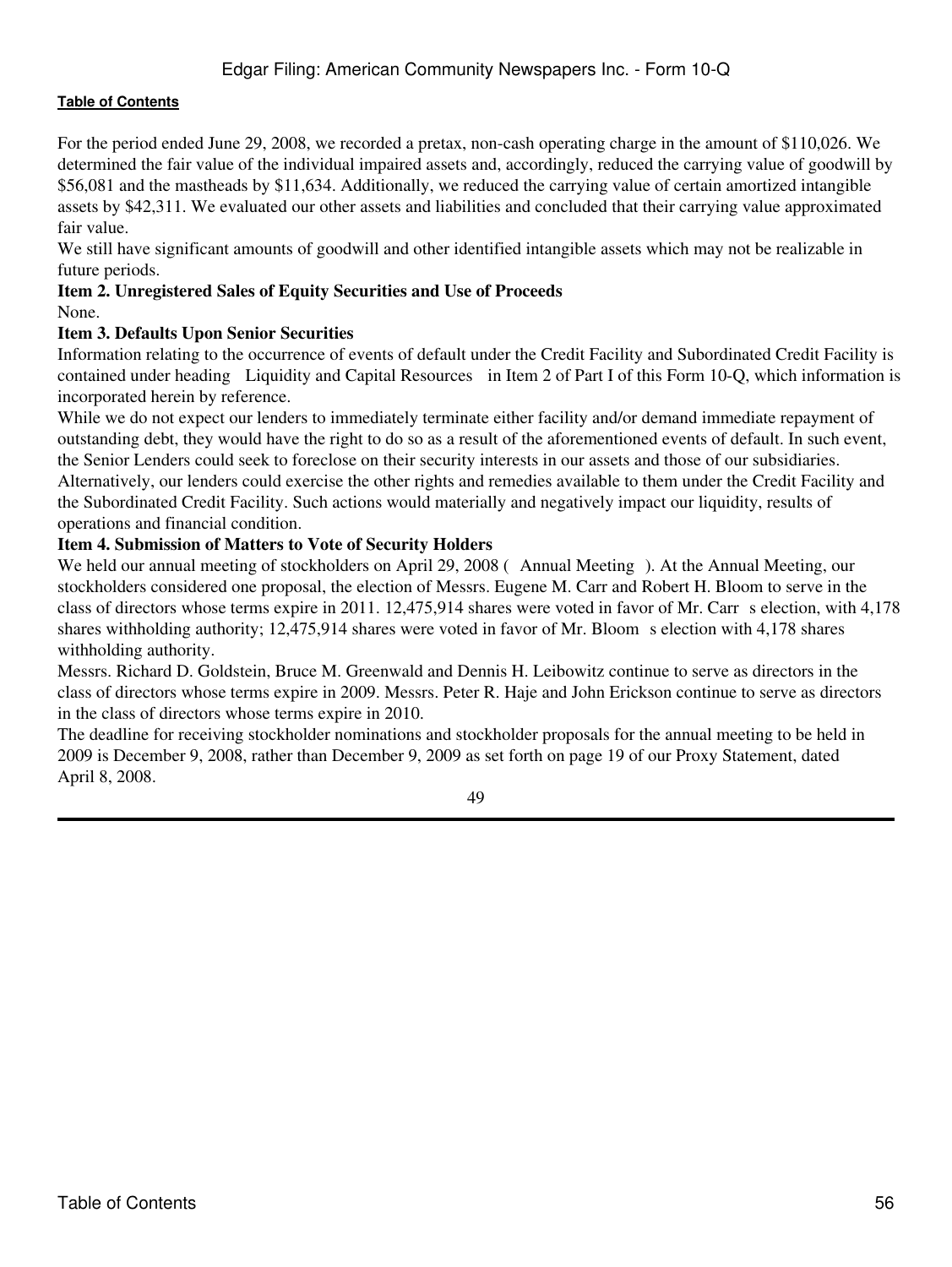# <span id="page-56-0"></span>**Item 5. Other Information**

Information relating to stockholder nominations and stockholder proposals is set forth under Item 4, which information is incorporated herein by reference.

# <span id="page-56-1"></span>**Item 6. Exhibits**

| Exhibit No. | <b>Description</b>                                                                                                                                                                         |
|-------------|--------------------------------------------------------------------------------------------------------------------------------------------------------------------------------------------|
| 31.1        | Certification of Principal Executive Officer, pursuant to 18 U.S.C. Section 1350, as adopted pursuant to<br>Section 302 of the Sarbanes-Oxley Act of 2002.                                 |
| 31.2        | Certification of Principal Financial Officer, pursuant to 18 U.S.C. Section 1350, as adopted pursuant to<br>Section 302 of the Sarbanes-Oxley Act of 2002.                                 |
| 32.1        | Certification of Principal Executive, Financial and Accounting Officers, pursuant to 18 U.S.C.<br>Section 1350, as adopted pursuant to Section 906 of the Sarbanes-Oxley Act of 2002<br>50 |